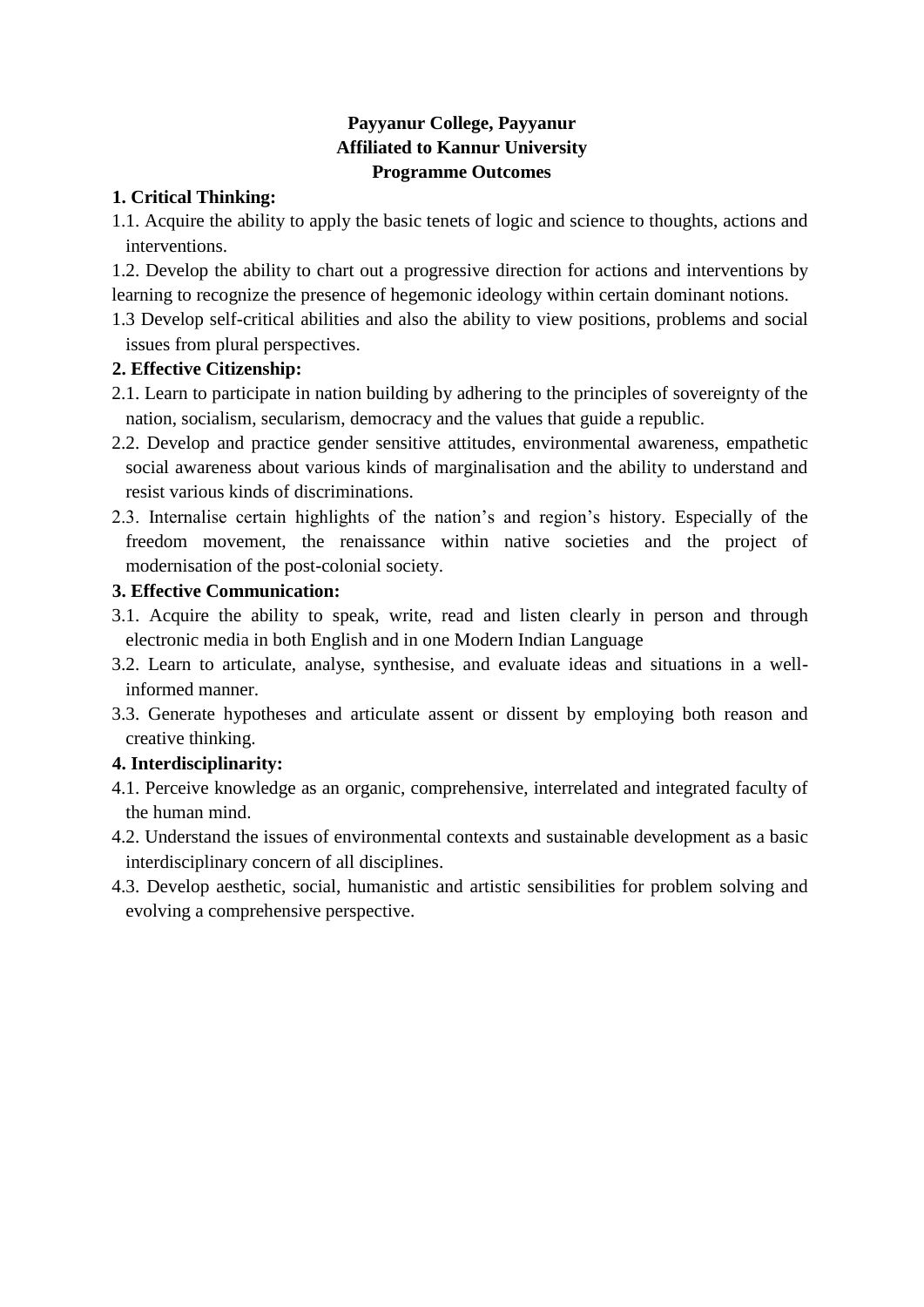#### **BSc CHEMISTRY PROGRAMME**

#### **Programme Specific Outcomes (PSOs)**

**PSO 1** Understand the fundamental concepts, principles and processes underlying the academic field of chemistry, its different subfields (analytical, inorganic, organic and physical), and its linkages with related disciplinary areas/subjects;

**PSO 2** Demonstrate procedural knowledge that creates different types of professionals in the field of chemistry and related fields such as pharmaceuticals, chemical industry, teaching, research, environmental monitoring, product quality, consumer goods industry, food products, cosmetics industry, etc.;

**PSO 3**Employ critical thinking and the scientific method to design, carry out, record and analyze the results of chemical experiments and get an awareness of the impact of chemistry on the environment and the society.

**PSO 4** Use chemical techniques relevant to academia and industry, generic skills and global competencies, including knowledge and skills that enable students to undertake further studies in the field of chemistry or a related field, and work in the chemical and non-chemical industry

sectors.

**PSO5** Undertake hands on lab work and practical activities which develop problem solving abilities required for successful career in pharmaceuticals, chemical industry, teaching, research, environmental monitoring, product quality, consumer goods industry, food products, cosmetics industry, etc.

**PSO 6**Understand safety of chemicals, transfer and measurement of chemical, preparation of solutions, and find out the green route for chemical reaction for sustainable development.

**PSO 7** Create an awareness of the impact of chemistry on the environment, society, and development outside the scientific community.

#### **Course Outcomes (COs)**

#### **1B01CHE : THEORETICAL AND INORGANIC CHEMISTRY**

CO1: Correlate the structure and behavior of atom

CO2: Differentiate the various chemical interactions in molecules through bonding concepts

CO3: Analyze and interpret the gradation in the properties of elements in the periodic table

CO4: Predict the nuclear transmutations

CO5: identify the role of radioactive materials in different applications

#### **2B03CHE : ANALYTICAL AND INORGANIC CHEMISTRY – I**

CO 1: Determine the error, standard deviation and relative standard deviation of analytical data.

CO 2: Understand statistical treatment of analytical data and the principles underlying volumetric titrations.

CO 3: Understand basic principles behind selective precipitation of cation.

CO 4: Summarize the characteristics of s- and p- block elements

CO 5: Compare the various concepts of acids and bases

#### **3B04CHE/PCH : ORGANIC CHEMISTRY – I**

CO 1: Explain the types of electron displacement in organic moleculesand predict the propertiesof molecules based on electron displacement effect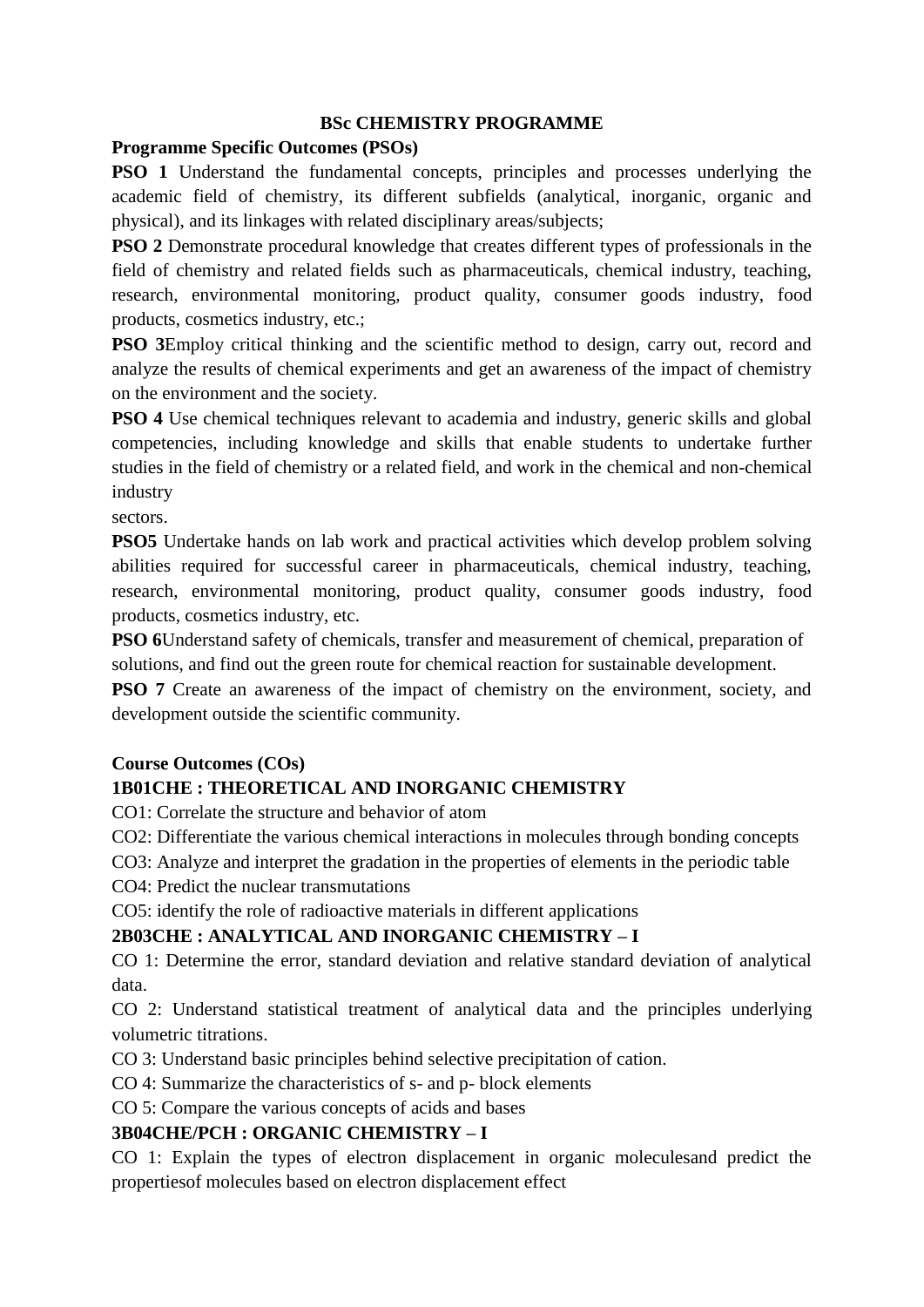CO 2: Distinguish aromatic, anti-aromatic and nonaromatic compounds and ions and analyse the mechanistic details of aromatic electrophilic substitution

CO 3: Classify stereo isomers, understand the property of chirality, apply CIP rules to recognize the configuration and explain the stabilityof conformations drawing energy profile diagram

CO 4: Explain the mechanism of polymerization, synthesis and application of industrially important Polymers

CO 5: Explain the classification and the methods of preparation of important dyes

CO 6: Illustrate the preparative methods and synthetic applications of important synthetic Reagents

# **4B06CHE/PCH : ORGANIC CHEMISTRY – II**

CO :1) Describe mechanisms for substitution and elimination reactions, and predict the effect of nucleophile, leaving group, and solvent on the relative rates of SN1 versus SN2 reactions,

and E1 versus E2 reactions, as well as on the relative rates of substitution versus elimination.

CO: 2) Explain Chugaev and Cope eliminations and E1CB mechanism

CO : 3) Illustrate the preparative methods and important properties of Hydrocarbons, halogen compounds, Hydroxy compounds and Carbonyl Compounds

CO: 4) Explain the mechanism of important name reactions including rearrangements

involving hydroxyl and Carbonyl functional groups

# **5B07CHE/PCH : ANALYTICAL AND INORGANIC CHEMISTRY-II**

CO: 1 Understand the qualitative and quantitative aspects of analysis and separation techniques

CO: 2 Explain instrumentation and working principle of different analytical techniques – TGA,

DTA and radio chemical method of analysis.

CO: 3 Familiarize with the preparation, properties and uses of some inorganic compounds like

hydrides of boron, sulphur and silicon based inorganic polymers and understand their importance

CO :4Explain the classification of refractories.

CO :5Knowthe position, electronic configuration and physical properties of noble gases and explain hybridization and geometry of different xenon compounds

CO :6Explain various steps involved in metallurgical operations and power metallurgy and understand Corrosion, theories of Corrosion and factors affecting Corrosion

## **5B08 CHE/PCH : INORGANIC CHEMISTRY**

CO:1) Understand the behavior of transition and inner transition elements and explain the separation of lanthanides by ion exchange method andlanthanide contraction

CO: 2) Understand key features of co-ordination compounds and illustrate the theories of coordination complexes, stability of complexes and explain factors affecting crystal field splitting.

CO: 3) Explain biological functions of metal ions.

CO: 4) Familiarize new elements in periodic table and Understand recent developments in inorganic chemistry.

# **5B09 CHE/PCH : PHYSICAL CHEMISTRY I**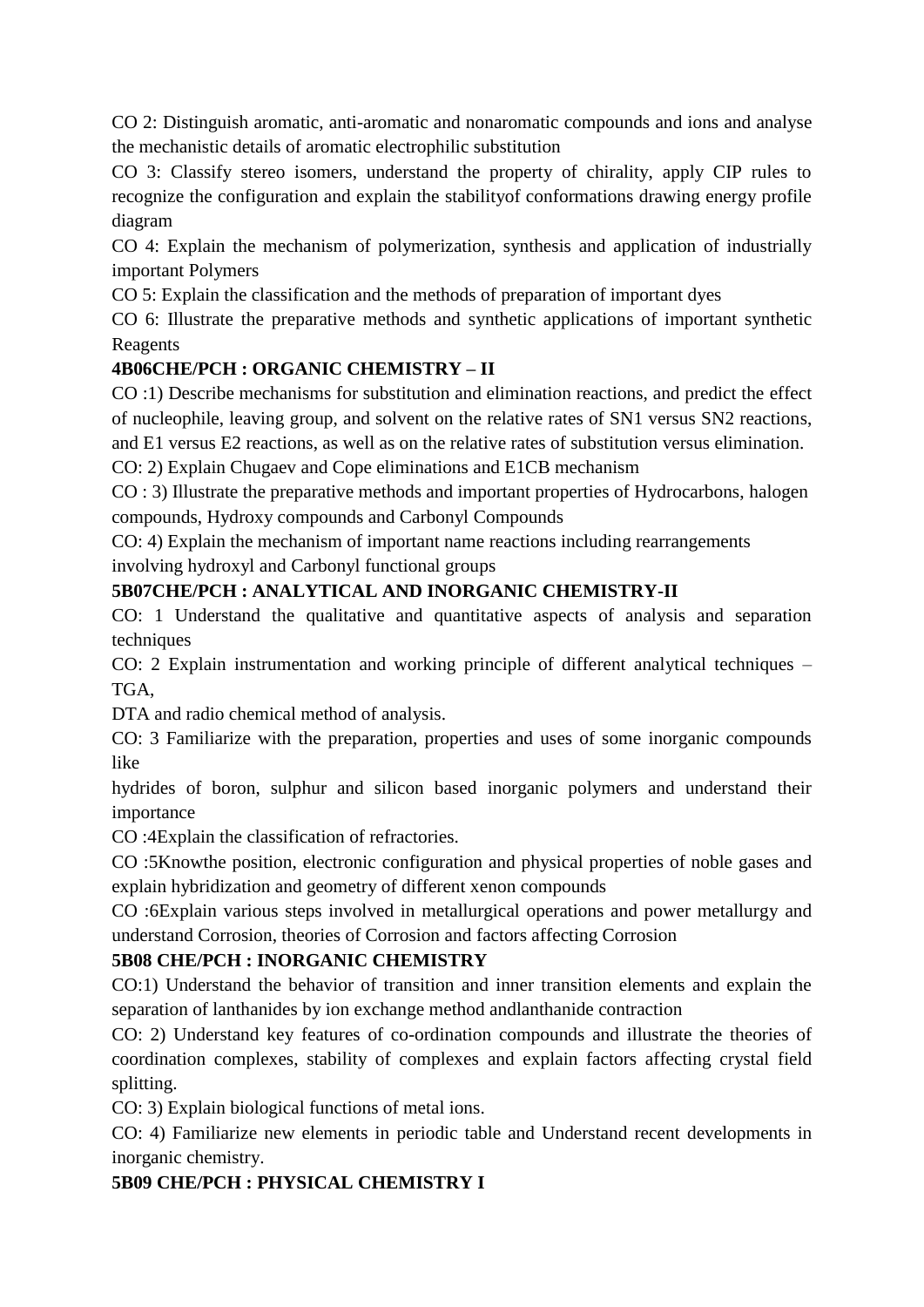CO1) Recognize and relate the properties of ideal and real gases

CO2 ) Describe the properties of liquids.

CO3) Identify and distinguish the types of solutions

CO4) Explain colligative properties of dilute solution and determine the molecular weight of a solute

CO 5) Identifydifferent crystallographic systems and various types of crystal defects

CO 6) Describe X ray diffraction to explain internal structure of solids

## **5B10 CHE/PCH : PHYSICAL CHEMISTRY II**

CO 1) Identify the fundamental concepts of thermodynamics

CO2) Relate and Interpret the various laws of thermodynamics

CO3) Understand the concept of entropy and how the whole universe is related to it.

CO 4) Construct phase diagrams and study the equilibrium exists between various states of matter.and apply principles phase diagram to separation processes and for property modification of different type of system.

CO 5) Understand basic principles of surface chemistry and its application in various fields

CO 6) Correlate the types of colloids with its properties and to explore the applications in day today life.

## **6B14CHE/PCH : ORGANIC CHEMISTRY – III**

CO1 Acquaint with the classification, structures and properties of carbohydrates, explain the configuration of glucose and fructose, their inter conversion, illustrate Killiani-Fischer synthesis and Ruff degradation

CO2 Illustrate the preparative methods and the properties of different classes of organic acids,

nitrogen containing compounds and heterocyclic compounds.

CO3Classify amino acids and peptides and explain the synthesisof simple peptides by *N*protection (t-butyloxycarbonyl and phthaloyl) &C-activating groups and Merrifield solidphase synthesis. Explain the methods of determination of primary structure of peptides

CO4 Distinguish the components of nucleic acids and lipids and their roles in biological system and the biological importance of various natural products. Familiarise with important drugs and their therapeutic applications

CO 5Recognisethe types and characteristics of pericyclic reaction and analyse the pericyclic reactions by FMO methods. Understand the photochemistry of carbonyl compounds

CO 6Understand the principles of Green Chemistry and the importance of green synthesis and

recognize the impact of green chemistry on human health and the environment

## **6B15CHE/PCH: PHYSICAL CHEMISTRY – III**

CO 1) Understand the mechanism of electrical conductance, theories of electrical conductance,

and coductometric titrations

CO 2) Understand the basic principle of ionic equilibrium and its application in laboratories

CO 3) Design different types of electro chemical cell and able to calculate its potential.

CO 4) Familiarise with electro analytical methods

CO 5) Acquaint with kinetics of simple,complex, enzymatic and surface reactions

CO6) Understand basic principles of photochemistry and its application in spectrophotometry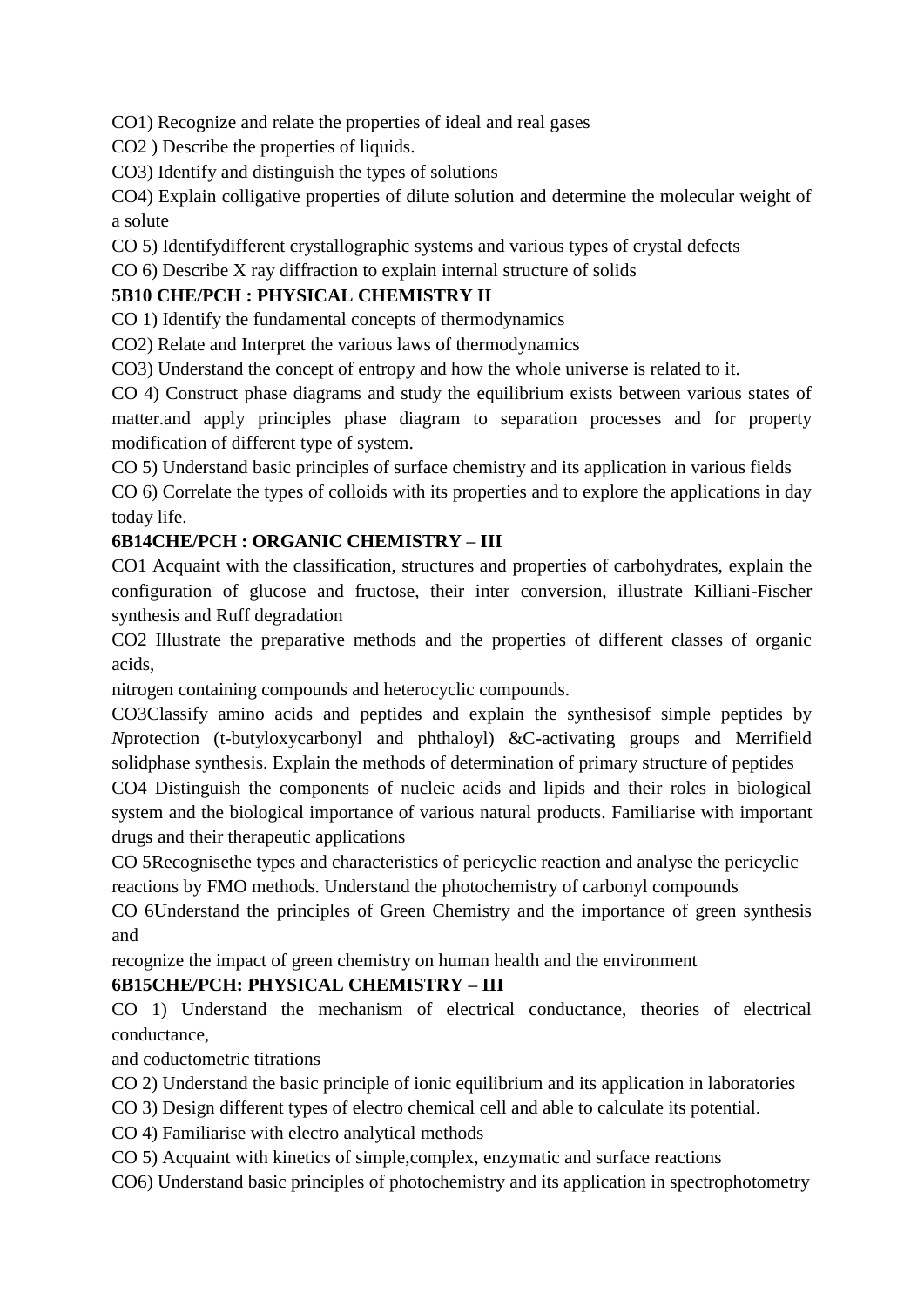# **6B16CHE/PCH: PHYSICAL METHODS IN CHEMISTRY**

CO 1 i) Explain the important principles of spectroscopy

ii) Apply spectroscopic techniques in analyzing the structure of simple organic molecules

CO 2 Acquainting the working principles of various instruments and their functions

CO 3 Understand the basic principles of symmetry and group theory and its applications in chemistry

CO 4 Study the basic principles of nanochemistry and understand the various nanofabrication methods

CO 5 Explain the important principles for quantum chemical and molecular mechanic methods

of computing the geometry and energy of molecules

## **6B17CHE/PCH- A: ENVIRONMENTAL CHEMISTRY**

CO1 Know the importance of environmental studies and methods of conservation of natural resources.

CO2 Describe the structure and function of an ecosystem and explain the values and Conservation of bio-diversity.

CO3 Explain the sources, environmental effects and control measures of various types of pollutions.

CO 4: Identify the toxic chemicals in environment and understand the sources, effects and treatmentof heavy metal poisoning

CO5: Understand the methods of domestic water treatment, Sewage analysis and Sewage Treatment

## **6B17CHE/PCH- B: APPLIED CHEMISTRY**

CO-1Explain the origin of coal,coal products ,petroleum products and their applications.

CO-2 Explain the manufacture of fertilizers, pesticides and their applications

CO-3 Understand the manufacture of glasses, cement, ceramics and the formulations of paints

and varnishes

CO-4 Familiarize with the chemistry of fats and oils and explain the production of soaps and detergents.

CO-5 Understand the chemistry of food additives and explain the manufacture and refining of pulp.

CO-6 Understand importance of industrial safety and industrial pollution control.

# **6B17CHE/PCH- C: POLYMER CHEMISTRY**

CO 1) Classify polymers and explain the configuration of polymers and properties like glass transition temperature and melting point of polymers

CO2) Illustrate the preparation, properties and applications of polymers

CO3) Interpret the mechanism of polymerization

CO4) Acquaint various polymer processing technologies and explain thermal methods of analysis of polymers

CO5) Know the recent advances in polymer chemistry

## **6B17CHE/PCH – D: NANOCHEMISTRY**

CO 1: Understand the basic concepts and classification of nanomaterials.

CO 2: Analyze different nano systems and their properties.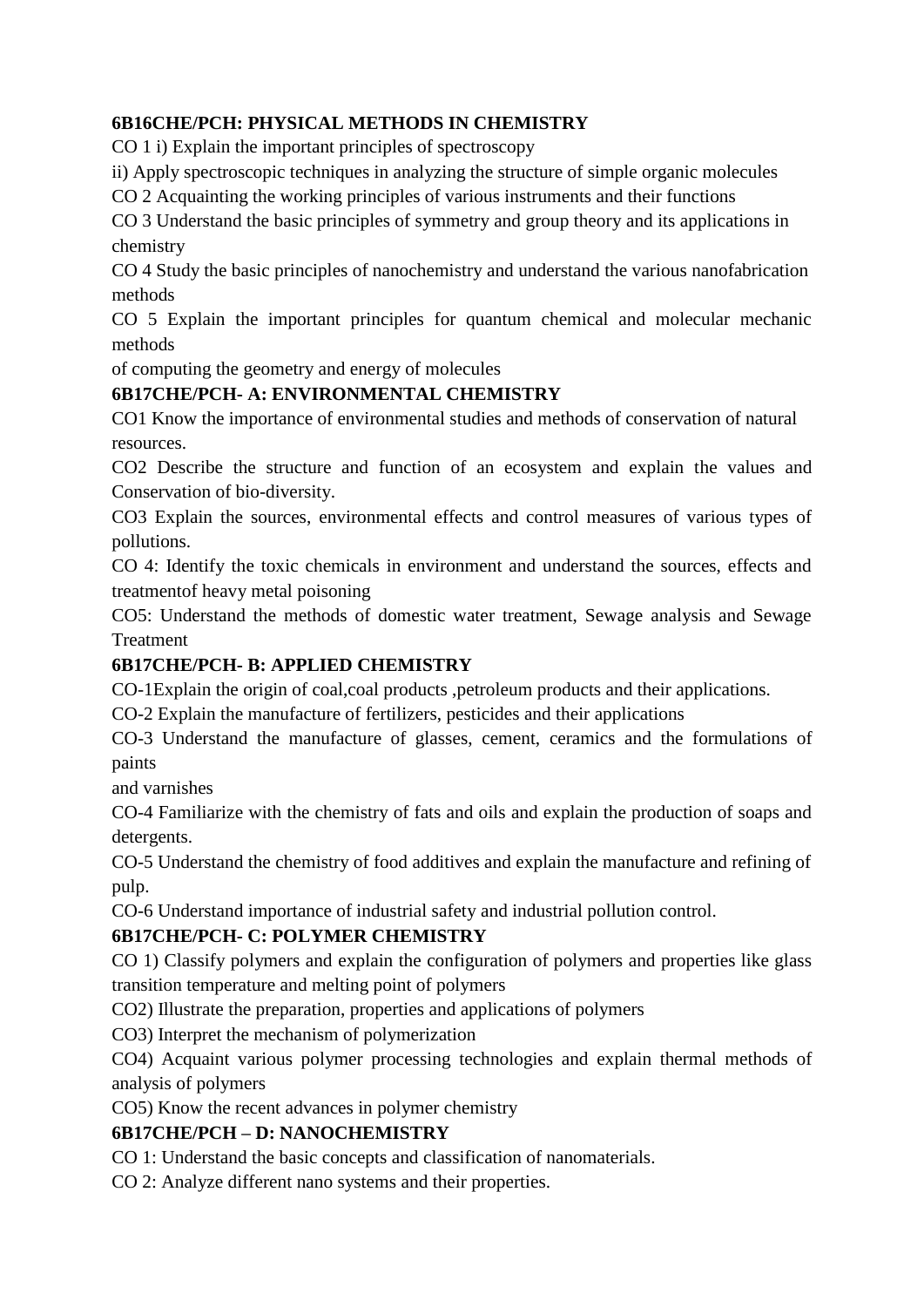CO 3: Understand the various techniques adopted for the synthesis and characterization of nanomaterials.

CO4 : Characterize the nanomaterials using various microscopic techniques.

CO 5: Understand the application of nanomaterials in various fields including catalysis, photonics, and medicine

# **1B02CHE/PCH& 2B02CHE/PCH: CORE COURSE PRACTICAL I**

CO 1) Apply the theoretical concepts while performing experiments.

CO2 ) Acquire practical skill to estimate acid, base, oxidizing agents etc by volumetric titration

method

CO3) Estimate the metallic ions by complexometric titration method

CO4) Acknowledge experimental errors and their possible sources.

CO5) Able to prepare inorganic complexes

CO 6) Design, carry out, record and analyze the results of chemical experiments

## **3B05CHE/PCH& 4B05CHE/PCH: Inorganic Qualitative Analysis**

CO 1) Apply the theoretical concepts while performing experiments.

CO2) Acquire practical skill to analyse the anions and cations qualitatively present in a mixture

of inorganic salts

CO 3) Able to design, carry out, record and analyze the results of chemical experiments

CO 4) Learns the effective usage of chemicals

## **5B11 CHE /PCH & 6B11 CHE/PCH : GRAVIMETRIC ANALYSIS**

CO1: Make use of standardised procedures for the Gravimetric analysis

CO2: learn the skills of Precipitation process, digestion, filtration, incineration etc.

CO3:Aquire practical Knowledge of co-precipitation

CO4: Handle sintered glass vessels

CO5) Acknowledge experimental errors and their possible sources.

CO6Able to design, carry out, record and analyze the results of chemical experiments

## **5B12 CHE/PCH& 6B12 CHE/PCH : ORGANIC CHEMISTRY**

CO 1) Apply the theoretical concepts while performing experiments.

CO2) Acquire practical skill in qualitative analysis of organic compounds

CO 3) Acquire practical skill in preparing organic compounds and in their purification by crystallisation

CO4) Separate organic compounds in a mixture –by steam distillation, TLC and Column Chromatography

CO5) Acquire the habit of working safely with the chemicals and handling of equipments **6B18CHE/PCH `PHYSICAL CHEMISTRY**

CO 1) Acquire practical skill in physical chemistry experiments such as Cryoscopy, Transition

Experiments, Phase Rule Experiments, Conductometric titrations, Potentiometric titrations, colorimetry and Chemical Kinetics

CO2) Learn statistical approach for evaluating data

CO3) Able to carry out and record these experiments in a skilful manner

CO4) Acquire the habit of working safely with the chemicals and handling of equipments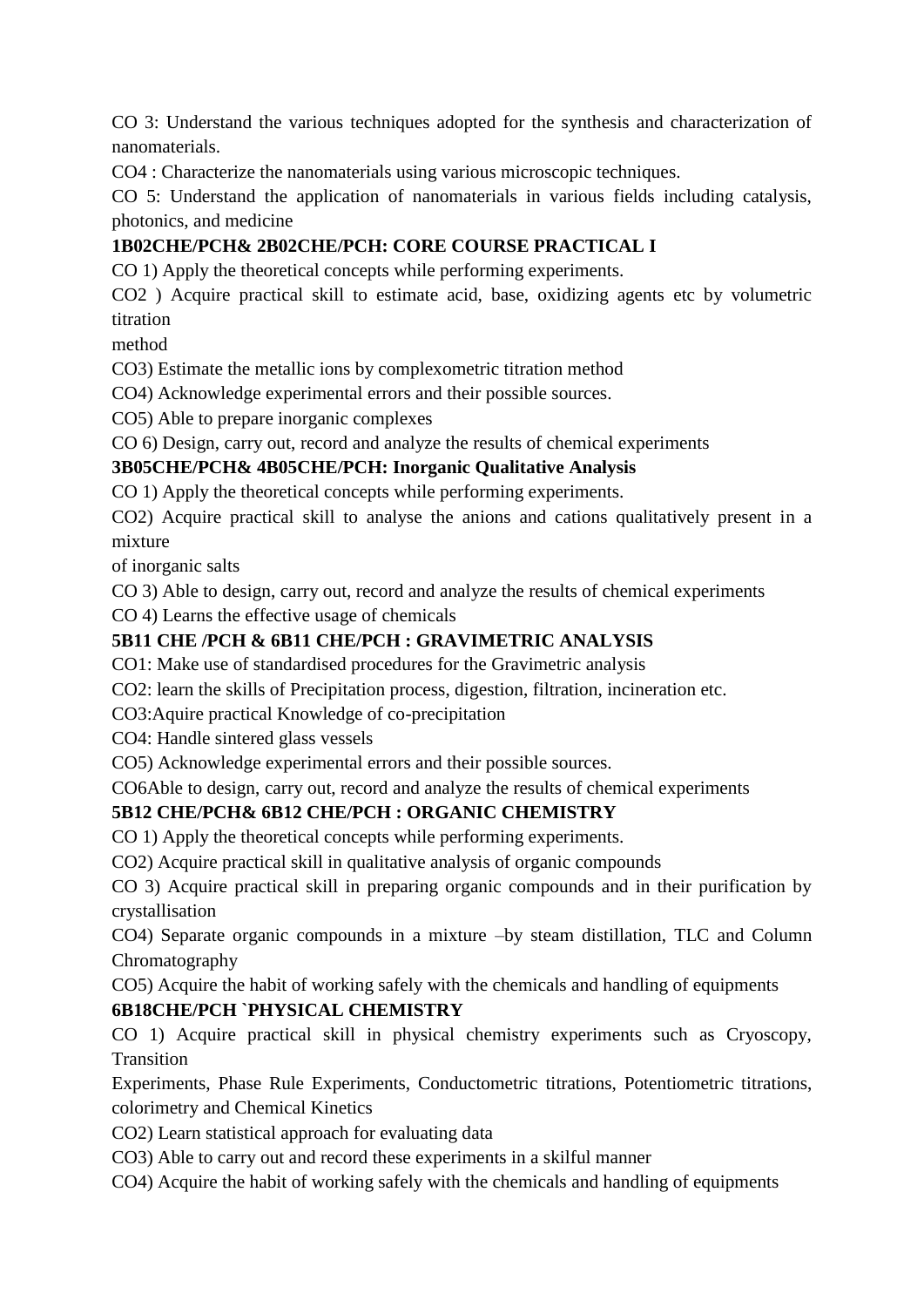**PROJECT** CO 1) Able to enhance the skills of managing the resources, time and team work. CO 2) Students will be able to function as a member of an interdisciplinary problem solving team.

# **5D01CHE/PCH: CHEMISTRY IN SERVICE TO MAN**

CO1) i) Understandthe classification, structure, function and applications of polymers

ii) Understand the importance of biodegradable polymers

CO2) Acquaint with different types of fertilizers and pesticides and understand the effect of fertilizers and pesticides on the environment

CO 3) Explain the classification of fuels and composition of petroleum and familiarise the fuel

cells and batteries and Understand their applications in modern life

CO 4) Explain different types of glasses, their applications and the composition of Portland cement

CO5) Identify the harmful chemicals present in cosmetics and understand their effects in human Body

# **5D02CHE/PCH: DRUGS - USE & ABUSE**

CO 1) Familiarise the classes of drugs and their examples

CO 2) Distinguish prescription drugs and over the counter drugs

CO 3) Understand the roots of administration of drugs and their importance

CO 4) Familiarise various synthetic drugs and their uses

CO 5) Understand the consequences of misuse of antibiotic

CO 6) Recognise the drugs of abuse and understand the consequences of drug abuse

## **5D03CHE/PCH: Environmental Studies**

CO 1) Differentiate the environmental segments and understand the importance of environmental

segments

CO 2) Identify the types of environmental pollution and the various sources of the pollution

CO 3) Understand the consequences of environmental pollutions

CO 4) Explain the measures of control of environmental pollution

CO 5) Recognise various sustainable energy sources

## **5D04CHE/PCH: NANOMATERIALS**

CO 1) Understand the basic concepts of nanoscale science and technology.

CO2) Inculcate the enquiry based learning and increase the level of interest in nanoscience.

CO3) Understand the societal implications and the scope of nanotechnology.

## **5D05CHE/PCH: CHEMISTRY IN EVERYDAY LIFE**

CO 1) Identify the harmful ingredients and their effects of cleansing agent and cosmetics

CO 2) Familiarise adulterants in food, food additives and food preservatives

- CO 3) Explain the harmful effects of modern food habits
- CO 4) Classify the drugs and familiarize the applications of various drugs
- CO 5) Understand the consequences of misuse of antibiotics

CO 6) Prepare toilet soap using vegetable oil

## **1C01CHE/PCH: Chemistry for Physical & Biological Sciences**

CO1) Understand the atomic structure, basics of quantum chemistry and its applications.

CO2) Explain theories of chemical bonding and molecular structure.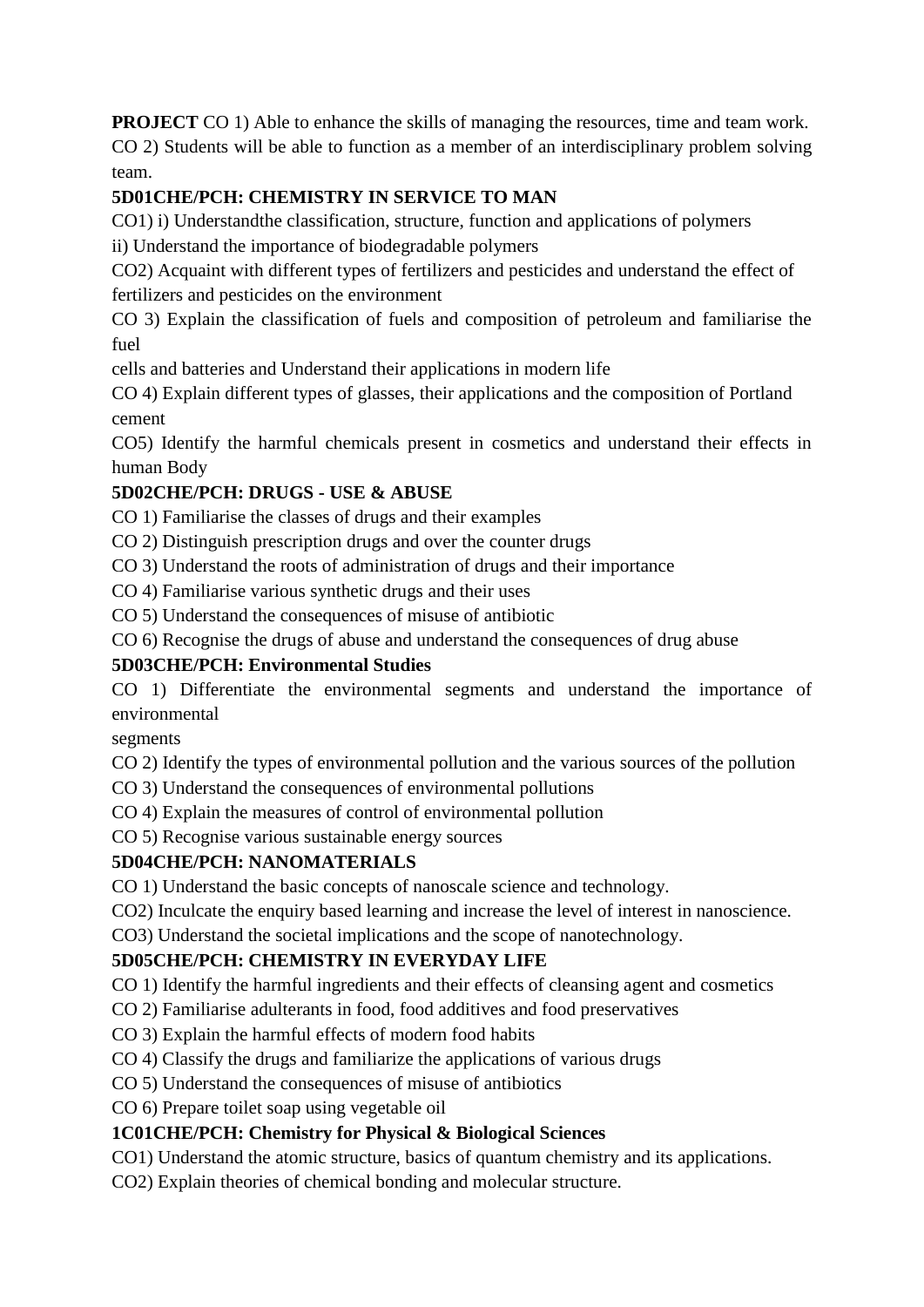CO3) Classify environmental pollution and recognise the causes of pollution

CO4) Understand the basic concept of Chemical equilibrium and theories of acids and bases

CO 5) Calculate pH values

CO 6) Explain common ion effect and solubility product

# **2C02CHE/PCH: Chemistry for Physical & Biological Sciences**

CO 1) Understand the basic concept of classification, IUPAC nomenclature, bonding and

structure of Organic compounds

CO2) Explain the concept of aromaticity and non-benzenoid aromatics

CO3) Understand the basic concepts of chemical equilibrium. Explain colloids, their properties

and applications

CO4) Illustrate the laws of photochemistry and Explain the photochemical phenomena such as

Photosensitization, quenching, Fluorescence, Phosphorescence, Chemi luminescence and bioluminescence.

CO5) Familiarise different types of analytical methods in chemistry and explain the principle of colorimetry

CO 6) Explain the principles underlying the qualitative and quantitative analysis

# **3C03CHE/PCH(PS): Chemistry for Physical Science**

CO1) Understand the basic principle underlying various spectroscopy

CO2) Understand the basic concepts of thermodynamics and laws of thermodynamics

CO3) Explain the formation, nomenclatureand applications of coordination complexes, Illustrate the valance bond theory of coordination complexes and explain the factors affecting the stability of complexes

CO4) Understand the basic concepts of chemical kinetics and Calculate the value of Ea from the values of k at two temperatures. Illustrate the types of Catalysis and understand the Characteristics of catalytic reactions

CO 5) Understand the basic concept of nuclear chemistry, and explain the detection of isotopes

using Aston's mass spectrograph and separation of isotopes by diffusion methods

CO6) Explain the principle and applications of different types of Chromatography

## **4C04CHE/PCH(PS): Chemistry for physical science**

CO1) Understand the basic concept in gaseous state Explain the deviation of real gases from ideal behaviorand Maxwell distribution of velocitiesand its use in calculating molecularvelocities. Distinguish average velocity, RMS velocity and most probable velocity CO 2) Understand the basic concepts of internal structure of Crystals (crystallography) and explain X-ray analysis of crystals

CO3) Understand the basic concepts in liquid state and solutions. Illustrate Henry's law and explain its applications. Identify collegative properties and apply colligative properties to determine molecular mass

CO4) Distinguish Specific conductance – molar conductance and equivalent conductance and explain laws of electrolysis, conductometric titrations and its applications

CO5) Explain electrochemical cell, electrode potential, types of electrodes, EMF Nernst equation and potentiometric titration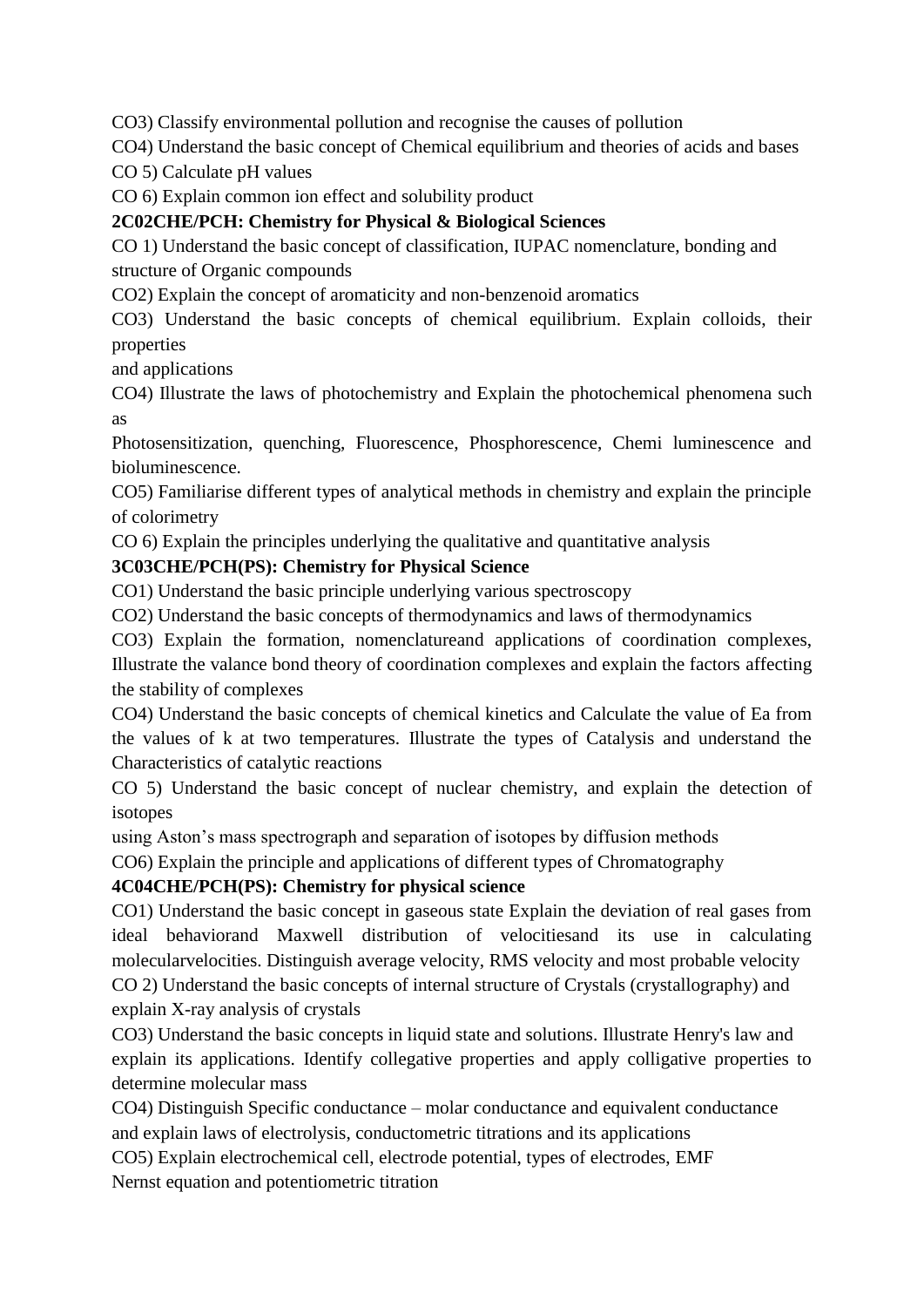CO6) Acquaint with various instrumental methods in chemistry and Understand basic concepts of Nanochemistry

# **3C03CHE/PCH: Chemistry for Biological Sciences**

CO1) i) Understand the basic concept of Coordination Chemistry, nomenclature, Werner's coordination theory and Valance bond theory of coordination complexes

ii) Write the name of Coordination compounds

iii) Explain Werner's coordination theory and Valance bond theory of coordination complexes

iv) Explain the application of coordination complexes

CO2) i) Understand the electron displacement effects in organic molecules

ii) Explain the mechanism of nucleophilic substitutions and eliminations in alkyl halides

iii)Explain the mechanism of aromatic electrophilic substitution reactions

CO3) i) Classify the isomerism in organic molecules

ii) Distinguish the geometrical isomers and explain their stability

iii) Explain the characteristics of chiral compound

iv) Explain the conformational isomers in alkanes and cycloalkanes

CO 4) i) Explain the important types of polymerization, thermoplastics and thermosetting plastics

ii) Understand the characteristics of biodegradable plastics

CO 5) Understand the basic concept of thermodynamics and laws of thermodynamics

CO6) i) Understand the basic concept of chemical kinetics

ii)Calculate Ea from the values of k at two temperatures

iii) Explain homogeneous catalysis, heterogeneous catalysis and Characteristics of catalysis reactions

# **4C04CHE /PCH: Chemistry for Biological Sciences**

CO1) Illustrate the preparatory methods of glucose and fructose and explain their configurations

Familiarize the structure and properties of sucrose and poly sachrides

CO2) Know the structure of important five membered and six membered heterocyclic

Compounds and explain their reactivity and important reactions. Explain the preparation and properties of Quinoline and iso quinoline

CO 3) Understand the structure and functions of neuclic acids, Classify amino acidsand explain

the structure of protein and its importance

CO4) Understand the mechanism of enzyme action, enzyme catalysis

CO5) Know the structure of Vitamin A, B and C. and hormones progesterone, Testosterone, cortisone, adrenaline and Thyroxin

CO6) Understand the importance of metal ions in biological systems and Mechanism of O2 and

CO2 transportation – Nitrogen Fixation Na-K pump

# **4C05 CHE/PCH- COMPLEMENTARY ELECTIVE - CHEMISTRY PRACTICAL**

CO 1) Apply the theoretical concepts while performing experiments.

CO2 ) Acquire practical skill to estimate acid, base, oxidizing agents etc by volumetric titration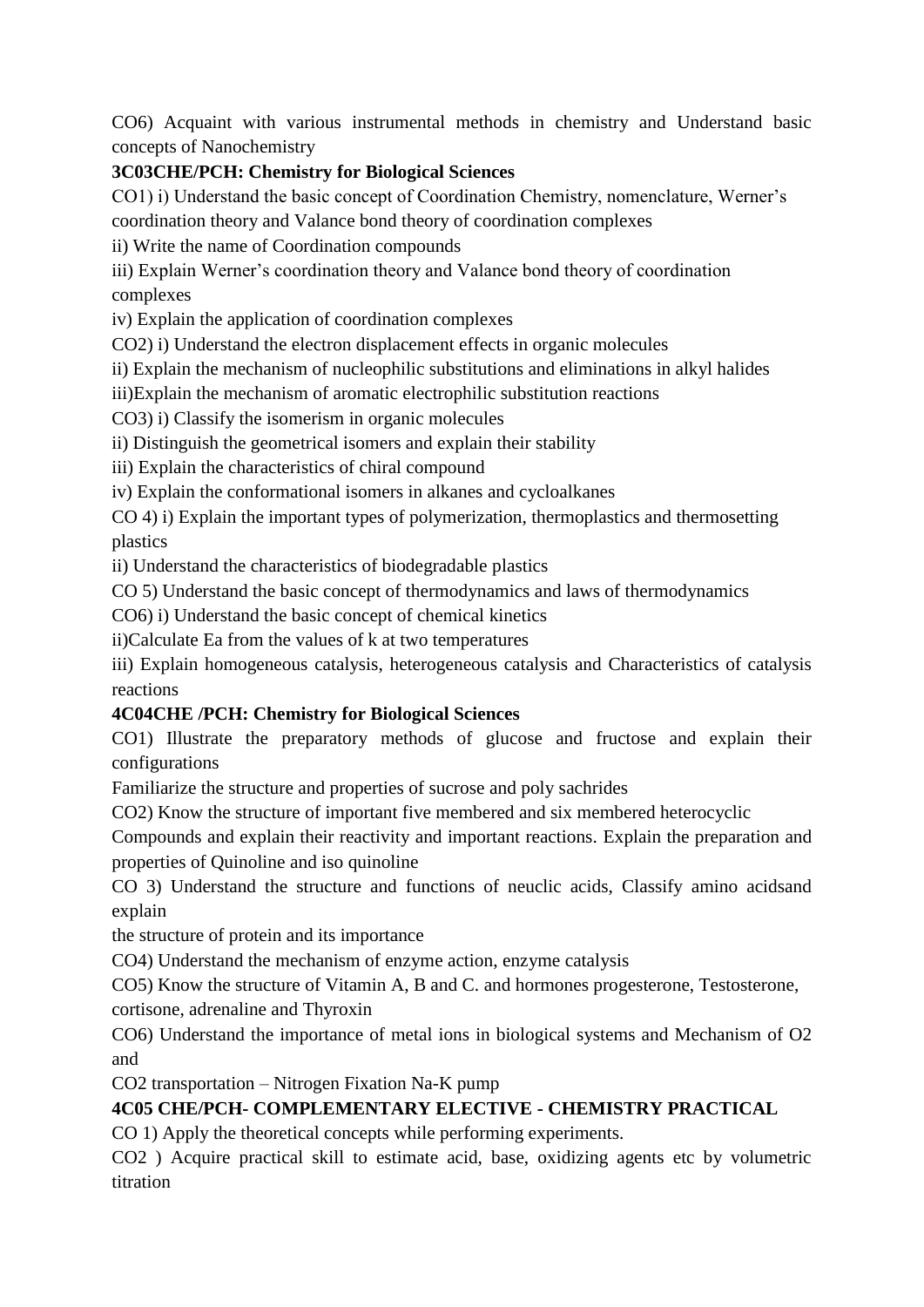method

CO3) Acknowledge experimental errors and their possible sources.

CO 4) Design, carry out, record and analyze the results of chemical experiments

CO5) Acquire practical skill to analyse the anions and cations qualitatively present in a mixture

of inorganic salts

CO 6) Learns the effective usage of chemicals

### **BSc PHYSICS PROGRAMME**

### **Programme Specific Outcome**s

PSO1: Understand and apply the principles of Classical mechanics, Quantum mechanics, Thermodynamics, Nuclear physics and Electrodynamics

PSO 2: Understand and apply the principles of Solid state physics, Optics, Photonics and Spectroscopy

PSO 3: Understand the principles of Electronics, Design and test electronic circuits

PSO 4: Understand and apply the principles of Mathematical Physics and Computational Physics and do Error analysis in measurements.

#### **Course Outcomes**

## **CORE COURSE I: MECHANICS I**

CO1: Understand Newton's laws of motion, the concepts of linear and angular momentum and torque

CO2: Determine the Centre mass of a given configuration

CO3: Understand the principle of work, energy and power

CO4: Determine angular momentum of a body about any given axis

#### CORE COURSE II:MATHEMATICALPHYSICS AND ERROR ANALYSIS

- CO 1: Understand vector operations and vector algebra
- CO2: Determine derivative and integral of various functions
- CO3: State fundamental theorems of calculus
- CO4: Compare differential operators in various coordinate systems
- CO5: Understand the basic concepts of modeling
- CO6: Solve first order and second order ODEs

CO7: Estimate uncertainties in measured values

## **CORE COURSE II:MATHEMATICALPHYSICS AND ERROR ANALYSIS**

- CO 1: Understand vector operations and vector algebra
- CO2: Determine derivative and integral of various functions
- CO3: State fundamental theorems of calculus
- CO4: Compare differential operators in various coordinate systems
- CO5: Understand the basic concepts of modeling
- CO6: Solve first order and second order ODEs
- CO7: Estimate uncertainties in measured values

## **CORE COURSE III: MECHANICS II**

CO1: Understand the concept of Galilean transformations and uniformly accelerating systems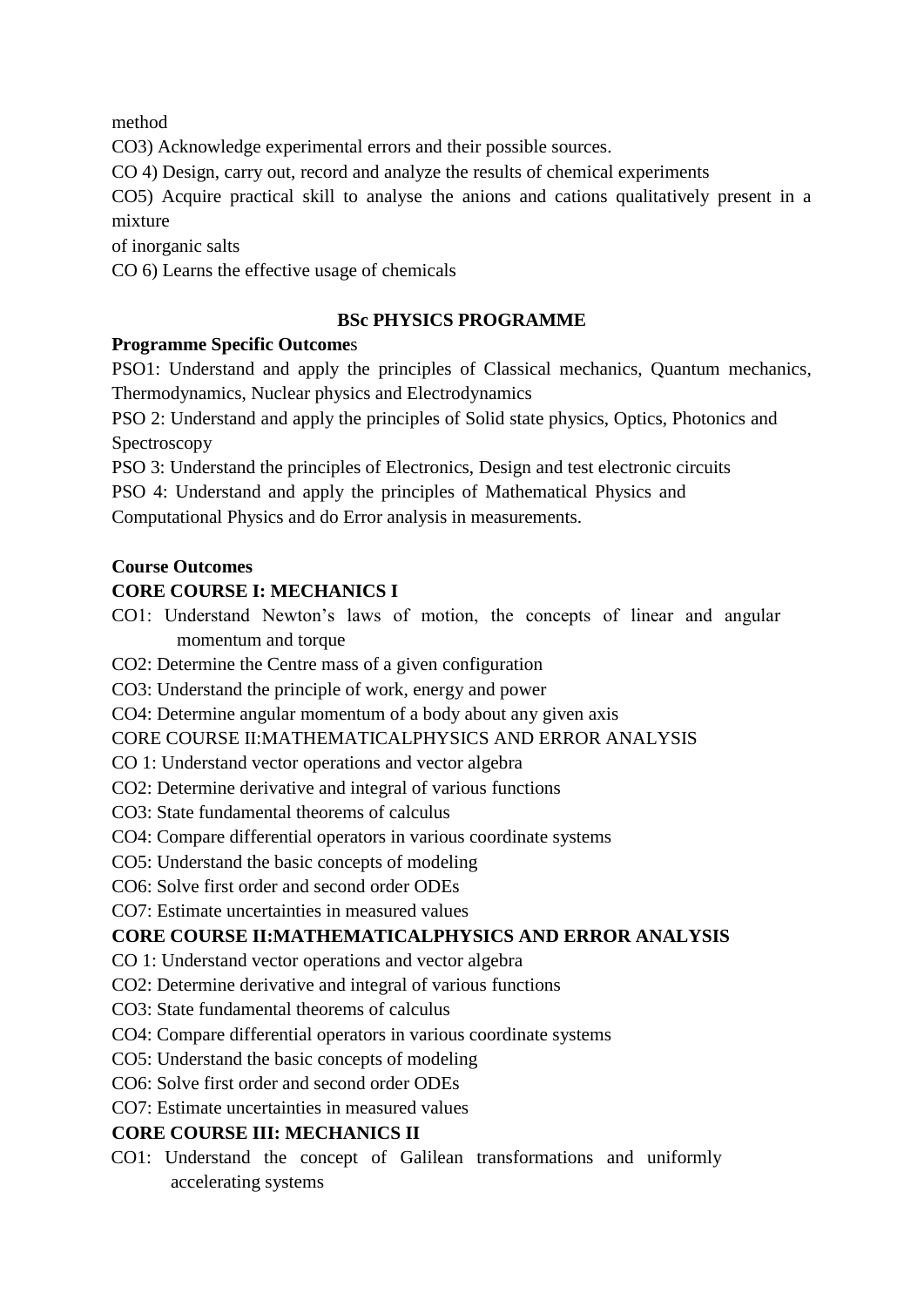CO2: Determine the trajectory of a body in central force problem using Newton's laws

- CO3: Understand Kepler's laws of planetary motion
- CO4: Formulate the mathematical equation of waves
- CO5: Understand the concept and consequences of special theory of relativity

#### **CORE COURSE IV: ELECTRONICS I**

CO 1: Understand the basics of PN junction diode, Zener diode and their applications

- CO2: Understand the structure, operations and characteristics of BJT and FET
- CO3 :Understand the biasing methods and design of BJT and FET circuits

CO4: Understand the different number systems, conversions and binary arithmetic operations

- CO5 : Understand the basic combinational logic gates
- CO6 : Understand the Boolean algebra &logic simplification using Boolean Algebra

#### **CORE COURSE V: - GENERAL PHYSICS PRACTICAL I**

- CO1: Familiarize with apparatus for mechanical, electrical, magnetic and optical experiments.
- CO2: Develop skill in setting up of apparatus for accurate measurement of physical quantities.
- CO3: Understand multiple experimental techniques for determining physical quantities.
- CO4: Develop skill in systematic way of measurements by minimizing possible errors.
- CO5: Develop skill to analyze by plotting graphs using software.
- CO6: Develop skill for systematic trouble shooting.

#### **CORE COURSE VI: QUANTUM MECHANICS**

- CO 1: Understand the limitations of classical mechanics
- CO2: Explain Blackbody radiation problem, Photoelectric effect and Compton Effect using quantum theory of radiation
- CO3: Understand Rutherford,Bohr atom models and concept of energy and angular momentum quantisation
- CO4: Understand de-Broglie hypothesis,concept of wave nature of matter and Heisenberg uncertainty principle
- CO5: Determine probability of finding a particle and expectation values of variable using its wave function
- CO6: Write and solve Schrodinger equation for simple quantum mechanical systems
- CO7: State and explain Pauli's exclusion principle

#### **CORE COURSE VII: ELECTROSTATICS AND MAGNETOSTATICS**

- CO1: Understand the concept of Electric field, electric potential, magnetic field and magnetic potentials
- CO2: Use the principle of superposition and law of Gauss to calculate electric field Intensity
- CO3: Determine Electric potential of charge distributions and hence specify electric field intensity
- CO4: Understand the basic properties of conductors and capacitors
- CO5: Calculate the magnetic fields due to currents using Biot-Savart and Ampere laws.
- CO6: Compare Magnetostatics and Electrostatics.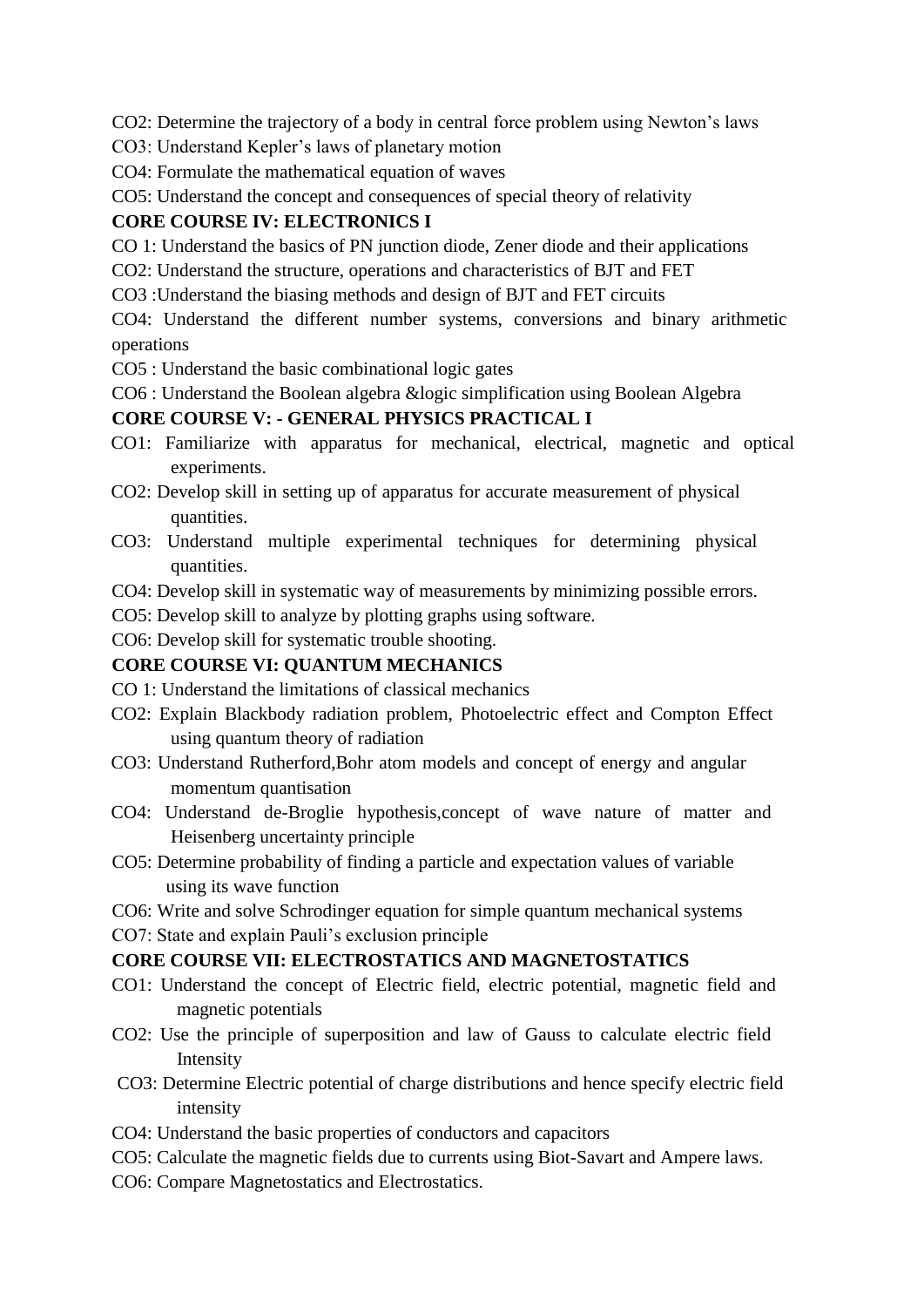CO7: Understand Diamagnets, Paramagnets and Ferro magnets.

#### **CORE COURSE VIII: THERMODYNAMICS AND STATISTICAL MECHANICS**

- CO 1: Understand the concept of temperature ,the thermodynamic state and equilibrium.
- CO2: Explain the first law of thermodynamics through work and heat and its Mathematical Formulation.
- CO3: Understand the ideal gas equation and kinetic theory of gases
- CO4: Understand the second law of thermodynamics and thermodynamic temperature scale.
- CO5: Define entropy and thermodynamic potentials
- CO6: Understand the basic concepts of Statistical mechanics

### **CORE COURSE IX: ELECTRONICS II**

CO 1: Understand the AC analysis of BJT circuits and CE amplifiers CO2:Understand the feedback circuits, oscillators and power amplifiers CO3:Understand OPAMP basics and different OPAMP circuits CO4:Understand the standard forms Boolean Expressions, Functions of Combinational Logic and K map simplifications.

# **CORE COURSE X: SOLID STATE PHYSICS & SPECTROSCOPY**

CO 1: Understand basic crystal structure and compare various crystal systems CO2: State and prove Bragg's law

CO3: Explain X-ray diffraction and various methods to obtain diffraction pattern

CO4: Understand basic properties of semiconductors and band structure of solids

CO5: Discuss Hall Effect and list its applications

CO6: Describe various regions of EM spectrum

CO7: Distinguish between microwave and infrared spectroscopy

CO8: Define Raman Effect and explain its quantum theory

# **CORE COURSE XI :OPTICS &PHOTONICS**

CO 1: Understand the concept of interference and diffraction

CO2: Distinguish between Fresnel and Fraunhoffer diffraction

CO3: Analyse mathematically diffraction pattern due to slits and apertures

CO4: Understand the concept of polarization and double refraction

CO5: Understand the basic principle and working of lasers

CO6: Explain different types of lasers

CO7:Understand the principle of holography and its applications CO8:Understand the principle of total internal reflection and propagation of light through optical fibres

CO9:Compare different types of optical fibres and their applications Optics and Photonics

# **CORE COURSE XII: 6B12 PHY NUCLEAR, PARTICLE & ASTROPHYSICS**

CO 1: Understand the structure nucleus and nuclear constituents

CO2: Define nuclear forces and nuclear reactions

CO3: Familiarize elementary particles and their properties

CO4: Understand stellar classifications

CO5: Understand basic concepts of birth of the star

CO6: Identify different stars in HR diagram

CO7: Understand the theory of death of the star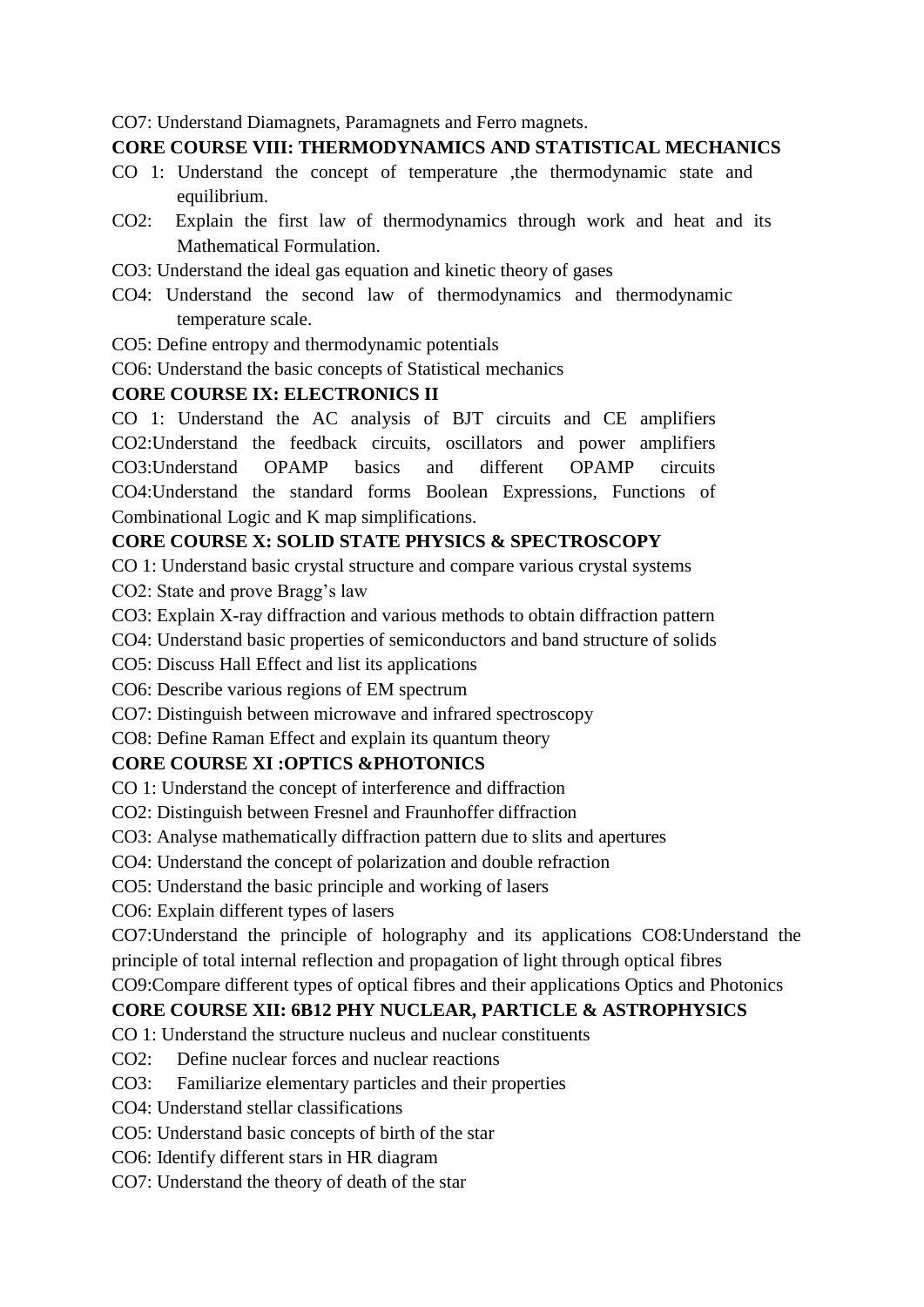CO8: Define white dwarf, neutron star and black hole

### **CORE COURSE XIII :ELECTRODYNAMICS AND CIRCUIT THEORY**

CO 1 : Understand the basic concepts of Electrodynamics

- CO2 : Explain the mathematical theoryof Electromagnetic waves
- CO3 : Understand different Network theorems

CO4 : Understand the basic concepts of Transient currents

# **CORE COURSE XIV: DISCIPLINE SPECIFIC ELECTIVE PYTHON PROGRAMMING**

- CO 1: Develop skills in creating program sketches of scientific problems
- CO2: Develop basic skills in logical thinking and programming
- CO3: To make real-life scientific problems easier on a computer with user interaction and graphics

## **CORE COURSE XV: Practical II General Physics II**

- CO1 : Familiarise with apparatus for mechanical, electrical, magnetic and optical experiments.
- CO2: Develop skill in setting up of apparatus for accurate measurement of physical quantities.

CO3: Understand multiple experimental techniques for determining physical quantities.

CO4: Develop skill in systematic way of measurements by minimising possible errors.

CO5: Develop skill to analyse by plotting graphs using software.

CO6: Develop skill for systematic trouble shooting.

CO7: Perform error analysis for experiments.

## **CORE COURSE XVI: PRACTICAL III ELECTRONICS**

- CO1: Familiarise active and passive electronic components.
- CO2: Familiarise multimeter, power supply, signal generator and cathode ray oscilloscope.
- CO3: Develop skill in soldering and use of breadboard.
- CO4: Develop skill in construction of rectifiers, voltage regulators, amplifiers and oscillators.
- CO5: Observe, measure and analyse electrical signals.
- CO6: Develop skill for trouble shooting circuits and components.
- CO7: Develop skill to analyse by plotting graphs using software.

## **GENERIC ELECTIVE COURSES. 5 D 04 PHY:JOY OF STAR WATCHING**

- CO 1: Understand Our Universe and its origin
- CO2:Understand simple constellations
- CO3:Explain the stars in Kerala culture
- CO4:Understand the techniques of star watching

## **BSc MATHEMATICS PROGRAMME**

#### **Programme Specific Outcome**s

PSO 1: Understand the basic concepts and tools of Mathematical logic, Set theory, Number theory, Geometry, Calculus, Algebra, Abstract structures, Linear Algebra, Analysis, Laplace transforms, Fourier series, Graph theory, and Optimization and methods of proofs.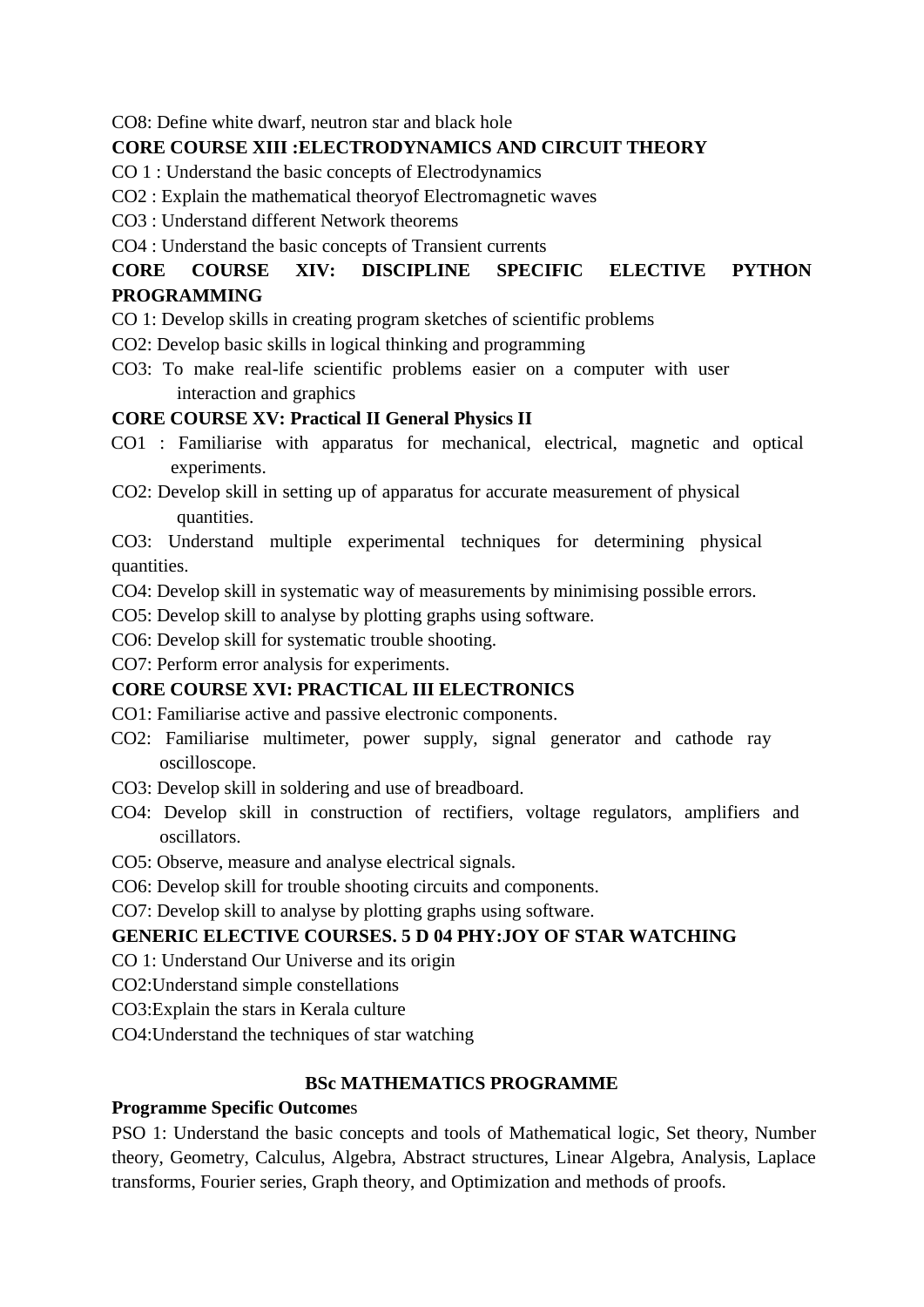PSO 2: Model real world problems into Mathematical problems and find solutions and understand the application of Mathematics in other Sciences and Engineering.

## **Course Outcomes**

1B01 MAT: Set Theory, Differential Calculus and Numerical Methods

CO1 Understand Relations and Functions

CO2 Understand limit of a function, limit laws, continuity, Inverse functions and their derivatives

CO3 Understand successive differentiation and Leibnitz theorem

CO4 Understand functions of several variables, limit and continuity, partial derivatives, chain rule, homogenous functions and Euler's theorem on homogenous functions

CO5 Understand bisection method, Regula-falsi method and NewtonRaphson method to solve algebraic and transcendental equations

2B02 MAT: Integral Calculus and Logic

CO1 Understand Hyperbolic functions

CO2 Understand Reduction formulae for trigonometric functions and evaluation of definite integrals

CO3 Understand Polar coordinates

CO4 Understand Double integrals in Cartesian and polar form.

CO5 Understand triple integrals in rectangular, cylindrical and spherical co-ordinates

CO6 Understand Substitution in multiple integrals

CO7 Understand Numerical integration: Trapezoidal rule, Simpson's 1/3rd rule

CO8 Understand Logic and methods of proofs

CO9 Understand Propositional functions, truth set and Negation of quantified statements

3B03MAT: Analytic Geometry and Applications of Derivatives

CO1 Understand cartesian equation of conics, eccentricity, polar equations for a conic, lines, circles CO2 Understand Tangnts, Normals and Asymptotes

CO3 Understand Curvature, Radius of curvature ,Centre of Curvature, Circle of curvature and Evolutes of Cartesian and polar curves

CO 4 Understand Rolle's Theorem, Lagrange's Mean Value Theorem, Cauchy's Mean Value Theorem and Taylors Theorem

CO5 Understand extreme values of functions, monotonic functions, first derivative test , concavity and curve sketching CO6 Understand Indeterminate forms.

4B04 MAT: Number Theory and Applications of Integrals

CO1 Understand Division algorithm, Greatest common Divisor, Euclidean Algorithm, Diophantine equation  $ax+by = c$ .

CO2 Understand Primes and their distribution, fundamental theorem of arithmetic, the sieve of Eratosthenes

CO3 Understand Basic properties of congruence

CO4 Understand Picard's little theorem, Wilson's theorem and Euler's theorem

CO5 Understand Substitution and the area between curves, Arc length, Areas and length in polar co-ordinates

CO6 Understand Volumes using cross sections, volumes using cylindrical shells and areas of surfaces of revolution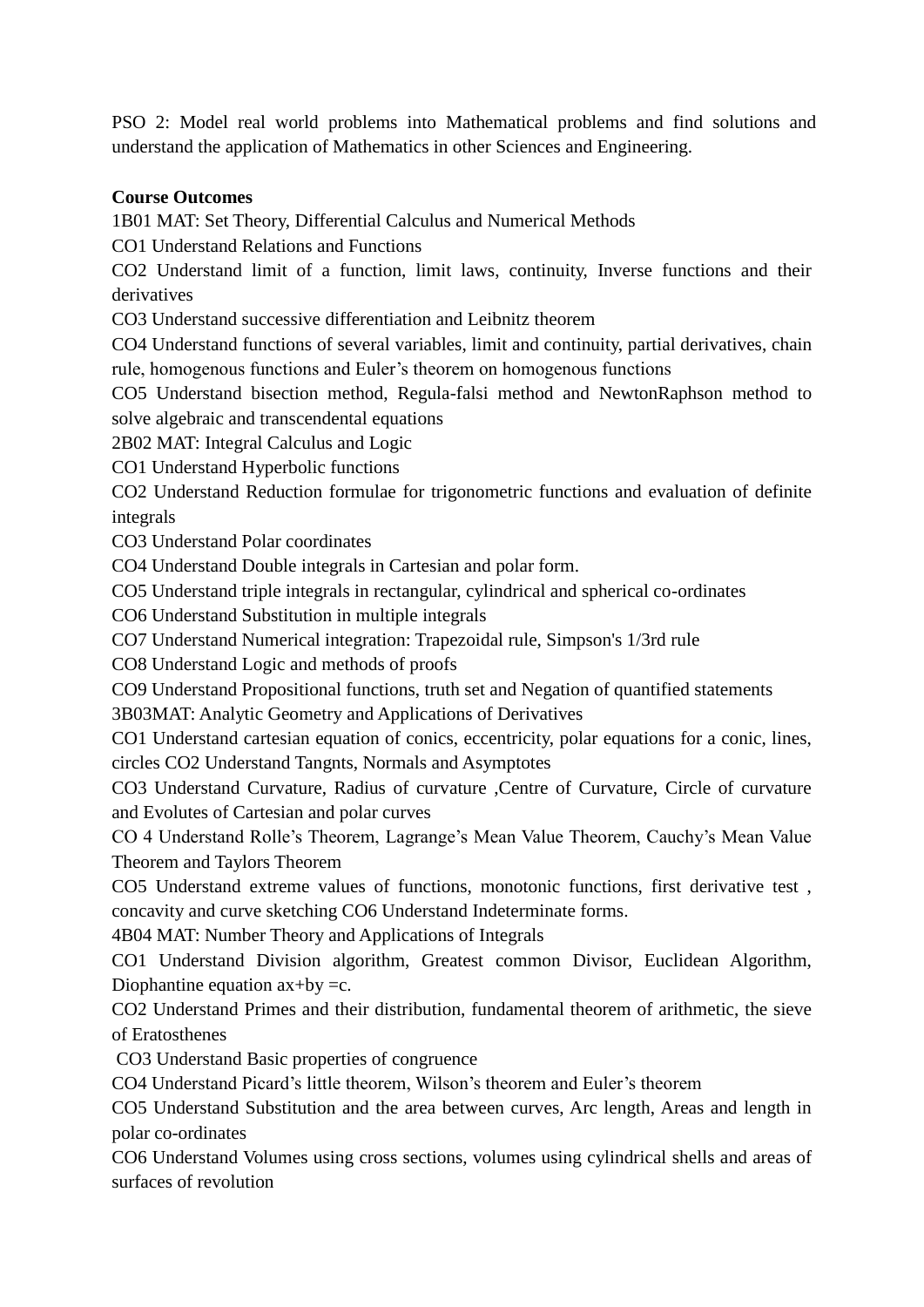5B05 MAT: Set Theory, Theory of Equations and Complex Numbers

CO1 Understand finite and infinite sets, Countable and Uncountable sets, Cantor's theorem.

CO2 Understand Roots of equations, Relations connecting the roots and coefficients of an equation, Transformation of equations, The cubic equation, Character and position of roots of an equation. CO3 Understand Descarte's rule of signs, De Gua's Rule, Limits to the roots of an equation, Rational roots of equations, Newton's method of divisors, Symmetric functions of roots of an equation, Symmetric functions involving only the difference of the roots of f(x)=0, Equations whose roots are symmetric functions of  $\alpha, \beta, \gamma$ .

CO4 Understand Reciprocal equations.

CO5 Understand Cubic equation, Equation whose roots are the squares of the difference of the roots, Character of the Roots, Cardan's Solution

CO6 Understand Roots of complex numbers, General form of De Moivre's theorem, the nth roots of unity, the nth roots of -1, Factors of  $x^n$  -1 and  $x^n$  +1, the imaginary cube roots of unity.

CO7 Understand polar form of complex numbers, powers and roots.

5B06 MAT: Real Analysis I

CO1 Understand Algebraic Properties, Order Properties and Absolute values of ℝ. Understand the Completeness Property of ℝ and its applications to derive Archimedean Property and Density theorem.

CO2 Understand intervals in the real line.

CO3 Understand Sequences and their Limits, Limit Theorems, Monotone Sequences.

CO4 Understand Subsequences and the Bolzano-Weierstrass Theorem, The Cauchy Criterion. CO5 Understand Infinite Series, Absolute Convergence.

CO6 Understand Comparison test, Root test, Ratio test, Integral test and Raabe's test for Absolute convergence.

CO7 Understand Alternating series test, Dirichlet's test and Abel's test for Non Absolute convergence.

CO8 Understand Continuous Functions, composition of continuous functions and continuous functions on intervals.

5B07 MAT: Abstract Algebra

CO1 Understand definition and elementary properties of Groups, Subgroups and Cyclic groups CO2 Understand Groups of Permutations, orbits, Alternating groups and theorem of Lagrange

CO3 Understand group homomorphisms , factor Groups

CO4 Understand Fundamental Homomorphism Theorems

CO5 Understand definition and properties of rings and fields

CO6 Understand Ring homomorphisms and isomorphisms

CO7 Understand zero divisors , integral domains , characteristic of a ring and their properties 5B08 MAT: Differential Equations and Laplace Transforms

CO1 Understand Separable ODEs, Exact ODEs, Linear ODEs, Bernoulli equation and methods to solve these ODEs

CO2 Understand the theorem of Existence and Uniqueness of solutions of first and second order ODEs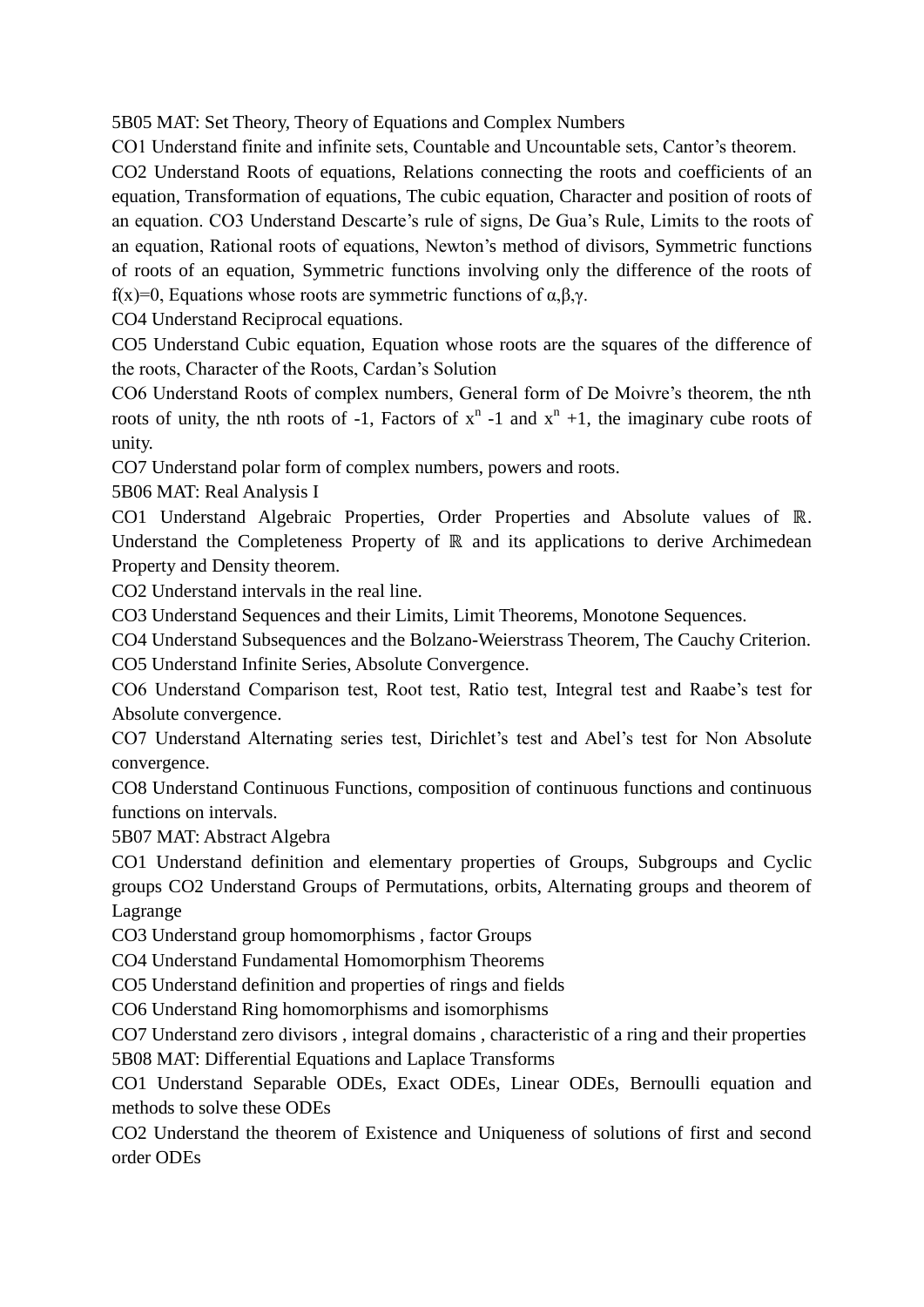CO3 Understand Homogeneous Linear ODEs of Second Order and solve homogeneous linear ODEs of second order with constant coefficients and Euler-Cauchy equation

CO5 Understand Laplace Transform and inverse Laplace Transformation

CO6 Understand The first and The second shifting theorems and their applications

CO7 Understand the methods to find Laplace transforms of derivatives and integrals of functions CO8 Understand the method of differentiating and integrating Laplace transform

CO9 Solve ordinary differential equations and integral equations using Laplace transform 5B09 MAT: Vector Calculus

CO1 Understand lines and planes in space

CO2 Understand curves in space, their tangents, normal, curvature, tangential and normal curvature of acceleration

CO3 Understand Directional derivatives and gradient vectors, tangent planes and differentials. Solve extreme value problems using Lagrange multipliers

CO4 Understand Partial derivatives with constrained variables and Taylor's formula for two variables

CO5 Understand Line integrals. Solve for work, circulation and flux using line integrals

CO6 Understand path independence conservative fields and potential functions

CO7 Understand Green's theorem and solve problems using Green's theorem

CO8 Understand Surface area and surface integrals

CO9 Understand Stoke's theorem and solve problems using Stoke's theorem

CO10 Understand Divergence theorem and solve problems using Divergence theorem

6B10 MAT: Real Analysis II

CO1 Understand Uniform Continuity, Monotone and Inverse Functions

CO2 Understand Riemann Integral and Riemann-integrable Functions

CO3 Understand Fundamental Theorem of Calculus

CO4 Understand Improper Integrals

CO5 Understand Beta and Gamma Functions and their properties.

CO6 Understand Transformations of Gamma Function and Duplication formula

CO7 Understand Pointwise and Uniform Convergence of sequence of functions and Interchange of Limits

CO8 Understand Series of Functions

CO9 Understand the concept of Metric Spaces

6B11 MAT: Complex Analysis

CO1 Understand Analytic Function, Cauchy–Riemann Equations. Laplace's Equation.

CO2 Understand Exponential Function, Trigonometric Functions, Hyperbolic Functions, Logarithmic functions and General Power of complex numbers

CO3 Understand line integral in the complex plane ,Cauchy's integral theorem , Cauchy's integral formula and derivatives of analytic functions

CO4 Understand convergence of Sequences and Series of complex functions

CO5 Understand power series, functions given by power series, Taylor series, Maclaurin's Series and Laurent Series

CO6 Understand singularities and zeros of complex functions

CO7 Understand residue integration method and integrate real integrals

6B12 MAT: Numerical Methods, Fourier series and Partial Differential Equations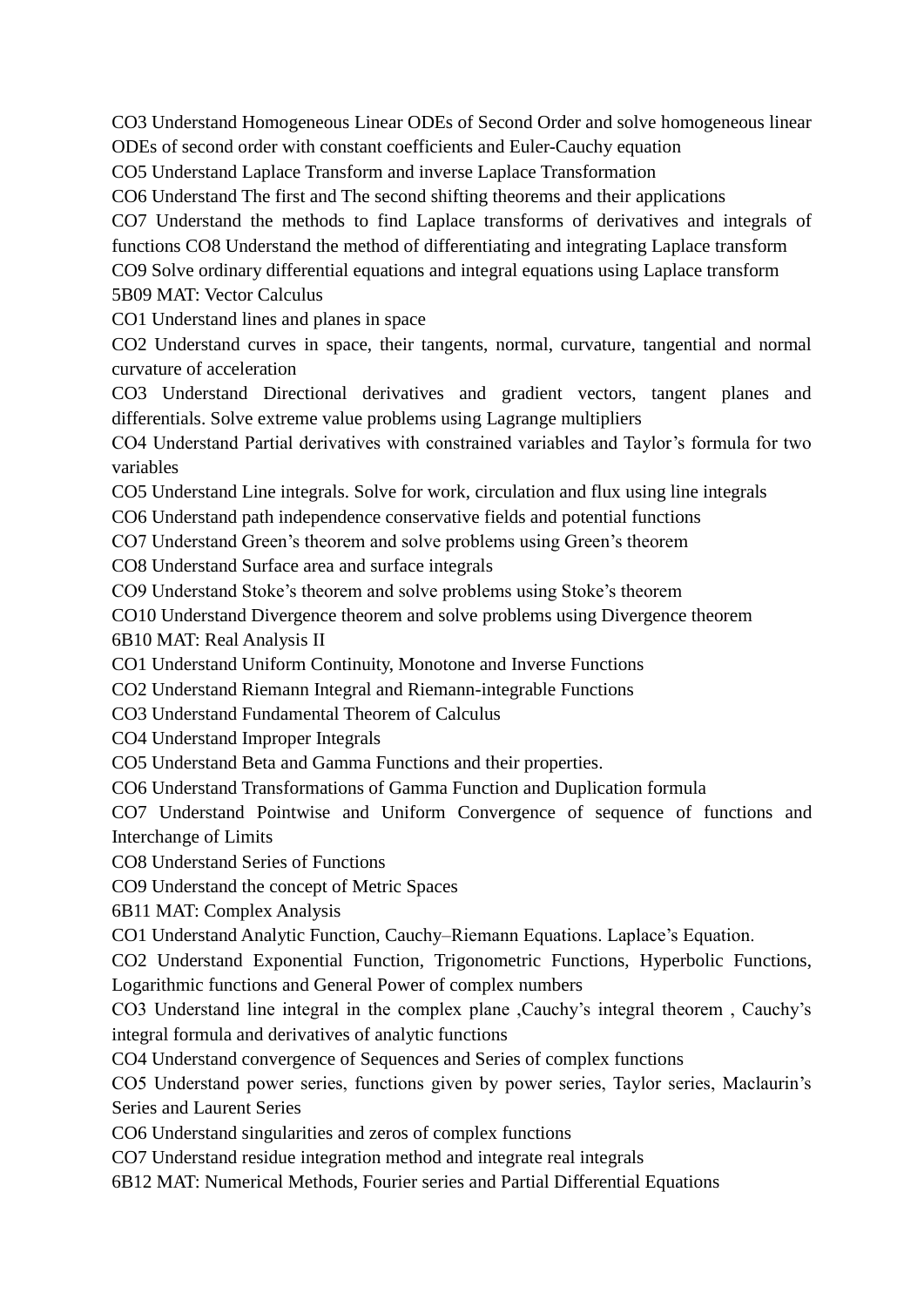CO1 Understand Interpolation techniques: Interpolation with unevenly spaced points, Langrange interpolation, Newton's divided differences interpolation, Finite difference operators and finite differences, Newton's interpolation formulae and Central difference interpolation.

CO2 Understand Numerical differentiation using difference formulae

CO3 Understand Picard's method, Solution by Taylor series method, Euler method and Runge- Kutta methods.

CO4 Understand Fourier Series: Arbitrary period, Even and Odd Functions, Half-Range Expansions and Fourier Integrals.

CO5 Understand Partial Differential eqations, Solution by Separating Variables.

CO6 Understand the use of Fourier Series in solving PDE: D'Alembert's Solution of the Wave Equation. Characteristics and solving Heat Equation by Fourier Series.

CO7 Understand Laplacian in Polar Coordinates

6B13 MAT: Linear Algebra

CO1 Understand the concept of Vector spaces, subspaces, linear combinations ad system of equations.

CO2 Understand the concept of Linear Dependence and Linear Independence, Bases and Dimension, Maximal Linearly Independent Subsets and solves problems.

CO3 Understand the concept of Linear Transformations, Null Spaces, and Ranges, The Matrix Representation of a Linear Transformation.

CO4 Understand Rank of a matrix, Elementary transformations of a matrix, Invariance of rank through elementary transformations, Normal form, Elementary matrices.

CO5 Understand the concept System of linear homogeneous equations Null space and nullity of matrix, Range of a matrix, Systems of linear non homogeneous equations.

6B14A MAT: Graph Theory

CO1 Understand a graph, subgraph ,different types of graphs and their properties

CO2 Understand and represent graph as matrix

CO3 Understand a path, cycle, trees, bridges and their properties

CO4 Understand cut vertices and connectivity of graphs

CO5 Understand Eulerian graphs, Hamiltonian graphs, The Chinese Postman Problem and The Travelling Salesman Problem.

CO6 Understand planar graphs, Euler's formula, The Platonic bodies and Kuratowski's Theorem CO7 Model real world problems using the concept of graphs

CO8 Solve real world problems using the concept of graphs

6B14B MAT: Operations Research

CO1 Understand convex sets, convex functions, their properties, local and global extrema and quadratic forms

CO2 Understand LPP, formulate and solve using graphical method

CO3 Understand General LPP, canonical and standard forms of LPP

CO4 Understand simplex method and solve LPP

CO5 Understand basic solution, degenerate solution, basic feasible solution, optimum basic feasible solution , fundamental properties of solution and simplex method

CO6 Understand primal-dual pair, formulation of dual and duality theorems

CO7 Understand LP formulation of transportation problem and its solution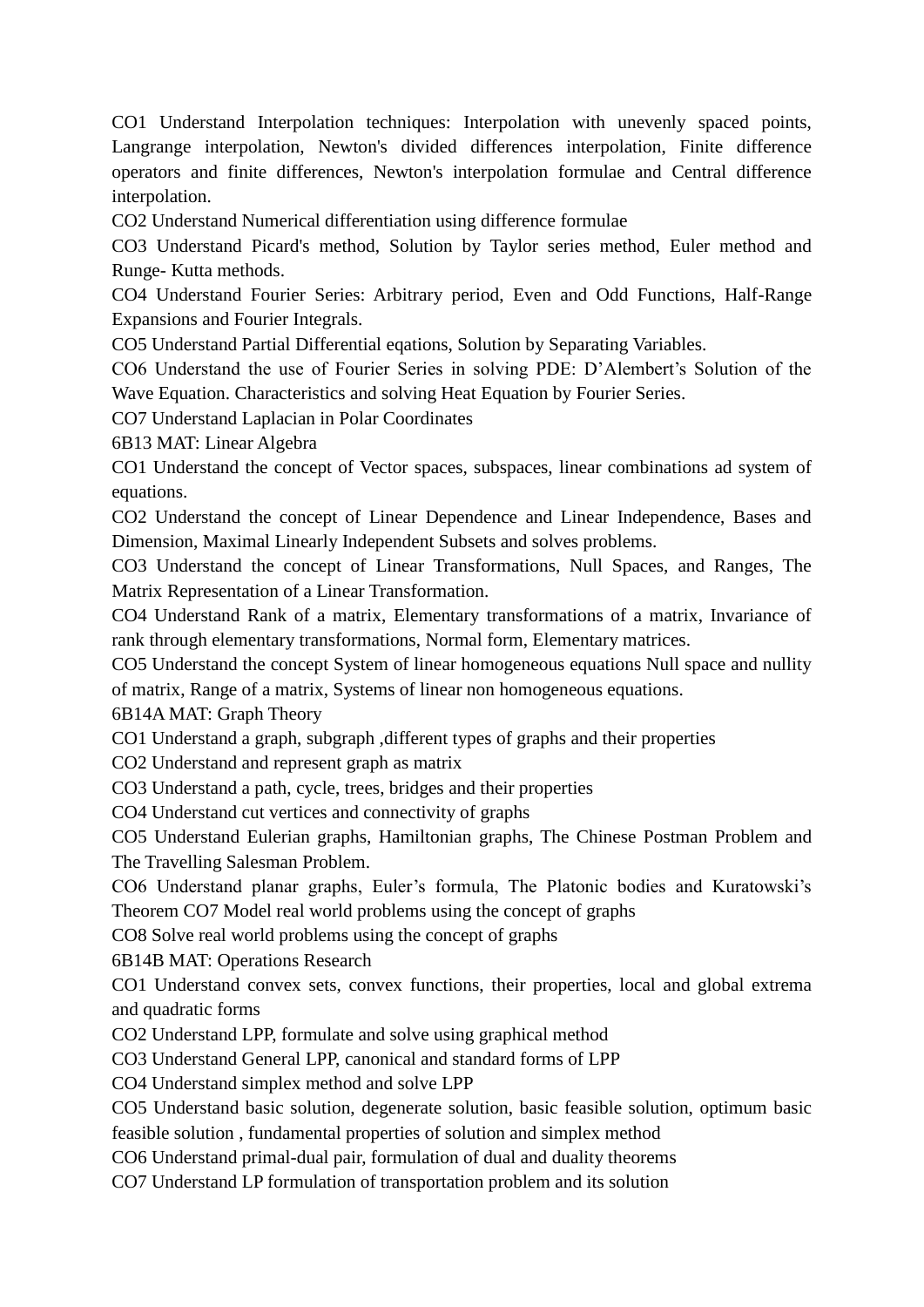CO8 Understand Mathematical formulation of Assignment problem and Hungarian Assignment method

CO9 Understand problem of sequencing , Processing 'n' jobs through '2' machines, Processing 'n' jobs through 'k' machines

CO10 Understand basic terms in Game theory, The Maximin-Minimax Principle, Solution of game with saddle point, Solution of 2x2 game without saddle point, Graphic solution of 2xn and mx2 games and Arithmetic method for nxn Games

6B14C MAT: Cryptography

CO1 Understand Simple Cryptosystems namely, The Shift Cipher, The Substitution Cipher, The Affine Cipher, The Vigenere Cipher, The Hill Cipher, The Permutation Cipher and Stream Ciphers CO2 Understand basics of Shannon's Theory, Elementary Probability Theory, Perfect Secrecy, Entropy, Huffman Encodings and Entropy, Properties of Entropy, Spurious Keys and unicity Distance, Product Cryptosystems.

CO3 Understand The Euclidean Algorithm, The Chinese Remainder Theorem

CO4 Understand Legendre and Jacobi Symbols and quadratic residues CO5 Understand The RSA System and Factoring (25 Hours): Introduction to Public-key Cryptography, The RSA Cryptosystem, Implementing RSA, Primality Testing, The Solovay-Strassen Algorithm, The Miller Rabin Algorithm, Square roots modulo n.

### 6B14D MAT: Fuzzy Mathematics

CO1 Understand Fuzzy Subsets, L-fuzzy Sets, Visual representation of a Fuzzy Subset, Operations on Fuzzy Subsets, Empty Fuzzy Subset 0

CO2 Understand Universal Fuzzy Subset, Disjoint Fuzzy Subsets, Disjunctive Sum

CO3 Understand α Level Set, Properties of Fuzzy Subsets of a Set, Algebraic Product and Sum of Two Fuzzy Subsets, Properties Satisfied by Addition and Product

CO4 Understand Cartesian Product of Fuzzy Subsets

CO5 Understand Fuzzy Relations, Binary Fuzzy Relations, Binary Relations on a Single Set, Fuzzy Equivalence Relations CO6 Understand Fuzzy Subgroup, Fuzzy Subgroupoids

CO7 Understand The Lattice of Fuzzy Subgroups, Fuzzy Subgroup,

Fuzzy Subrings

## **STATISTICS**

## **OPEN COURSE 5 D 01 STA SAMPLING TECHNIQUES**

CO1: understand different types of data.

CO2: understand the concept the census and sampling.

CO3: apply different sampling methods.

CO4: familiarize with the various statistical organizations.

## **COMPLEMENTARY COURSES FOR BSc MATHEMATICS**

## **1C01 STA BASIC STATISTICS**

**CO1:** understand the different types of data.

**CO2:** compute various measures of central tendency, measures of variation.

**CO3:** analyse the relationship between two variables.

**CO4:** acquire knowledge in time series data and compute various index numbers.

## **2C02 STA PROBABILITY THEORY AND RANDOM VARIABLES**

**CO 1:** evaluate the probability of events.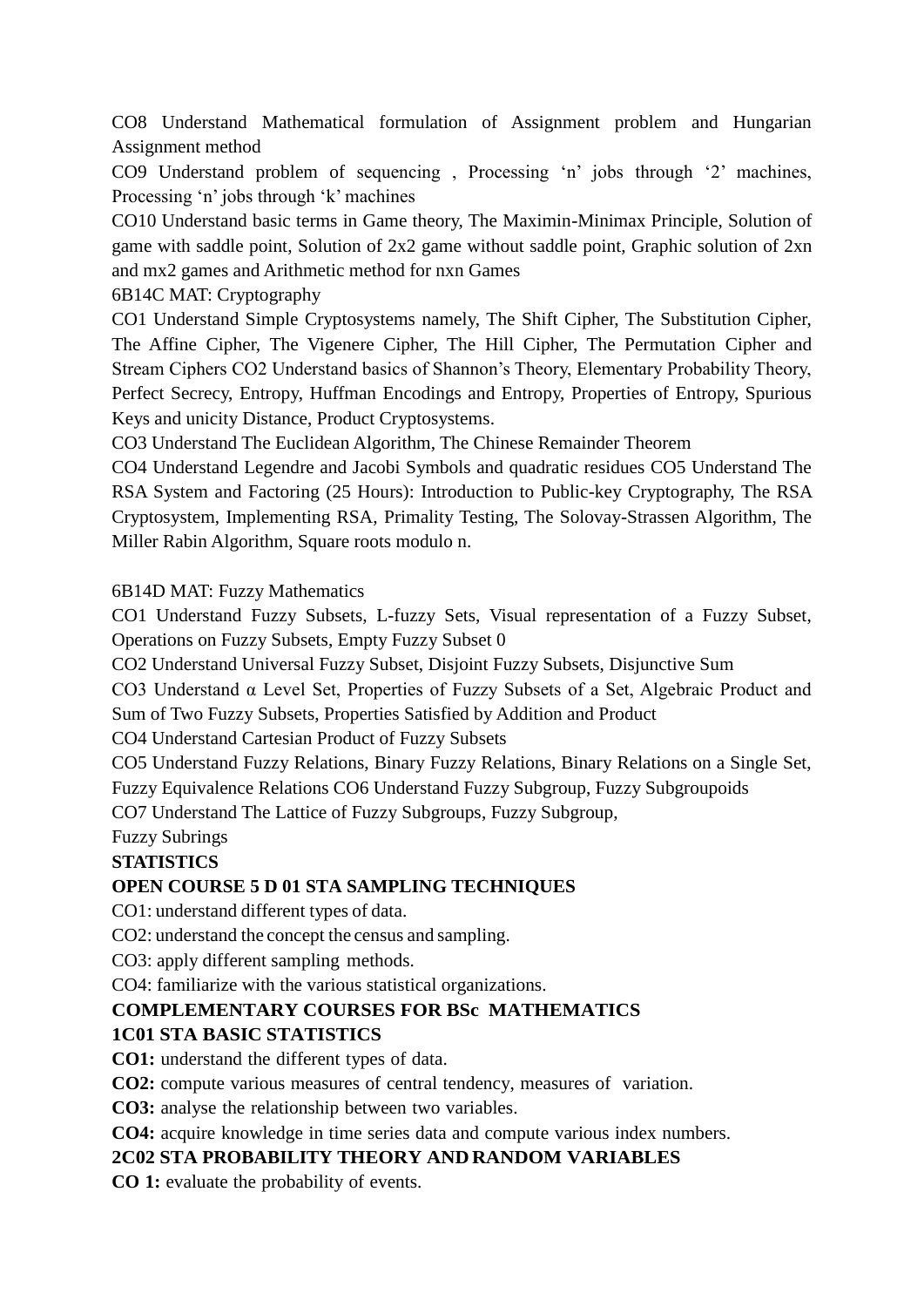**CO 2:** understand the concept of random variables with examples in real life

**CO3:** calculate the probability distribution of discrete and continuous random variables.

**CO 4:** understand the change of variable technique.

# **3C03 STA PROBABILITY DISTRIBUTIONS**

**CO1:** compute mathematical expectation of a random variable.

**CO2:** familiarize with different discrete probability distribution associated with reallife situations.

**CO3:** understand the characteristics of different continuous distributions.

**CO4:** identify the appropriate probability model that can be used.

### **4C04 STA STATISTICAL INFERENCE**

**CO 1:** understand the uses of Chebychev's Inequality and Central Limit Theorem.

**CO 2:** apply various method of estimation

**CO 3:** understand the concept of testing statistical hypotheses and its importance inreal life situation

**CO 4:** apply ANOVA

## **CORE COURSES FOR BA ECONOMICS**

## **5 B07 ECO BASIC TOOLS FOR ECONOMIC ANALYSIS I**

**CO 1**. To enable the students to understand economic concepts with the aid of mathematical and Statistical tools.

**CO 2**. To equip the students to quantify economic variables and to enable them to apply statistical techniques in Economics.

**CO 3**. To analyze and interpret empirical data with the help of statistical tools

## **6B 12 ECO BASIC TOOLS FOR ECONOMIC ANALYSIS II**

CO 1. To enable the students to understand and interpret economic concepts with the aid of mathematical and statistical tools.

CO 2. To enable students to apply statistical techniques in Economics.

CO 3. To analyze and interpret empirical data with the help of statistical tools

## **BSc BOTANY PROGRAMME**

#### **Programme Specific Outcomes**

**PSO1**: Skill development for the proper description using botanical terms, identification, naming and classification of life forms especially plants and microbes.

**PSO2**: Acquisition of knowledge on structure, life cycle and life processes that exist among plant and microbial diversity through certain model organism studies.

PSO3: Understanding of various interactions that exist among plants, animal and microbes; to develop the curiosity on the dynamicity of nature.

**PSO4**: Understanding of the major elements of variation that exist in the living world through comparative morphological and anatomical study.

**PSO5:** Ability to explain the diversity and evolution based on the empirical evidences in morphology, anatomy, embryology, physiology, biochemistry, molecular biology and life history.

**PSO6**: Skill development for the collection, preservation and recording of information after observation and analysis- from simple illustration to molecular database development.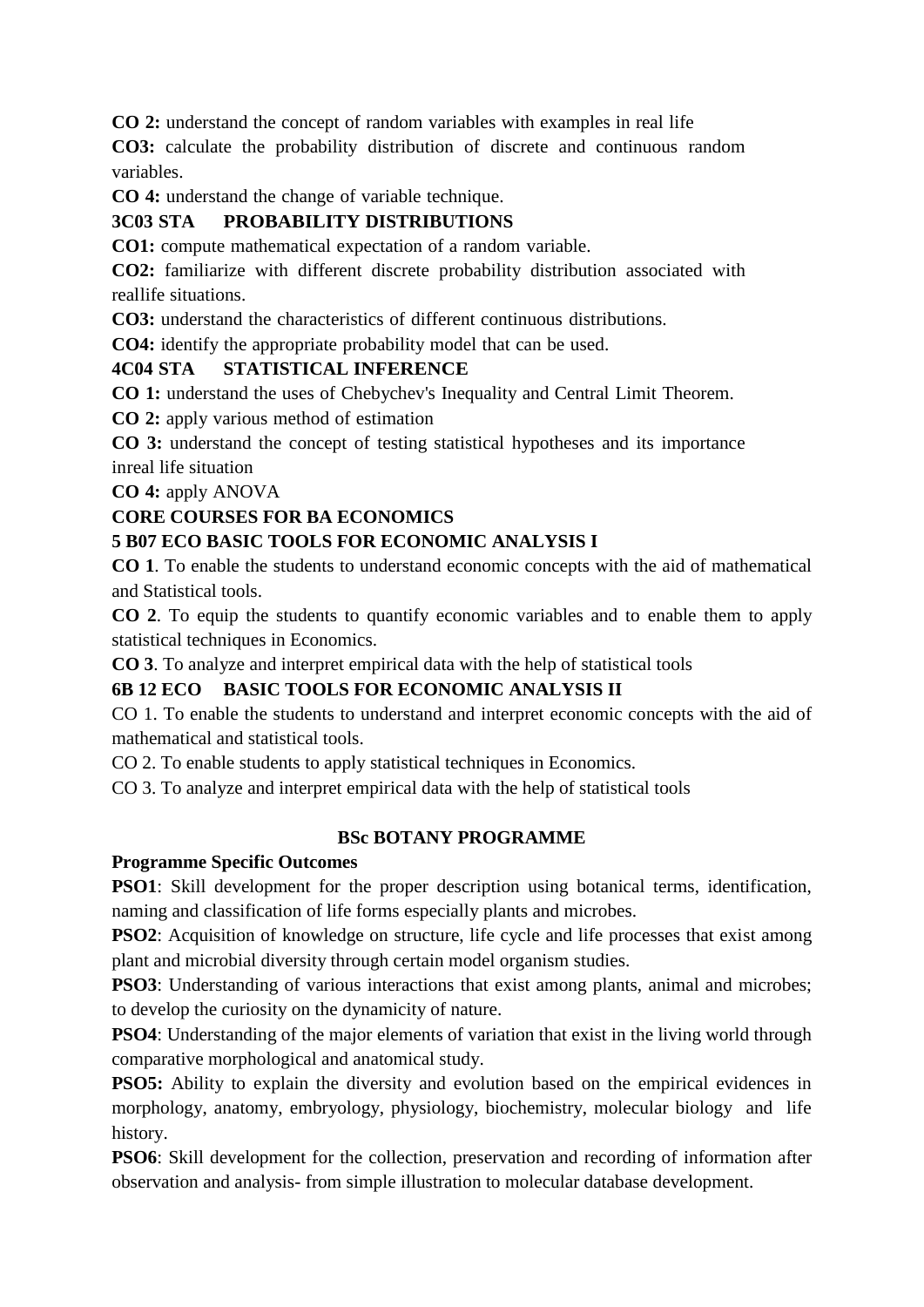**PSO7**: Making aware of the scientific and technological advancements- Information and Communication, Biotechnology and Molecular Biology for further learning and research.

**PSO8:** Internalisation of the concept of conservation and evolution through the channel of spirit of inquiry.

# **Course Outcomes**

# **CORE COURSE- 1- CYTOLOGY AND ANGIOSPERM ANATOMY**

- 1. Knowledge on general terms with updated information used in cell biology.
- 2. Observation of variations that exist in internal structure of various parts of a plant and as well as among different plant groups in support for the evolutionary concept.
- 3. Skill development for the proper description of internal structure using botanical terms, their identification and further classification.
- 4. Induction of the enthusiasm on internal structure of locally available plants.
- 5. Understanding various levels of organization in a plant body with an outlook in the relationship between the structure and function through comparative studies.

# **CORE COURSE-2—REPRODUCTIVE BOTANY**

- 1. Observation and classification of the floral variations from the premises of college and house.
- 2. Understanding the various reproductive methods sub-stages in the life cycle of plants
- 3. Observation and classification of the morphological variations in fruits and seeds of angiosperms.
- 4. Enthusiasm to understand evolution based on the variations in reproduction among plants.

# **CORE COURSE-3—PLANT DIVERSITY I- ALGAE AND BRYOPHYTES**

- 1. Understanding diversity in morphology, anatomy, reproduction and life cycle in lower groups of plants, algae and bryophytes.
- 2. Skill Development in collection and preservation of algae and bryophytes.
- 3. Realizing the economic/ecological importance of Algae and Bryophytes.
- 4. Understanding the evolutionary lineages in algae and bryophytes

# **CORE COURSE- 4- PLANT DIVERSITY II – PTERIDOPHYTES AND GYMNOSPERMS**

- 1. A comparative knowledge of lower vascular plants and lower group of flowering plants.
- 2. Skill development for the proper description, identification and classification through morphological, anatomical and life cycle studies.
- 3. Awareness on the morphological, anatomical and reproductive features of primitive and advanced plants with an evolutionary link between them.
- 4. Skill development in collection preservation and studies in diversity studies of pteridophytes and gymnosperms.

# **CORE COURSE-05-CORE PRACTICAL~1**

1.Learning the fundamental techniques used in a botany lab.

2.Understands the working of science by first-hand experience.

3.By comparing different plants and their vegetative and reproductive structures a generalisation in evolutionary concept is attained.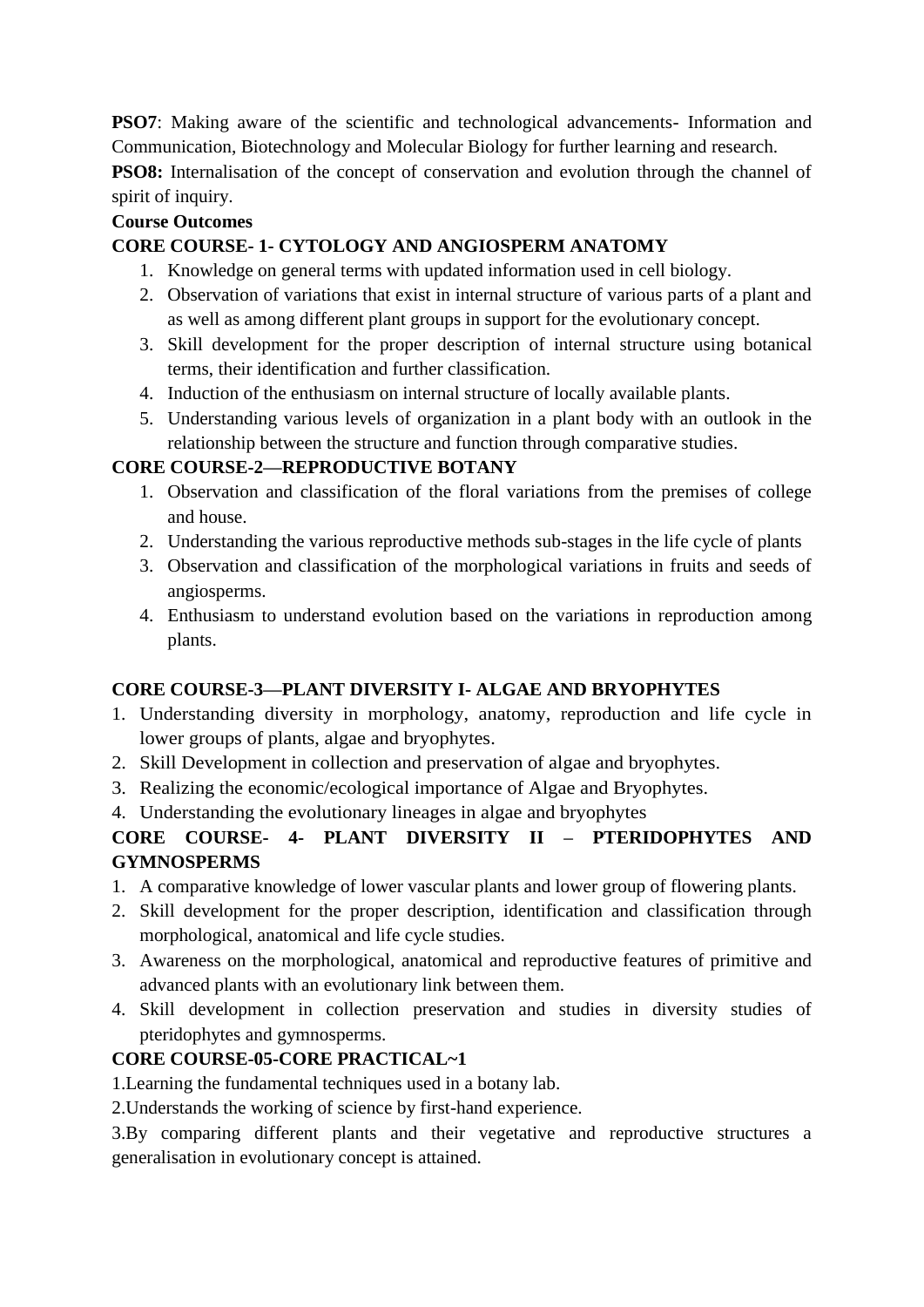4.Internalisation of practical skills for further application in free, independent, individual needs and helps in designing scientific experimentation.

# **CORE COURSE~6-ANGIOSPERM SYSTEMATICS AND ETHNOBOTANY**

- 1. Understanding the main features in Angiosperm evolution.
- 2. Skill development in identification and classification of flowering plants.
- 3. Ability to identify, classify and describe a plant in scientific terms, thereby.
- 4. Identification of plants using dichotomous keys.
- 5. Recognition of locally available angiosperm families and plants.
- 6. Recognition of economically important plants.
- 7. Appreciation of human activities in conservation of useful plants from the past to the present.

# **CORE COURSE-7- PLANT PHYSIOLOGY AND METABOLISM**

- 1. Preliminary understanding of the basic functions in a plant body.
- 2. Awareness on the interdisciplinary nature of botany, chemistry and physics by studying the principles of plant life, growth and reproduction.
- 3. Recognising the wonderful mechanism of transport and the Interrelationships existing between metabolic pathways thereby gaining and idea about the importance of plants in the dynamicity of nature.
- 4. Enhance research interest among students by introducing the historical aspects of physiological research

# **CORE COURSE-8-- MICROBIOLOGY, MYCOLOGY, LICHENOLOGY AND PHYTOPATHOLOGY**

- 1. Understanding and appreciating the unity and diversity of microbes and fungi,
- 2. Understanding the significance of microbes in nature's dynamicity.
- 3. Develop skill in studying the fungal diversity through the study of representative taxon and methodology.
- 4. Understanding the inter-relationship between plants and microbes both beneficial and harmful.
- 5. Skill development to diagnose plant disease and to apply general control measures.

# **CORE COURSE-9- RESEARCH METHODOLOGY, INSTRUMENTATION AND BIOSTATISTICS**

- 1. Learning of the fundamental characteristics of science as a human enterprise, product and intellectual process
- 2. Understanding the working of science for further application in free, independent, individual needs and in designing scientific experimentation.
- 3. Appreciation of several scientific works and assessment of its influence on society.
- 4. Acquire knowledge on the principles, components and applications of various scientific equipments in biology.
- 5. Foundation knowledge in the basic concepts, components and functions of informatics.
- 6. Appreciate the importance of statistical principles in biological research.

# **CORE COURSE -10- ENVIRONMENTAL SCIENCE AND PHYTOGEOGRAPHY**

1. Understanding the fundamental concepts in ecology, environmental science and phytogeography.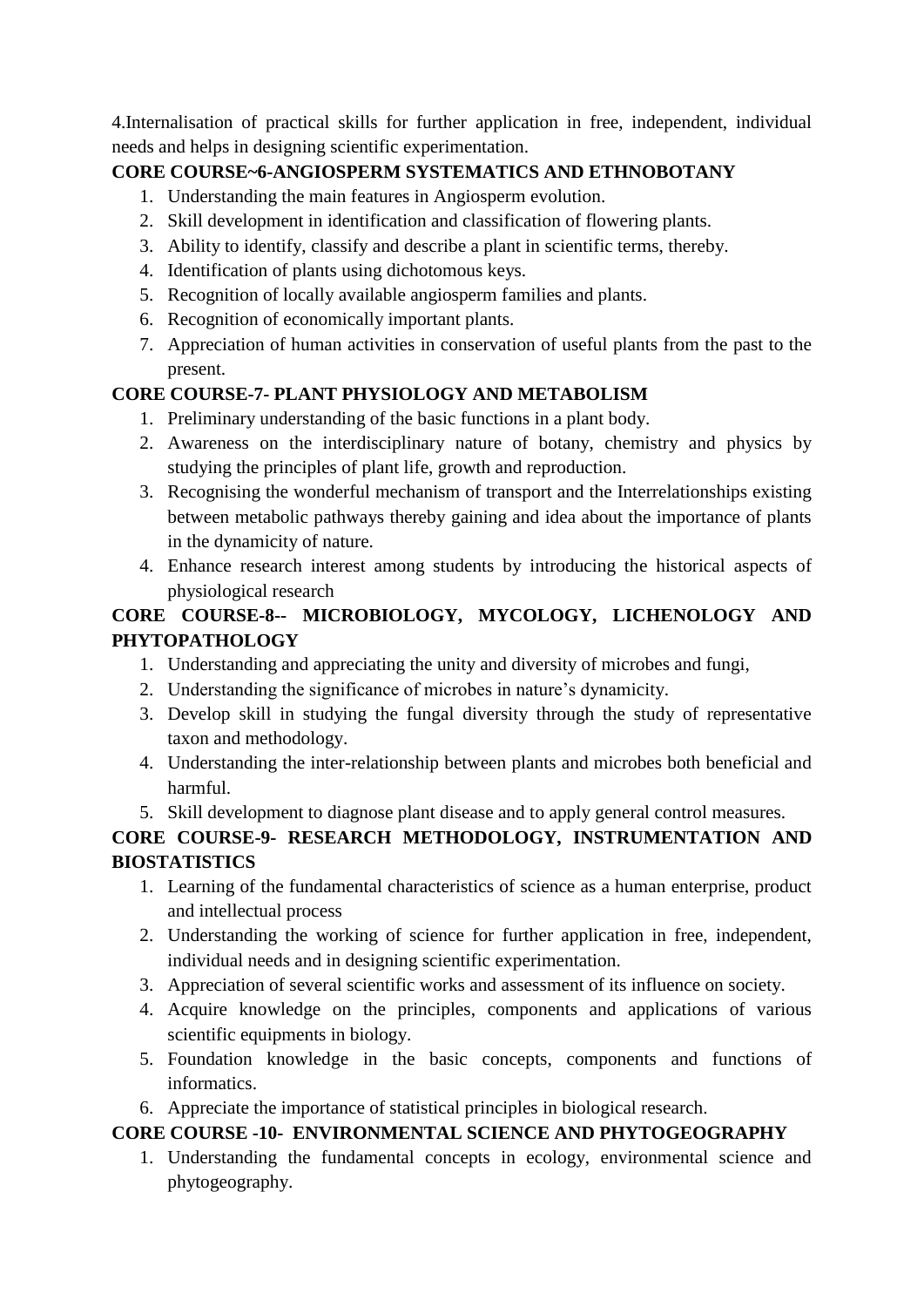- 2. Concept development in conservation, global ecological crisis, Sustainable development and pros and cons of human intervention.
- 3. Enable the student to appreciate bio diversity and the importance of various conservation strategies, laws and regulatory authorities.
- 4. Recognition of the need for more research to create a baseline data for sustainable exploitation- Think globally and Act locally
- 5. Analyse the interrelationship between the geography and pattern of distribution of plants.
- 6. Appreciate key concepts from economic, political, and social analysis as pertained to the design and evaluation of environmental policies and institutions.
- 7. Appreciate the ethical, cross-cultural, and historical context of environmental issues and the links between human and natural systems.
- 8. Reflect critically about their roles and identities as citizens, consumers and environmental actors in a complex, interconnected world.

# **CORE COURSE -11-GENETICS, MOLECULAR BIOLOGY AND PLANT BREEDING**

- 1. Identify the basic principles and current trends in classical genetics.
- 2. Recognise the historical process of the evolution of molecular genetics from classical genetics.
- 3. Review the relevance of the application of genetic principles in agriculture, medicine, research and industry.
- 4. Outlining the use of genetic principles for conservation, defining and better understanding of nature.
- 5. Develop theoretical background on molecular genetics to provide a strong support for the student for future research and employability.
- 6. Appreciate the way scientists work in understanding biological processes and the organization of cell.
- 7. Cite examples for scientific interventions to human and plant life through brief exposure to plant breeding principles.
- 8. Modify the concept on gender, human diseases and their management based on the study of genetic principles of human beings.

## **CORE COURSE-12-BIOTECHNOLOGY AND BIOINFORMATICS**

- 1. Develop knowledge of the fundamental techniques of biotechnology and the history of its development.
- 2. Recognise theoretical knowledge on the equipments used in biotechnology which will give a support during future prospects.
- 3. Connect the genetic engineering principles in agriculture, medicine, research and industry for a better world.
- 4. Identify the significance of nanobiotechnology results for updated knowledge in that field.
- 5. Appreciate and criticise the information technology aided advancements in biology.
- 6. Develop awareness on the economic, social and environmental problems of gene manipulation.

## **CORE COURSE-13-EVOLUTION AND PALAEOBOTANY**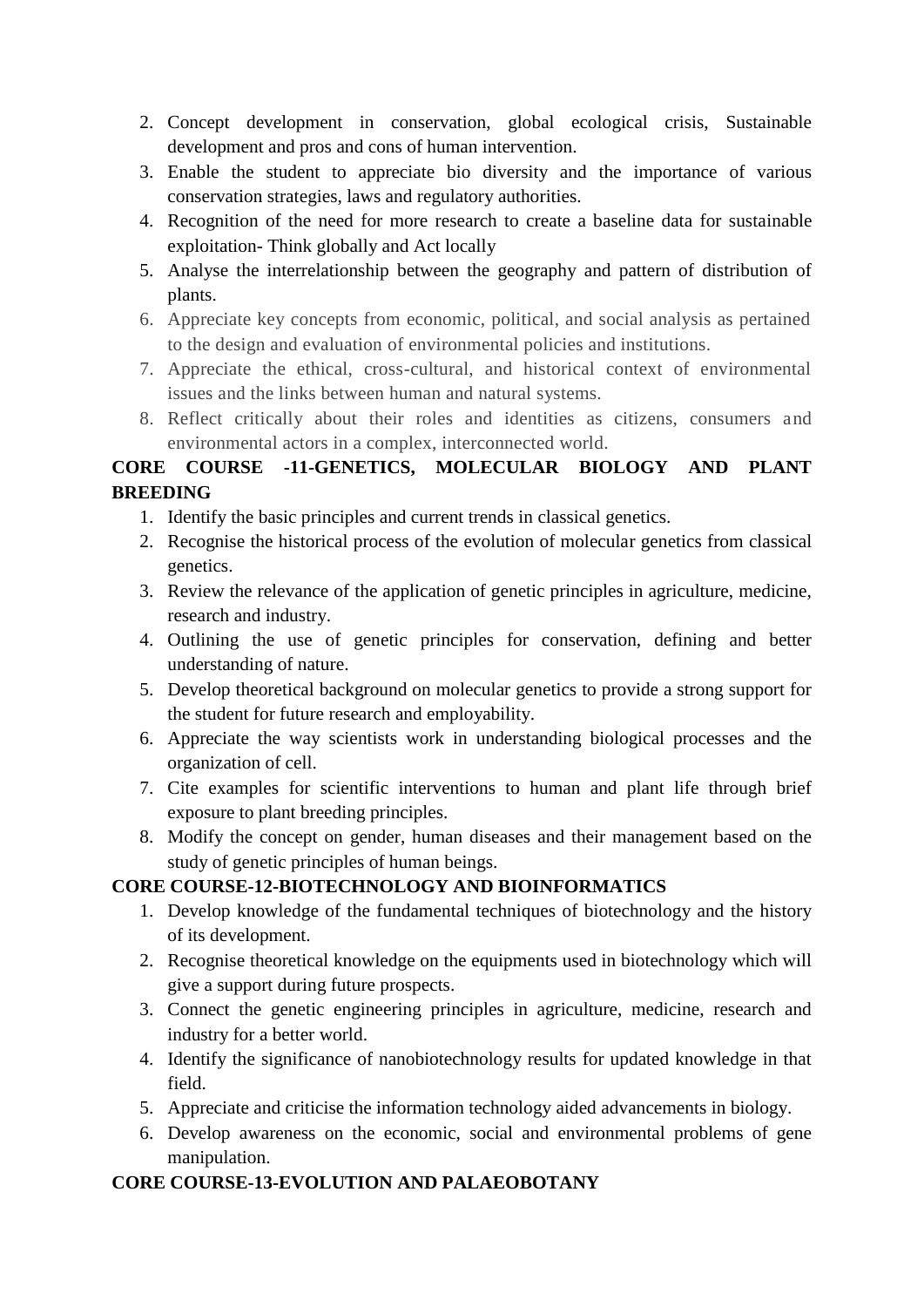- 1. Understand the basic principles and current trends in classical evolution.
- 2. Develop awareness on the historical process of plants and animals with an emphasis on human beings.
- 3. Relate the evolutionary principles with agriculture, medicine, research and industry.
- 4. Apply the principles of genetics and evolution in conservation, defining and better understanding of nature.

# **CORE COURSE- 14- CORE PRACTICAL II**

- 1. Learning the fundamental techniques used in a botany lab related to Mycology, Microbiology, Angiosperms systematics
- 2. Understands the working of science by first-hand experience.
- 3. Comaprison skill is attained by comparing different plants and their vegetative and reproductive structures.
- 4. Incuclation of practical skills for further application in free, independent, individual needs and helps in designing scientific experimentation.

## **CORE COURSE 15- CORE PRACTICAL III**

- 1. Learning the fundamental techniques used in a botany lab related to Modern biology, biology, Genetics, Bioinformatics and Instrumentation.
- 2. Understands the working of science by first-hand experience.
- 3. Internalisation of practical skills for further application in free, independent, individual needs and helps in designing scientific experimentation.

### **CORE COURSE 16- PROJECT/FIELD STUDY/VIVA VOCE**

- 1. Learning the fundamental techniques used in a research
- 2. First-hand experience in doing science.
- 3. Development of the skill to communicate science.
- 4. Internalisation of skills for further application in designing scientific experimentation.

## **COURSE OUTCOMES OF B.Sc ZOOLOGY**

## **COMPLEMENTARY ELECTIVE COURSES IN BOTANY**

## **COMPLEMENTARY ELECTIVE COURSE IN BOTANY– 1**

# **MICROBIOLOGY, PHYCOLOGY, MYCOLOGY AND LICHENOLOGY**

- 1. Understanding of the fundamental concepts in classification of plants.
- 2. Concept development in structure and reproduction of lower plants.
- 3. Enable the student to appreciate bio diversity, sustainable development with the help of their core subject and subsidiary subject botany.
- 4. Induce to experiment on the subject in an intensive way to facilitate an interdisciplinary profession/enterprise/enterpreneurship

## **COMPLEMENTARY ELECTIVE COURSE IN BOTANY– 2**

## **PHYTOPATHOLOGY AND ANGIOSPERM EMBRYOLOGY**

- 1. Understanding of the fundamental concepts in classification of Bryophytes, Pteridophytes, Gymnosperms.
- 2. Concept development in structure and reproduction of lower plants.
- 3. Enable the student to appreciate bio diversity, evolution and sustainable development with the help of their core subject and subsidiary subject botany.
- 4. Induce to experiment on the subject in an intensive way to facilitate an interdisciplinary profession/enterprise/enterpreneurship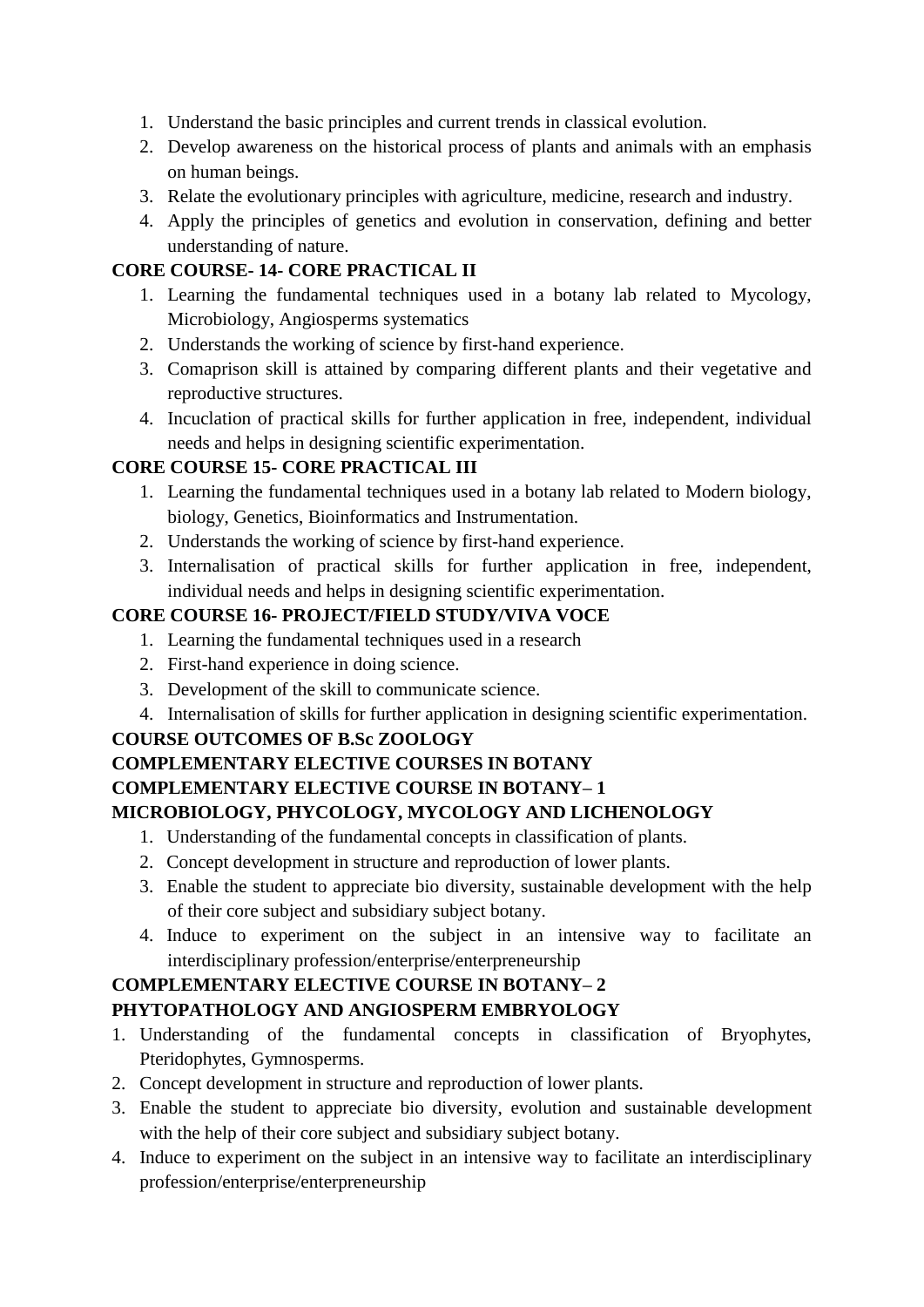# **COMPLEMENTARY ELECTIVE COURSE IN BOTANY– 3**

# **ANGIOSPERM MORPHOLOGY, ANATOMY AND SYSTEMATICS**

- 1. Understanding of the fundamental concepts in classification of Angiosperms.
- 2. Concept development in diversity that exist in angiosperms through studies in morphology, anatomy and systematic. .
- 3. Enable the student to appreciate economic importance of plants belonging to the specified families.
- 4. Induce to experiment on the subject in an intensive way to facilitate an interdisciplinary profession/enterprise/enterpreneurship

#### **COMPLEMENTARY ELECTIVE COURSE IN BOTANY – 4 PLANT PHYSIOLOGY, ECOLOGY AND APPLIED BOTANY**

- 1. Understanding of the fundamental concepts in Physiology
- 2. Concept development in plant ecology.
- 3. Enable the student to appreciate bio diversity, sustainable development with the help of their core subject and subsidiary subject botany in hts biotechnology era.
- 4. Induce to experiment on the subject in an intensive way to facilitate an interdisciplinary profession/enterprise/entrepreneurship.

# **COMPLEMENTARY ELECTIVE COURSE IN BOTANY-5-**

# **COMPLEMENTARY BOTANY PRACTICAL**

## **Course Outcomes**

- 1. Learning the fundamental techniques used in a botany lab.
- 2. First-hand experience in doing science.
- 3. Internalisation of practical skills for further application in free, independent, individual needs and helps in designing scientific experimentation

# **BSc ZOOLOGY PROGRAMME**

# **Programme Specific Outcome**

PSO1: Skill development for the proper identification, naming and classification of life forms especially animals.

PSO2: Acquisition of knowledge on structure, life cycle and life processes that exist among animal diversity through certain model organism studies.

PSO3: Understanding of various interactions that exist among plants animals and microbes; to develop the curiosity and love on the dynamicity of nature.

PSO4: Understanding of the major elements of variation that exist in the living world through comparative morphological and anatomical study.

PSO5: Ability to explain the diversity and evolution based on the empirical evidences in Morphology, Anatomy, Embryology, Physiology, Biochemistry, Molecular Biology and Life history.

PSO6: Skill development in the observation and study of nature, biological techniques and scientific investigation

PSO7: Making aware of the scientific and technological advancements in the fields of Information and Communication, Biotechnology and Molecular Biology for further learning and research.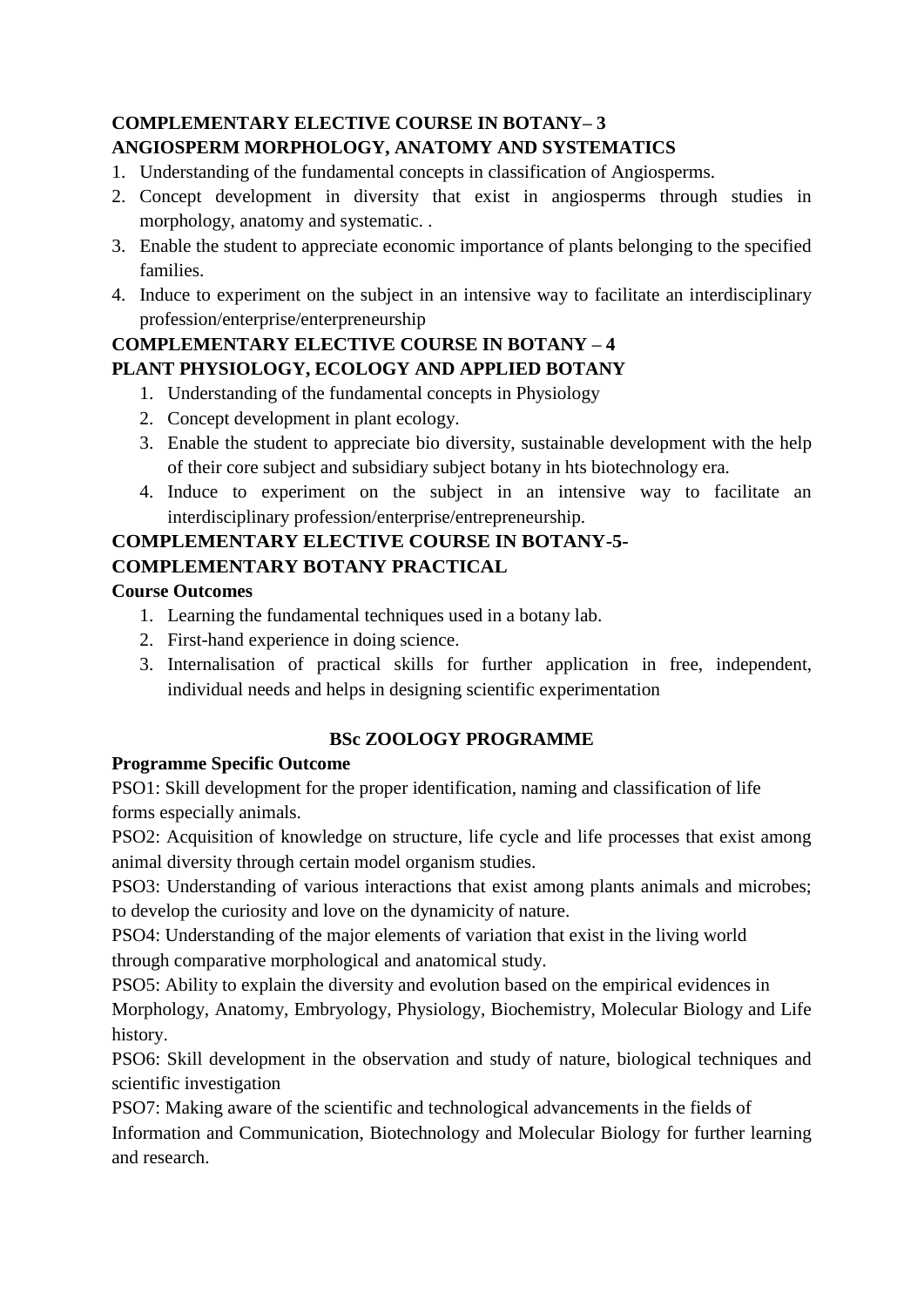PSO8: Internalisation of the concept of conservation and evolution through the channel of spirit of inquiry.

## **Course Outcomes**

# **Code: 1B01ZLG PROTISTA AND NONCHORDATA - I**

CO1. To understand the basic methods in zoology and animal classification.

CO2. Able to appreciate the process of evolution (unicellular cells to complex,

multicellular organisms)

CO3. Familiar with the protist and non-chordate world (from Phylum Porifera to Mesozoa) that surrounds us.

CO4. Able to identify the invertebrates (from Phylum Porifera to Mesozoa) and classify them up to the class level with the basis of systematics

CO5. Understand the basis of life processes in the non-chordates (from Phylum Porifera to Mesozoa) and recognize the economically important invertebrate fauna.

## **Code: 2B 02 ZLG NON CHORDATA - 2**

CO1. Familiar with the non-chordate world (Coelomates - from Phylum Annelida to Hemichordata) that surrounds us.

CO2. Able to identify the invertebrates (Coelomates - from Phylum Annelida to

Hemichordata) and classify them up to the class level with the basis of systematics CO3. Understand the basis of life processes in the non-chordates (from Coelomates – from

Phylum Annelida to Hemichordata) and recognize the economically important invertebrate fauna.

## **Chordata – I Code: 3B03ZLG**

CO1: Understand the origin and evolutionary relationship in different subphyla of chordates.

CO2: To understand the diversity of chordates (from urochordates to reptiles).

CO3: Understand the unique characters of urochordates, cephalochordates and vertebrates

CO4: Recognize life functions of chordates (from urochordates to reptiles).

## **Chordata – II and Comparative Anatomy, Code: 4B 04 ZLG**

CO1: Understand the general and unique characteristics and classification of Aves and Mammals

CO2: Understand the diversity and relation in form and structure of chordates.

# **EVOLUTION, ETHOLOGY AND RESEARCH METHODOLOGY, Code: 5B05ZLG**

CO1.Realise that the whole living system has a common ancestry and so all are related

CO2. Realise the fundamental characteristics of science as a human enterprise

CO3. Apply scientific methods in day to day life

CO4. Able to design a research work on a topic

## **ANIMAL PHYSIOLOGY, Code: 5B06ZLG**

CO1. Understand the function of various systems at cellular and system levels

CO2. Understand the mechanisms that work to keep the body alive and functioning

CO3. Apply the knowledge to lead a healthy life

## **BIOCHEMISTRY AND BIOPHYSICS, Code: 5B07ZLG**

CO1. Understand the importance of Bio molecules

CO2. Familiar with various biochemical pathways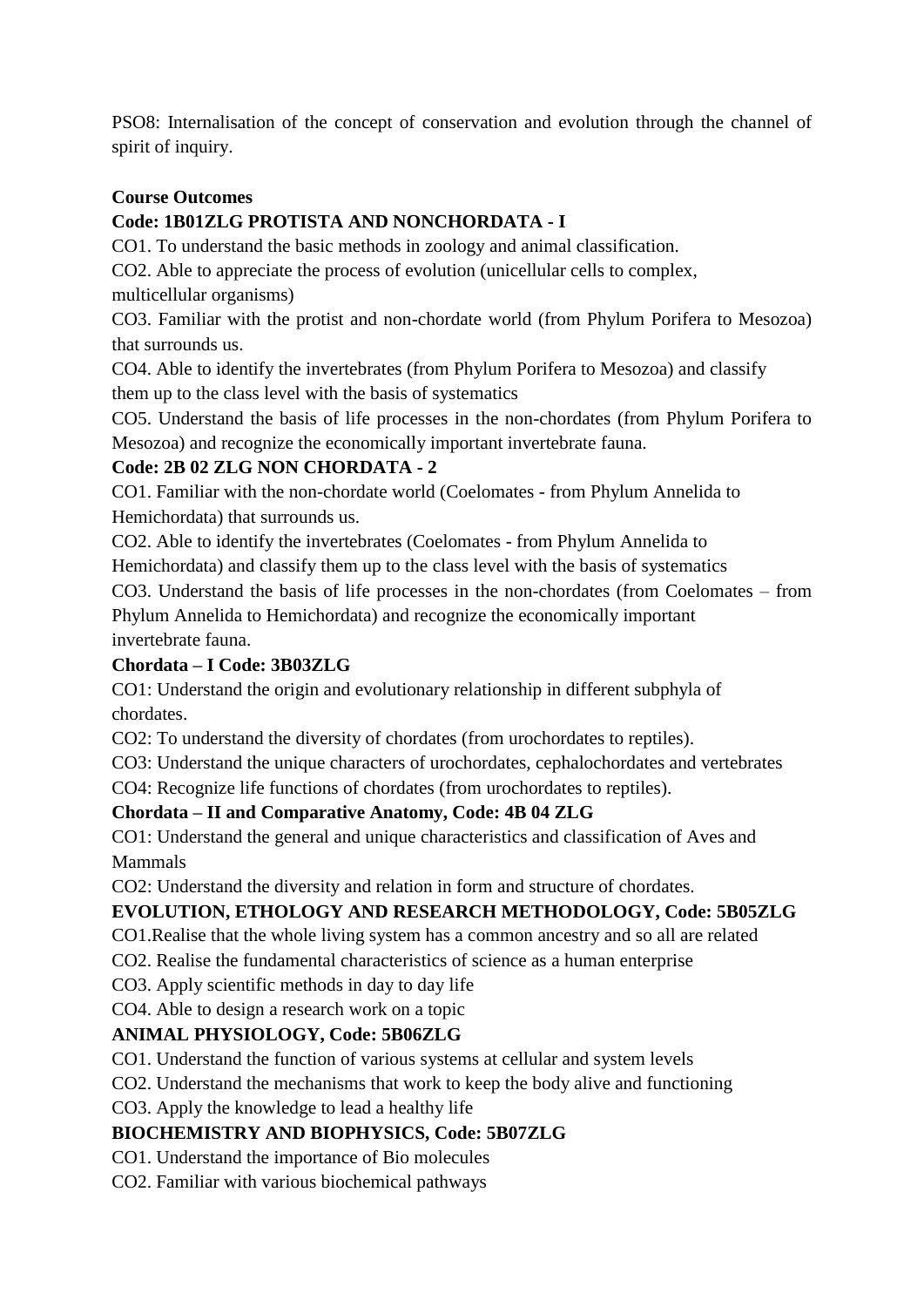CO3 : Develop knowledge about equipment like microscopes, spectrophotometers, centrifuges etc

# **GENETICS, CODE: 5B08ZLG**

CO1. Comprehensive and detailed understanding of the chemical basis of heredity.

CO2. Understanding about the role of genetics in evolution.

CO3. The ability to evaluate conclusions that are based on genetic data.

CO4. The ability to understand results of genetic experimentation in animals.

# **CELL BIOLOGY, IMMUNOLOGY AND MICROBIOLOGY, CODE: 6B09ZLG**

CO1. Structural and functional aspects of basic unit of life i.e. cell concepts

CO2. Gather basic concepts of Cell Biology along with various cellular functions

CO3. Understand the basic concepts of immunity

CO3. Understand the diversity of microbes and their use and harm

# **Code: 6B 10 ZLG, MOLECULAR BIOLOGY & BIOINFORMATICS**

CO1. Understand the importance of Bio molecules

CO2.Familiar with various tools and applications of Bioinformatics

## **Code: 6B 11 ZLG, ENVIRONMENTAL SCIENCE**

CO1. Able to describe the relation between abiotic and biotic factors.

CO2. Students are able to describe various biological interactions.

CO3. Students are able to understand how change in population affect the ecosystem

### **CODE:6B 12 ZLG, DEVELOPMENTAL BIOLOGY**

CO 1 : Understand the major steps in embryological development.

CO 2: Understand the intricate mechanisms involved in the development of animals.

# **COMPLEMENTARY COURSES (FOR BOTANY STUDENTS)**

# **1C 01 ZLG DIVERSITY OF LIFE I, PROTISTANS & NON CHORDATES**

CO1. Familiar with the non-chordate world that surrounds us.

CO2. Able to identify the invertebrates and classify them up to the class level with the basis of systematics

CO3. Understand the basis of life processes in the non-chordates and recognize the economically important invertebrate fauna.

## **2C 02 ZLG DIVERSITY OF LIFE – II, CHORDATE FORM AND FUNCTION**

CO1: Understand the origin and evolutionary relationship in different subphyla of chordates.

CO2: Understand the diversity of chordates

CO3: Understand the unique characters of urochordates, cephalochordates and vertebrates

CO4: Recognize life functions of chordates

## **3CO3ZLG, Animal physiology**

CO1. Understand the function of various systems at cellular and system levels

CO2. Understand the mechanisms that work to keep the body alive and functioning

CO3. Apply the knowledge to lead a healthy life

# **4C 04 ZLG, MEDICAL ZOOLOGY**

CO 1: Understanding of the various causative organisms and factors and also how and what preventive measures can be adopted against these.

# **BA POLITICAL SCIENCE PROGRAMME**

## **Programme Specific Outcomes**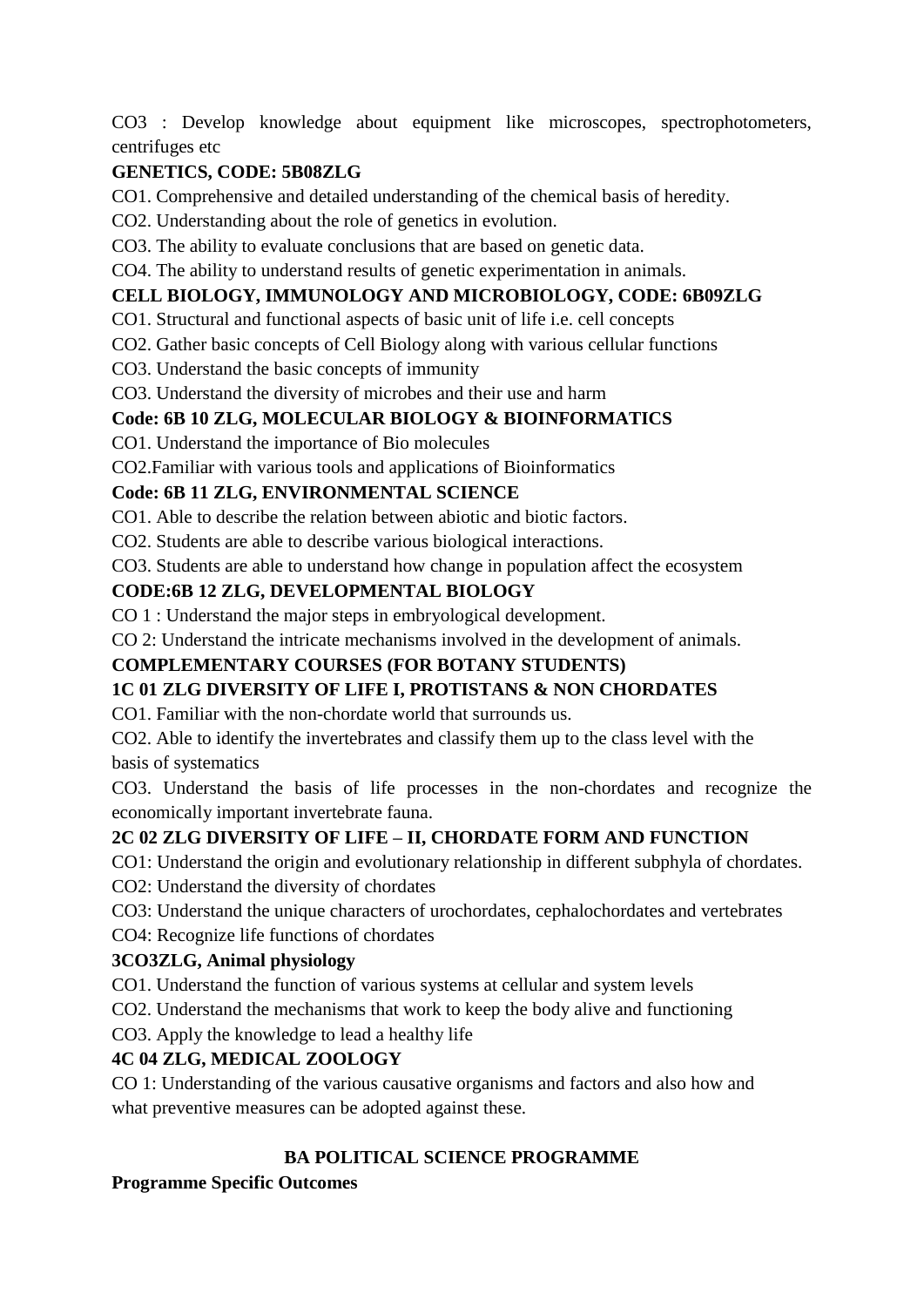**PSO**1. To improve understanding of basic facts and concepts about political system, including philosophical, constitutional and legal foundations, policy making processes etc.

PSO2.To support students to acquire advanced knowledge of national and international politics. They will gain conceptual depth in the field of Political Science.

PSO3.To promote acquisition of citizenship skills and the ability to understand and appreciate human diversity; and to engage in community life as active citizens.

PSO4.To enable students to evaluate and analyze political processes and effectively apply theoretical and analytical skills to address significant issues in the political world by taking political and administrative responsibilities.

#### **Course Outcomes**

#### **Course Title: 1BO1POL: Principles of Political Science**

1. Provide students an overview of the nature of politics and government.

2. Enable the students to understand the function of institutional structures and how they drive individual and organizational behaviors.

3. Students will be able to work with the approaches and theories used by political scientists to understand political phenomena.

4. Students will be able to analyze current political situations.

#### **Course Title: 2BO2POL Political Theory**

1.Enable the students to understand the theoretical foundations of the discipline by studying political theory in the classical and modern context.

2.While understanding the basic concepts of Law, Liberty, Equality, Justice, Rights, and duties students can develop a theoretical outlook in the political sphere

3.Develops the ability to apply abstract theory to concrete problems by using the ideas of political theorists to address contemporary social issues

4. Students will be able to identify the people who made substantial contributions to the study and/or practice of politics.

#### **Course Title: 3BO3POL Introduction to Indian Constitution**

1. Should be able to understand the Political system of India.

2.Can comprehend the legal-formal nature of citizenship and the aspects of Fundamental Rights, Directive Principles and Fundamental Duties as envisaged by the constitution.

3.Should be able to discuss and explain the organisation and functions of the constitutional offices.

4.Helps to Understand the nature and functioning of constitution in post-Independent India.

#### **Course Title: 3BO4POL Ancient and Medieval Political Thought**

1. Enable students to identify the major streams and traditions of ancient political thought

- 2.Understand the philosophical and political roots of modern democratic institutions
- 3.Should be able to identify the role of ancient political thinkers in building up a modern political theory
- 4.Enables to analyse the historical and social developments leading to renaissance, secularism, and scientism

#### **Course Title: 4BO5POL: State and Politics in India**

1.Enable the students to understand and evaluate the sociological foundations of Indian state

2**.**Enable students to identify the development of nationalism in India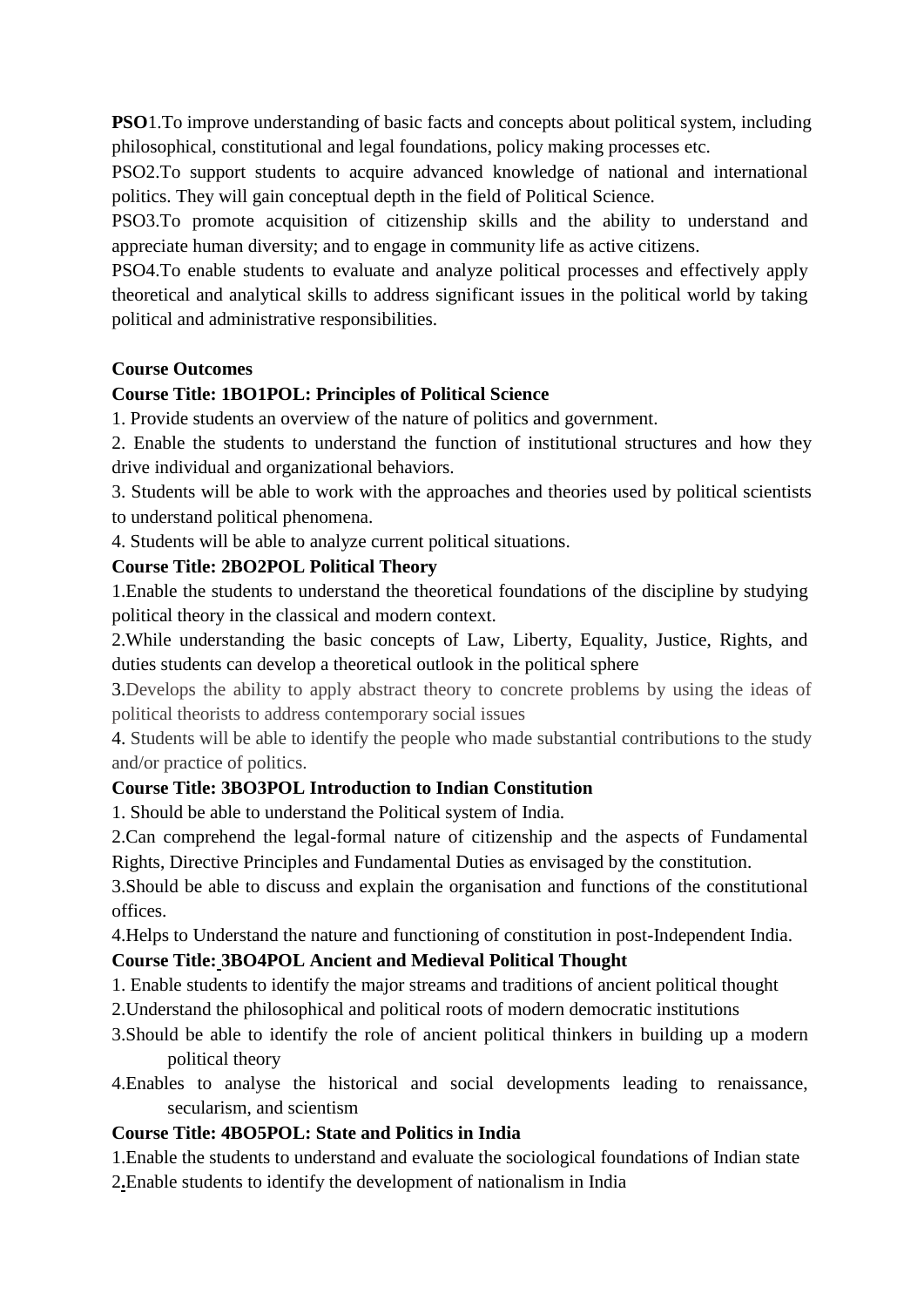3.Should be able to recognize areas of tensions between union and states: their nature and implications.

4.Enables students to identify the nature of Indian state and to promote the cause of national harmony and integration

# **Course Title: 4BO6 POL Modern Western Political**

1.Students can understand the philosophical radicalism and the scientific rationalism of the Modern period.

2. Able to discuss the possessive individualism of Hobbes, John Locke's state of Nature and Enlightenment ideas of Rousseau.

3.Should be able to recognize European school of political theory. Utilitarianism also helps to understand the necessity of legal and social reform.

4. Enables to identify various radical socialist schools and contemporary affluent stream of thoughts

# **Course Title: 5BO7 POL Research Methodology in Political Science**

1.Students will be able to identify various types of research in political science. The student will also inculcate the spirit of scientific enquiry and objective research

2.Student will accumulate knowledge on different types of variables, concept of hypotheses, sampling etc.

3. Can elaborate different types of tools and techniques used for data collection and to describe concept, purpose and uses of various tools and techniques in Political Science research.

4. Become aware of various components of research proposal and enable to prepare write up for research proposal.

# **Course Title: 5BO8 POL Comparative Government and Politics**

1.Student will be able to analyse the nature**,** scope, usefulness and relevance of comparative politics

2.Students come to know what is the comparative method and distinguish comparison as a method to acquire knowledge of social and political phenomena flourishing in various Political systems.

3. Enable students to identify cultural contexts of political systems and evaluate them

4**.** Acquire ability to define, explain, describe and to conclude about different political structures and processes in different political systems.

## **Course Title: 5BO9 POL Political Sociology**

1.Students should be able to define Political sociology, describe the nature, explain the scope, analyse approaches to political Sociology

2. Able to discuss the concept of power, legitimacy and authority and their intertwined relation with each other.

3. Should be able to recognize the meaning, nature and importance of Political culture and Political socialization as well as Political Modernisation and Development.

4. Enables to distinguish between social movements and new social movements and to identify

Features of New Social Movements

## **Course Title: 5B10 POL International Politics**

1.Enable to understand the meaning and changing nature of the study of International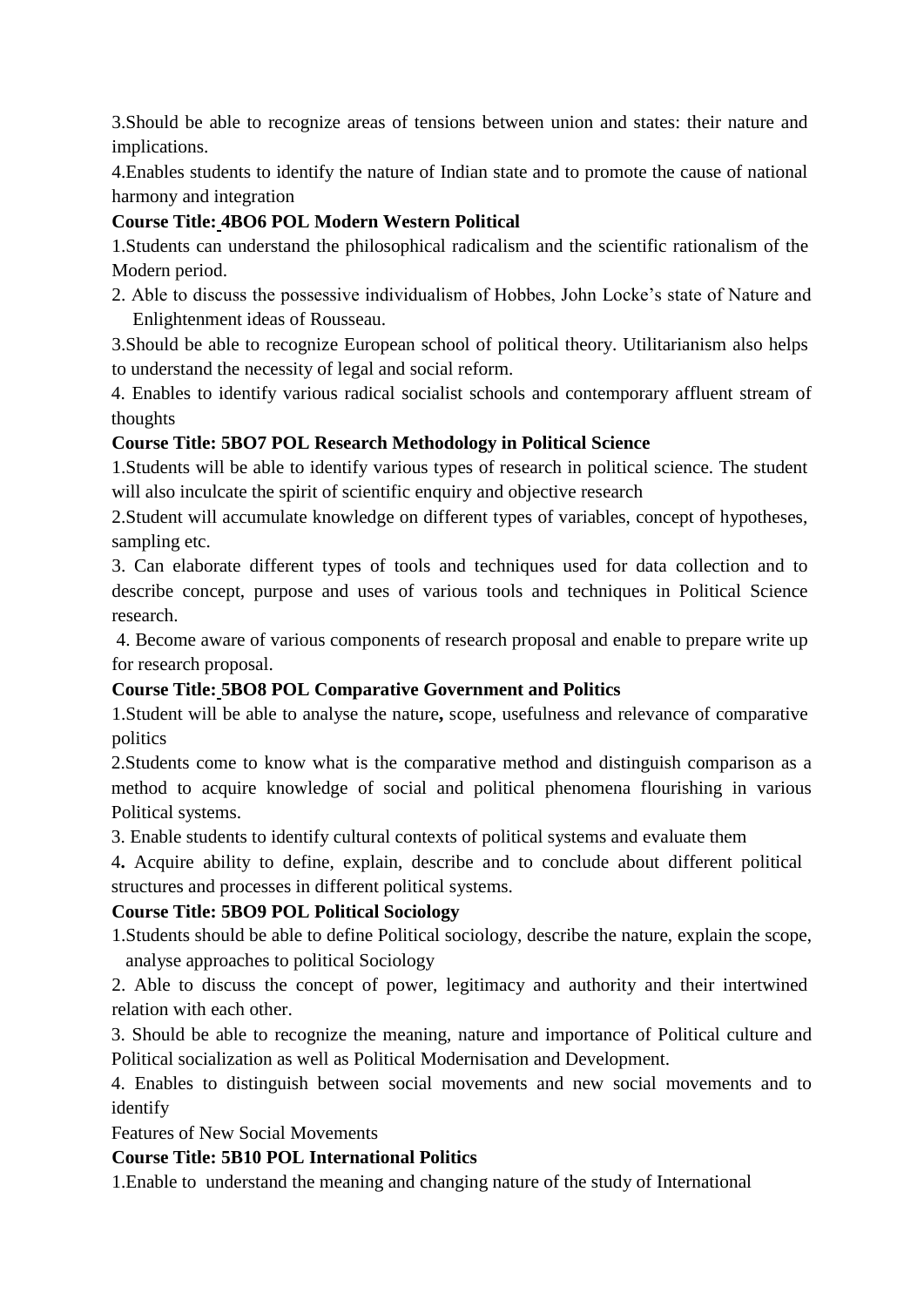Politics .

2. Students will familiarize the major concepts used in the study of International relations

3. Develop capacity to evaluate the various dimensions of foreign policy .

4. Enable students to critically evaluate the current issues and problems of global politics.

# **Course Title: 5B11 POL Human Rights**

1.Enable students to understand the historical growth of human rights

2. The course provides the student with the capacity to identify issues and problems relating to the realization of human rights

3. Students will be able to develop investigative and analytical skills in the field of human rights

4. Enable the students to promote human rights in the community

# **Course Title:6B12 POL- State and Politics in Kerala**

1.The course develops comprehensive understanding about the economy, society and politics of Kerala

2.It enables students to explain the role of state in economic development.

3.It enables students to analyze and interpret political development in the state.

4.The course enable the students to understand new challenges faced by the society of Kerala and to respond to such challenges.

# **Course Title: 6B13 POL Indian Political Thought**

1.Students should be able to identify the major traditions of Indian political thought

2. Able to discuss the different strands of anti-colonial and nationalist thoughts in India. Also helps to narrate the main currents of political Thoughts in Modern India.

3. Should be able to acquaint with the broad contours of the socio-political reforms in the countries.

4.Internalize the great values of Indian tradition propagated by social reformers and political thinkers.

# **Course Title: 6B14 POL Public Administration**

1.Enable students to identify the significance of public administration in modern society 2.Familiarize the concept of organization and the various components of organization

3.Should be able to recognize the meaning, nature and importance of financial

administration. Also helps to identify the crucial components of financial administration.

4.Enables to understand the impact of globalization on Administration and changing nature of public service

# **Course Title: 6B15 POL International Organization and Regional Arrangements**

1.Students will familiarize with the developments of international organization and its structure

2.Enable students to understand the pattern of new global order and to critically analyse the same

3.To understand the growing activity of state and non-state actors in the global and regional platforms

4. Empower the students with capacity to analyse the national and international developments

# **Course Title: 6B16 POL Project Work**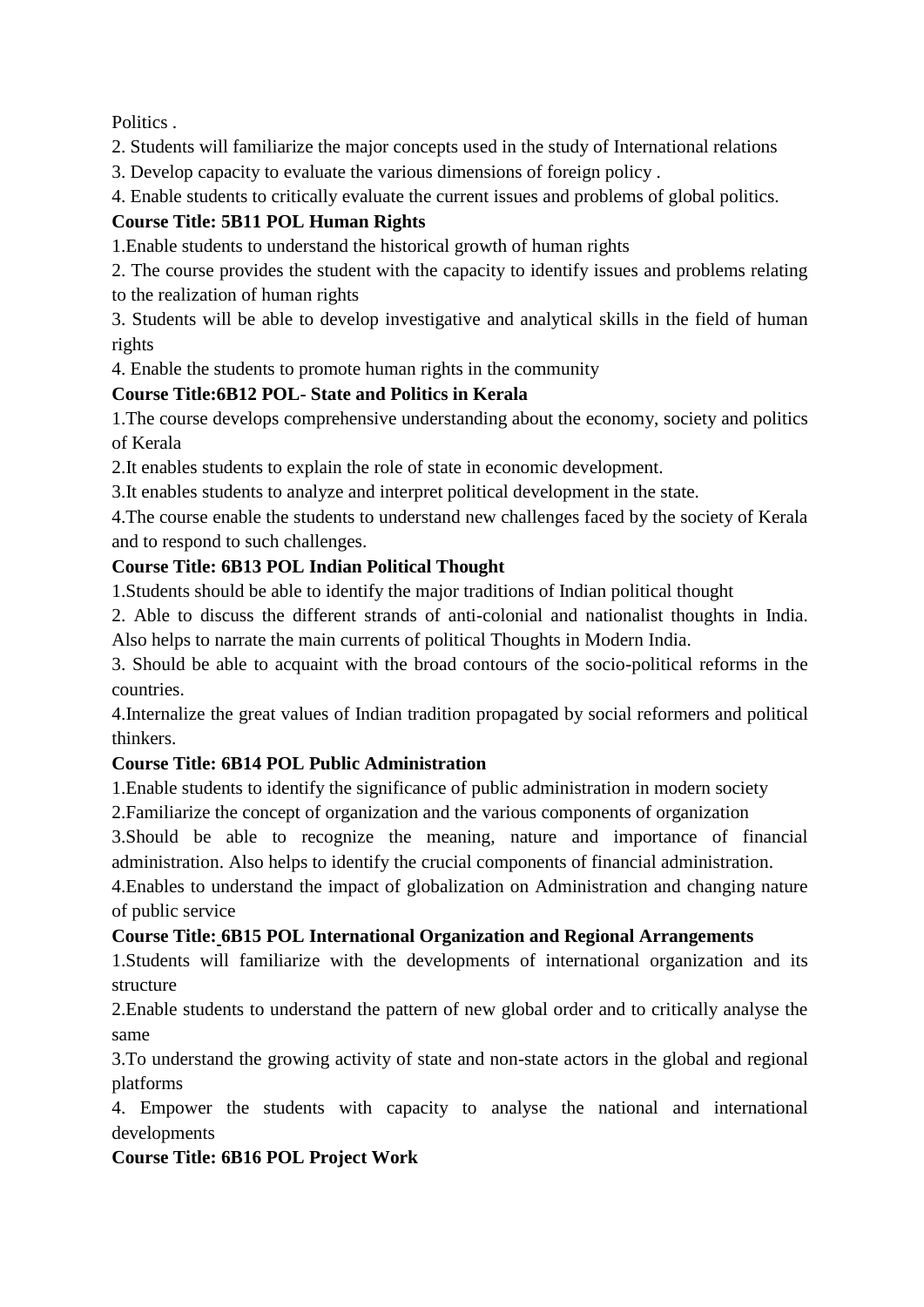Course Outcomes: The purpose of the project work is to familiarize the students with methods and strategies of social science research and to instill in them a passion for research and analysis.

## **BA ECONOMICS PROGRAMME**

# **Programme Specific Outcomes**

1. The programme with structured curricula will support the academic development of the undergraduates.

2. The programme will provide the students with the opportunity to pursue courses that emphasize quantitative, qualitative and theoretical aspects of economics.

3. The programme will provide a well resourced teaching learning environment for the students of economics, which will definitely lead to the ultimate educational goal of "learning to be".

4. The programme will promote academic writing, critical thinking and research aptitude among the students.

5. Needless to point out, the students will gain a source of livelihood by expanding their skill set and widening their knowledge horizon.

## **Course Outcomes**

# 1. **CORE COURSE I:**

# Course Title: **MICROECONOMIC ANALYSIS I (1B01 ECO/DEV ECO)**

## **Course Outcomes:**

*The Course Outcomes are the knowledge and skills the student acquire at the end of a course.* 1. A strong theoretical and empirical foundation in economics which produces employable graduates and has scope for a variety of opportunities for higher education in economics and related disciplines.

2. Students familiarity about the tool box of micro economics will enhance the capacity for understanding the functioning of economies.

3. A thorough knowledge and theoretical understanding of the foundations of modern economic analysis

# 2. **CORE COURSE II**

# Course Title: **MICROECONOMIC ANALYSYS II (2B02 ECO/DEV ECO)**

Course Outcomes:

1. Students may acquire confidence to apply the principles of micro economics to the decision making of firms and the functioning of the market.

2. Students will also be able to analyze the distributional dynamics of the economy both at the micro and the macro level

# 3. **CORE COURSE III**

# Course Title: **CENTRAL THEMES IN INDIAN ECONOMY (3B03 ECO)**

Course Outcomes:

1. To help the students to identify the basic structure and working of Indian economy by enabling them to use qualitative and quantitative data relating to various economic issues and policies.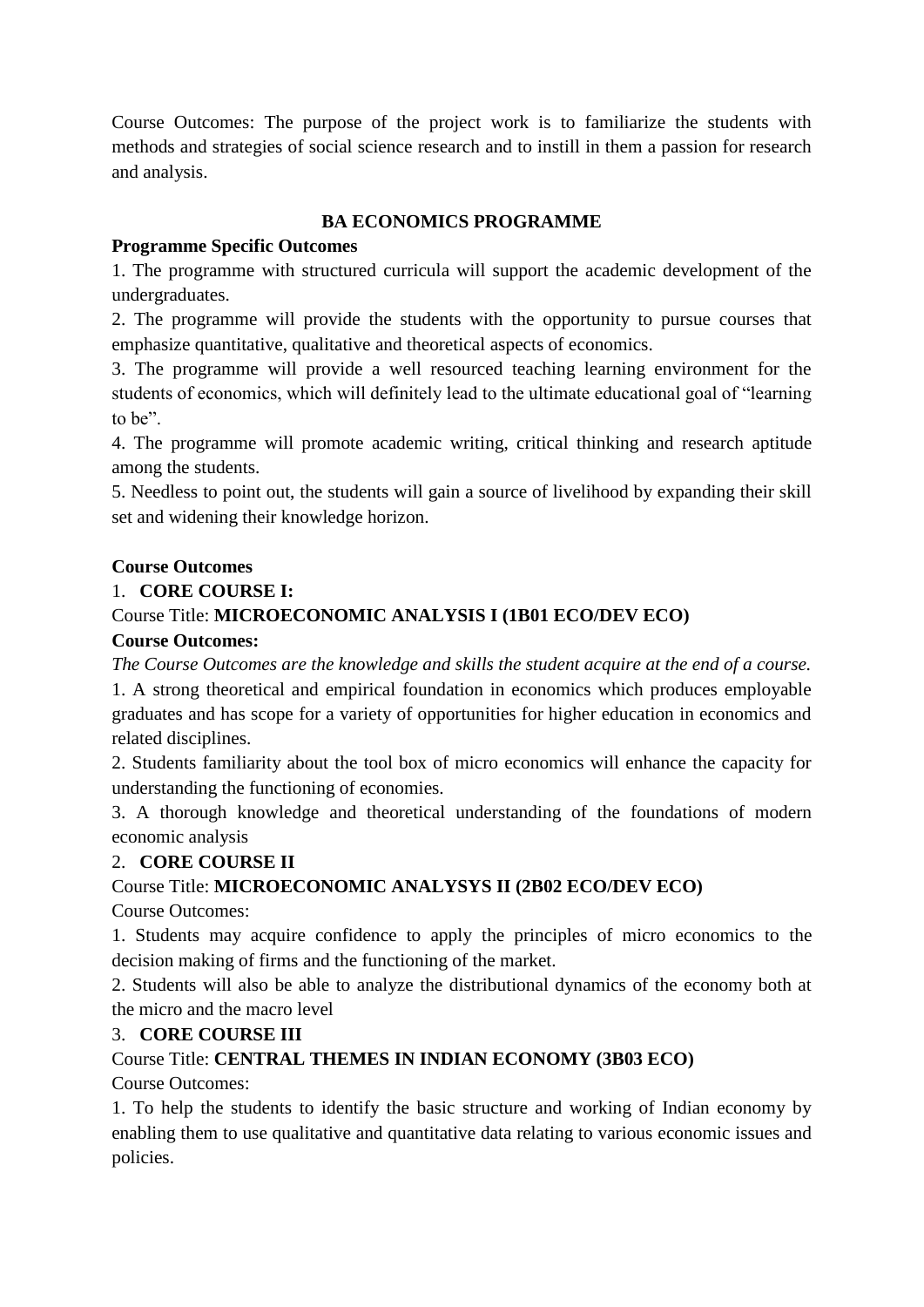2. Students may get an opportunity to identify the strategic drivers in the development of Indian Economy.

3. It will create an environment to comprehend and critically appraise the current problems and policies relating to Indian economy.

# 4. **CORE COURSE IV**

# **Course Title: INTERNATIONAL ECONOMICS (3B04 ECO/ DEV ECO)**

Course Outcomes:

1. Enabling the students to assess current international economic issues based on theory and evidence.

2. Preparing the students to undertake higher studies and research in issues related to International Economics

3. Students may get an opportunity to examine the trends in global economic performance

## 5. **CORE COURSE V**

# Course Title: **RESEARCH METHODS AND TECHNIQUES FOR ECONOMIC ANALYSIS (4B 05 ECO/DEV ECO)**

Course Outcomes:

1. To initiate students to the field of academic research.

2. Introduce quantitative, qualitative and analytical tools required to prepare small research projects.

3. To bridge the gap between theory and empirics and to familiarize the use and importance of data in research

4. To highlight the importance of scientific research in economics based on academic honesty, integrity and ethics

## 6. **CORE COURSE VI**

## Course Title: **ENVIRONMENTAL ECONOMICS (4B06 ECO/DEV ECO)**

Course Outcomes:

**1.** To provide a deeper understanding about the interface between ecology and economy.

**2**. Understand the economic incentives to improve and conserve the environment.

**3.** To provide basic conceptual understanding of environmental disaster, its management andmitigation

4. Ultimately, greater awareness will be imparted about the issues of environmentally sustainable development in an interdisciplinary perspective.

## 7. **CORE COURSE VII**

## **OFFERED BY THE DEPT OF STATISTICS**

**Course Title**: BASIC TOOLS FOR ECONOMIC ANALYSIS I (5 B0 7ECO/ DEV ECO)

## **Course Outcomes**:

1. To enable the students to understand economic concepts with the aid of mathematical and Statistical tools.

2. To equip the students to quantify economic variables and to enable them to apply statistical techniques in Economics.

3. To analyze and interpret empirical data with the help of statistical tools

## 8. **CORE COURSE VIII**

**Course Title**: HETERODOX ECONOMICS (5 B08ECO/ DEV ECO)

## **Course Outcomes**: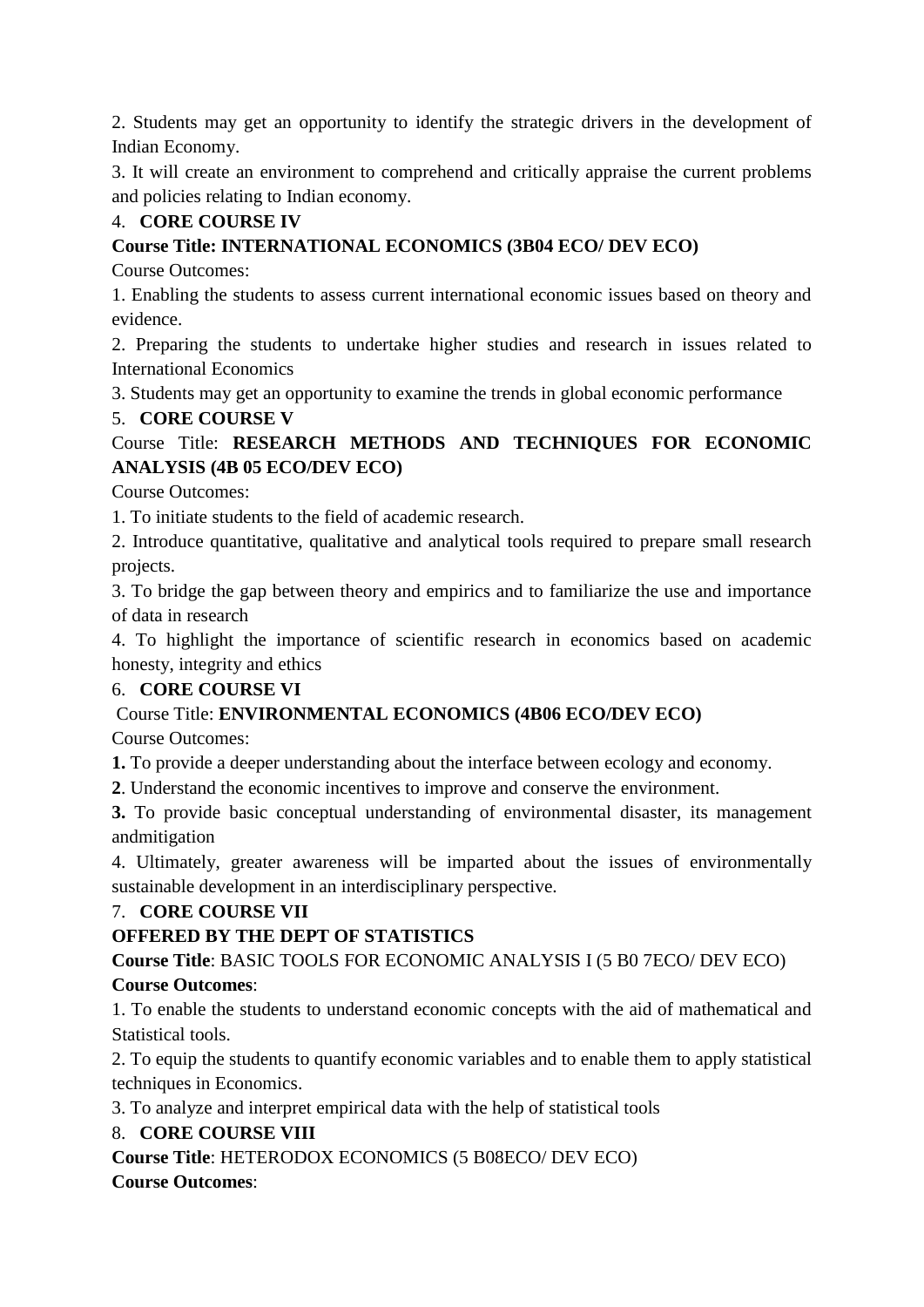1. Familiarity with different perspectives of alternative schools of thought may get easily exposed to pluralistic approach to both economic theory and policy.

2. Through such an exposure the course will enhance and diversify the knowledge profile of the students and may get opportunities to pursue higher studies and research in heterodox economics.

### **9. CORE COURSE IX**

**Course Title**: MACROECONOMIC ANALYSIS –I (5B09 ECO/ DEV ECO)-

#### **Course Outcomes**:

1. Students will be able to get a perspective on the working of an economy.

2. By sharpening the macroeconomic tool box students will be able to appreciate macroeconomic policies.

3. Enables the students to pursue higher studies in the core domain of economics.

### **10. CORE COURSE X:**

### **Course Title**: **DEVELOPMENT ECONOMICS** (5B10ECO)

#### **Course Outcomes**:

1. To make the students aware of the methodological and measurement issues relating to growth and development.

2. To enable the students to understand the theory and empirics of Development Economics with special reference to less developed countries

3. To provide an understanding about the various development issues and the development gap between policy and practice.

### **11. CORE COURSE XI**

**Course Title**: ECONOMICS OF BANKING AND FINANCE (5B 11ECO/ DEV ECO)

#### **Course Outcomes**:

1 The students will be equipped with theoretical as well as practical aspects of the structure and working of financial system and regulatory mechanisms.

2 The course is expected to expand the skill set of the students for higher studies and employment in finance

3 The students will be aware of the innovations and the related trends in the field of banking and finance with special reference to instruments like derivatives.

## **12. CORE COURSE XII**

**Course Title**: **BASIC TOOLS FOR ECONOMIC ANALYSIS II (**6B 12 ECO/ DEV ECO)

## **OFFERED BY THE DEPT OF STATISTICS**

#### **Course Outcomes:**

1. To enable the students to understand and interpret economic concepts with the aid of mathematical and statistical tools.

2. To enable students to apply statistical techniques in Economics.

3. To analyze and interpret empirical data with the help of statistical tools

## **13 CORE COURSE XIII**

## **Course Title**: **MACROECONOMIC ANALYSIS II** (6B13 ECO/ DEV ECO)

## **Course Outcomes:**

1. Students will be equipped with a sound idea of advancements in macro economics with tools like IS-LM and the developments there after.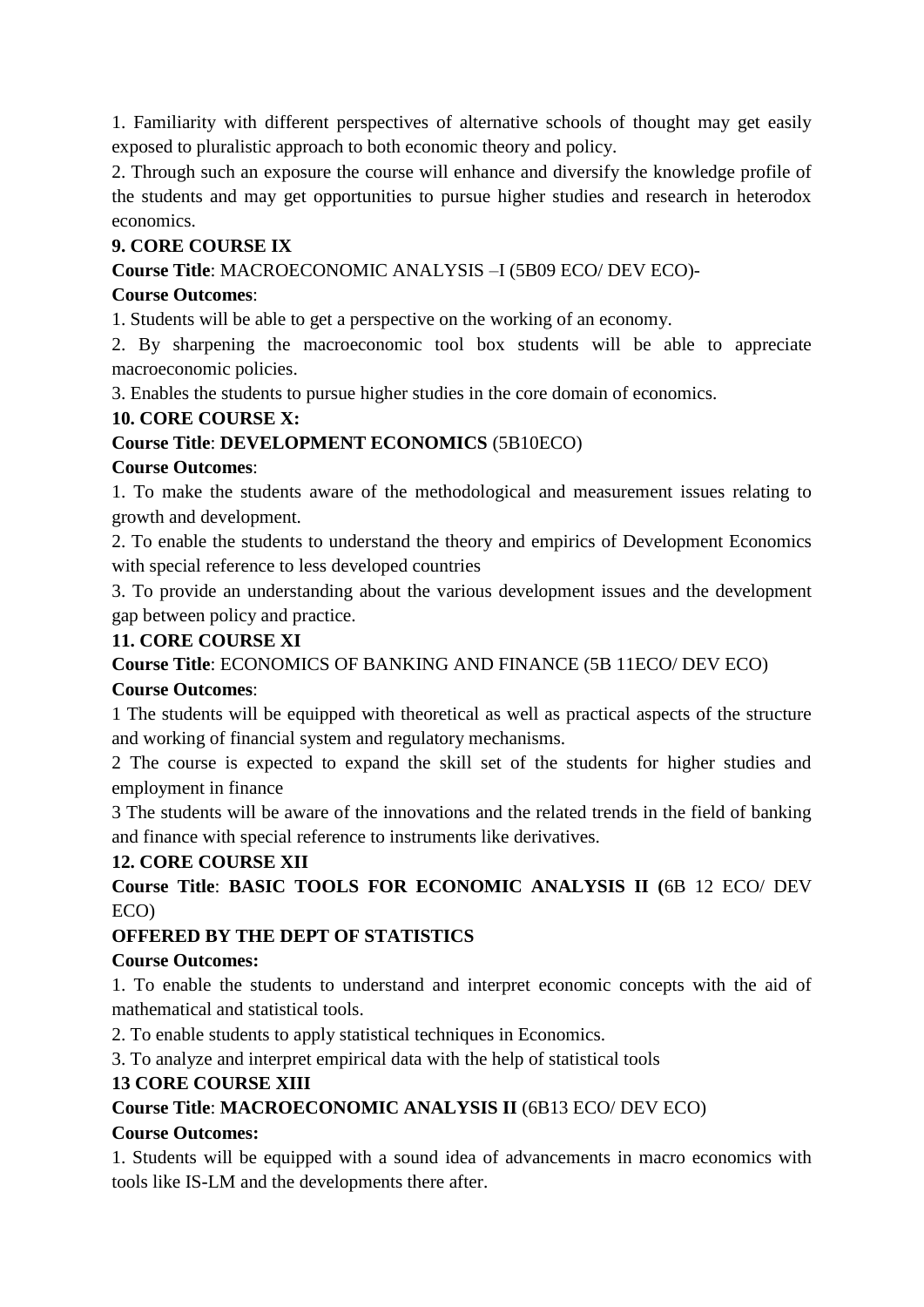2. Students will be equipped with the theories of economic fluctuations and needed policy intervention

3. Student will be able to develop critical thinking and research inquisitiveness in macro economics

4. Opportunities to higher studies and prospects for employment through the knowledge of theories and concepts in Macroeconomics will be enhanced.

# **13. CORE COURSE XIV**

**Course Title**: **PUBLIC ECONOMICS** (6B14 ECO/ DEV ECO)

### **Course Outcomes**:

1. Better conceptualization of the economic rationale of govt. in terms of allocation, distribution, stabilization and growth in a federal system

2. Better exposure to resource mobilization by the govt. through innovative fiscal instruments like GST.

3. Students are expected to get an overall perspective of public policy and the development programmes aimed at public welfare as well

### **14. CORE COURSE XV:**

**Course Title: BASIC ECONOMETRIC ANALYSIS** (6B15 ECO/ DEV ECO)

### **Course Outcomes:**

1. This course provides a comprehensive introduction to basic econometric concepts, methodology and techniques of analysis.

2. The Students will acquire knowledge and adequate skills for the development of simple linear econometric models.

3. The students will be able to perform econometric analysis relating to their project work and future research and development.

## **16. COMPLEMENTARY ELECTIVE COURSE 05**

## **Course Title: INTRODUCTORY ECONOMICS –I** (1C 05 ECO)

## **Offered to I BA HISTORY students**

## **Course Outcomes:**

1. The students will get an overall background of the economic theory

2. Specific inputs from micro economics covering the fundamental concepts will improve their analytical skills

## **17. COMPLEMENTARY ELECTIVE COURSE 06**

**Course Title**: **INTRODUCTORY ECONOMICS II** (2C 06 ECO)

## **Offered to I BA HISTORY (II SEM) students**

#### **Course Outcomes**:

1. To familiarize the students about the subject matter of economics mainly relating to concepts in macro economics and public finance.

2. Students are expected to get an awareness of the development issues of Indian economy with special reference to poverty, inequality, unemployment and black economy.

## **18. COMPLEMENTARY ELECTIVE COURSE 07**

**Course Title**: **HISTORY OF ECONOMIC THOUGHT- I** (3C 07 ECO)

## **Offered to III SEM BA POLITICAL SCIENCE students**

## **Course Outcomes:**

1. Students are expected to get an idea of the economic philosophy in a historical perspective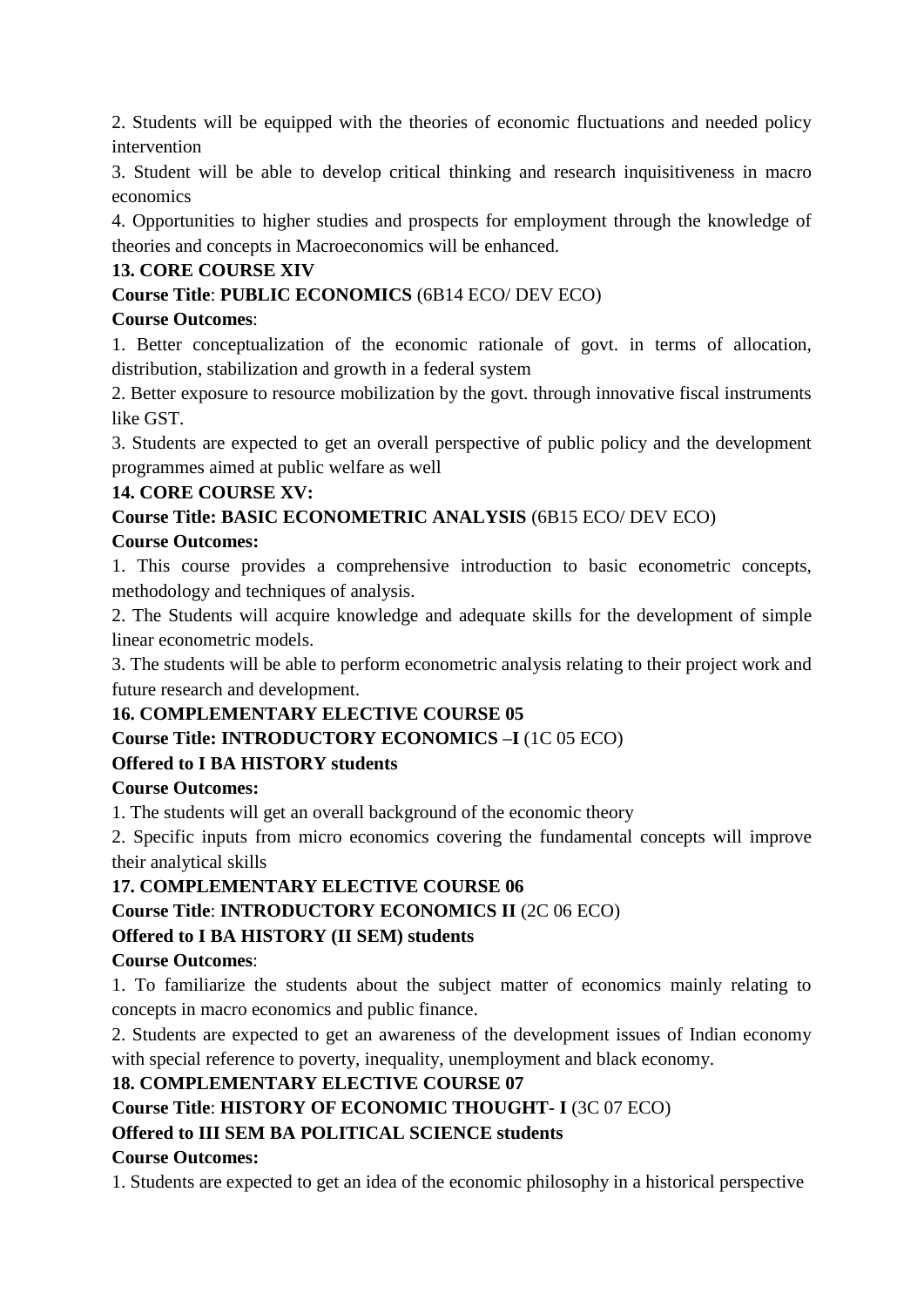2. Students are also exposed to heterogeneous thinking in economics

## **19. COMPLEMENTARY ELECTIVE COURSE 08**

# **Course Title**: **HISTORY OF ECONOMIC THOUGHT- II (**4C 08 ECO)

# **Offered to IV SEM BA POLITICAL SCIENCE students**

## **Course Outcomes:**

1. Students are expected to get an idea of the economic philosophy in a historical perspective

2. Students are also exposed to some of the heterogeneous thinking in economics like Neoclassical, Keynesian and Indian economic thinking

# **20. Course Title: GENERIC ELECTIVE COURSE 03:**

# **KERALA ECONOMY** (5D 03ECO/ DEV ECO)

# **Course Outcomes:**

1. Students will be able to understand the structural changes in Kerala Economy.

2. The course will provide the students a basic understanding about the developmental issues of Kerala Economy.

# **21. Course Title: Project Work**

6B 16 ECO/DEV ECO

# **Course Outcomes:**

1. Students will be able to identify a research topic

2. The course will provide the students a basic understanding about various steps in doing research

3. Students will be able to develop a research aptitude.

# **BA HISTORY PROGRAMME**

# **Programme Specific Outcomes**

**PSO.1**. Understand factual and conceptual aspects of historical changes in multiple areas of the world

**PSO.2.** Think contextually and critically about the past to understand human experiences

**PSO.3**. Analyze why and how historical events take place based on the verification of diverse evidences and arguments

**PSO.4**. Design and write research papers based on primary and secondary sources

**PSO.5.** Make logical oral presentation of factual and theoretical knowledge of historical events and changes

**PSO.6.** Develop rational, humanitarian, democratic and secular outlook based on historical knowledge and contemporary societal, economic and political issues

# **Course Outcomes**

# **History of India I: Pre-historic Times to c.200 CE**

**CO. 1** Recognize important primary sources for the study of ancient Indian history

**CO. 2** Identify early Indian settlements, centres of political and cultural importance

**CO. 3** Demonstrate factual and theoretical knowledge of social, economic, cultural and political transformations in early India

**CO. 4** Analyze and Explain the significance of different religious and philosophical trends in ancient India.

## **Cultural Transformations in Europe**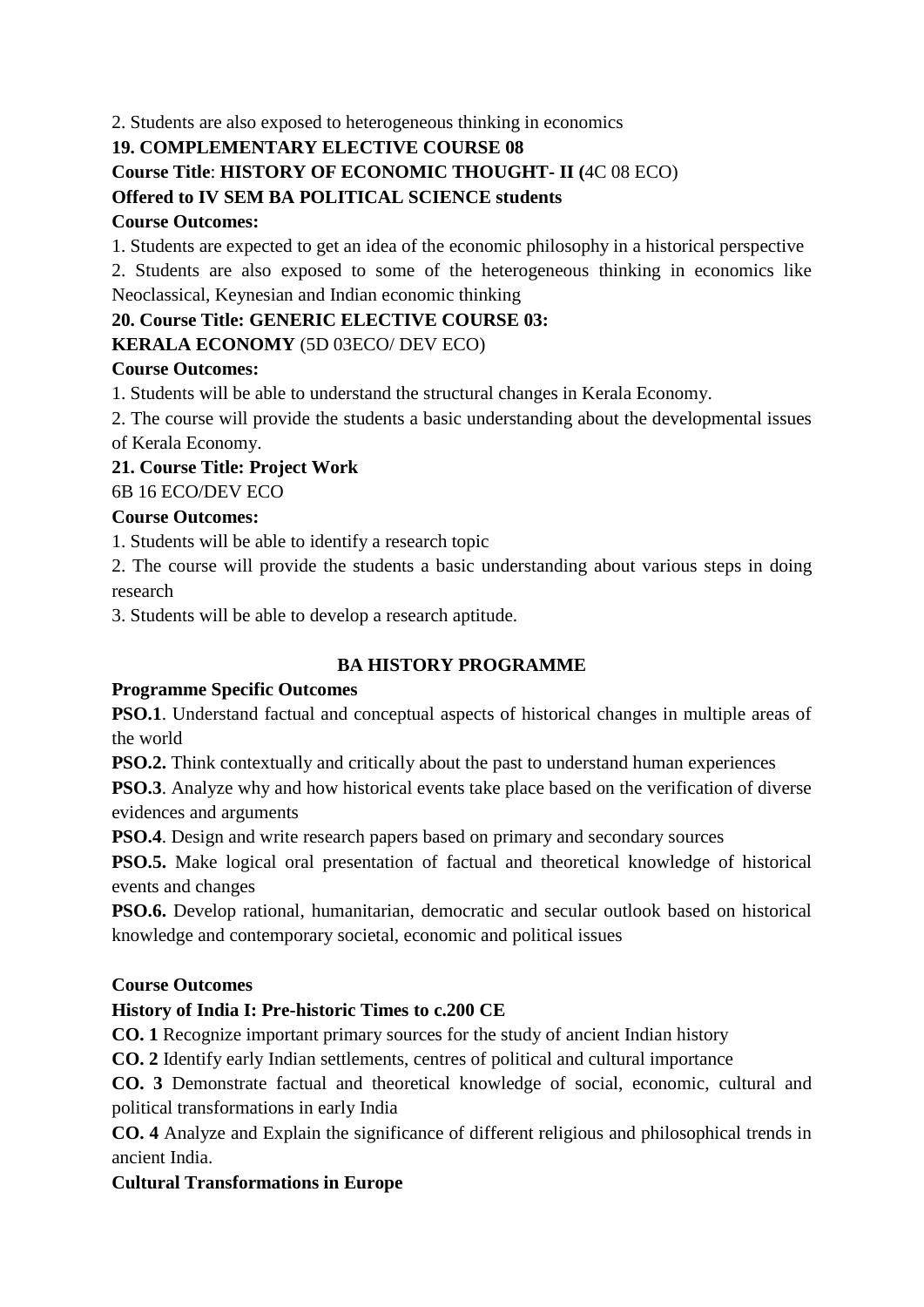**CO. 1** Recognize the geographic locations of Greek and Roman states and medieval towns

**CO. 2** Understand the broad pattern of political and cultural changes in Europe before 1500 CE

**CO. 3** Discuss cultural and intellectual legacies of Greek and Roman civilizations to Modern West

**CO. 4** Evaluate cultural differences between ancient and medieval societies in Europe

# **History of India II: Polity, Society and Culture (c.200-1206)**

**CO. 1** Understand factual knowledge of social and political formations

**CO. 2** Locate major centres political and cultural importance in India

**CO. 3** Explain theories of social formation and feudalism in Indian history

**CO. 4** Analyze the intellectual and cultural legacy of ancient and early Medieval India

# **History of Kerala I: Earliest Times to c. 1500 CE**

**CO. 1** Identify sources for the study of ancient and medieval Kerala history

**CO.2** Locate prehistoric and early historic settlements, ports, towns and political boundaries in Kerala

**CO.3** Describe social, economic, political and cultural formations of Kerala in ancient and medieval times

**CO.4** Produce well researched written work on any aspects of Kerala history using primary and secondary sources

# **History of India III: Sultanate to British Conquest (1206 -1757)**

**CO. 1**. Understand socio-political formations in Medieval India

**CO.2**. Describe the evolution of Indo-Saracen art and architecture

**CO. 3**. Analyze and explain the formation of secular political values in India

**CO. 4** Locate centres of cultural, political and commercial importance

# **Ideologies and Revolutions in the Modern World**

**CO. 1** Understand origin, stages and results of selected revolutions in the modern world

**CO. 2** Analyze and explain different interpretations of world revolutions

**CO. 3** Relate the results of modern world revolutions to contemporary developments in the world

**CO.4** Produce written work on ideological, humanistic and secular aspects of any of the modern world revolutions

# **History of India IV: Colonial Transformations (1757-1885)**

**CO 1:** Understand the concept of colonialism and its historiography in India

**CO 2:** Discuss critically the impact of colonial policies in political, social, economic and cultural life of Indians

**CO 3:** Assess the influence of social and religious reforms in the modernization of India

**CO 4:** Analyze and explain how anti-colonial movements originated in the nineteenth century

**CO.5:** Identify major centres of commerce and anti-colonial movements.

# **History of India V: Making of the Nation (1885-1947)**

**CO.1** Understand political, social and economic background of freedom struggle

**CO.2** Specify major stages of freedom struggle and their ideological distinctions

**CO.3** Analyze the role of nationalist movement in the making of modern India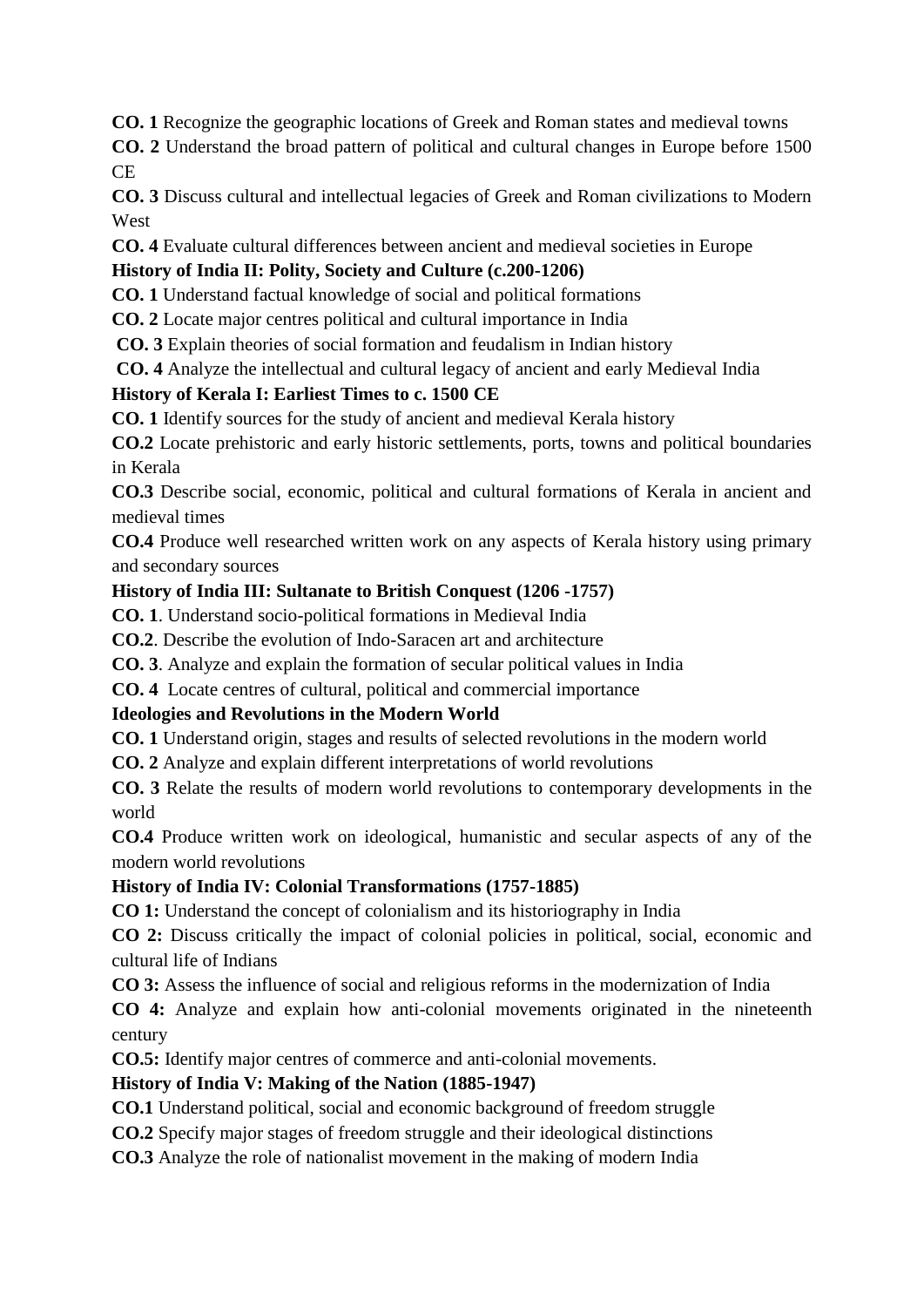**CO.4** Develop an attitude of nationalism cutting across limited boundaries of religion and caste in order to resist communal forces

# **History of Kerala II: Making of Modern Kerala (1500 to 1970)**

**CO.1** Understand factual knowledge of modern Kerala history

**CO.2** Explain political, social, cultural, religious and intellectual factors that led to the formation of modern Kerala

**CO.3** Analyze and discern the influence of caste and communal organizations in Kerala society and politics

**CO.4** Understand the significance of secular and egalitarian values and forces in the making of the cultural identity of Kerala.

## **Method and Writing of History**

**CO. 1** Distinguish between primary and secondary sources

**CO. 2** Use historical and interdisciplinary methods of research and research tools

**CO. 3** Analyze and synthesize historical data collected from different sources

**CO. 4** Create reasonable arguments and interpretations with the support of documentary evidences

**CO. 5** Write well researched article on any historical events and leaders.

### **Historiography: Perspectives & Practices**

**CO: 1** Understand basic terms, concepts and categories of historiography

**CO: 2** Describe the origin and growth of history as a branch of knowledge from ancient times

**CO: 3** Analyze and explain ideological and methodological foundations of historical writing in ancient, medieval and modern period in world history

**CO. 4** Discuss the relevance of interdisciplinary research and objectivity in historical writings.

#### **History of India VI: Developments since Independence (1947-2000)**

**CO:1** Understand political, economic and cultural changes after independence

**CO:2** Assess the role of India at global level as an active member in international organisations

**CO: 3** Critically examine and explain the growth of communal forces in independent India

**CO: 4** Analyse and discuss the condition of marginalised communities in independent India

#### **History of the Contemporary World (1945 -2000)**

**CO:1** Understand major political issues and events in the world since World War II.

**CO:2** Analyze international problems in the context of diverse political interests and ideological movements

**CO:3** Interpret the present political issues in relation with pertinent international events in the twentieth century

**CO:4** Develop anti-colonial and anti-racist attitude and universal citizen concept.

## **Indian Historiography**

**CO.1** Understand the historical traditions and writings in Ancient and Medieval India

**CO.2** Demonstrate comprehensive understanding of the origin and growth of major schools of modern Indian historiography

**CO.3** Explain theoretical and methodological differences in historical writings

**CO.4** Develop a critical approach in assessing the work of a historian.

## **PROJECT**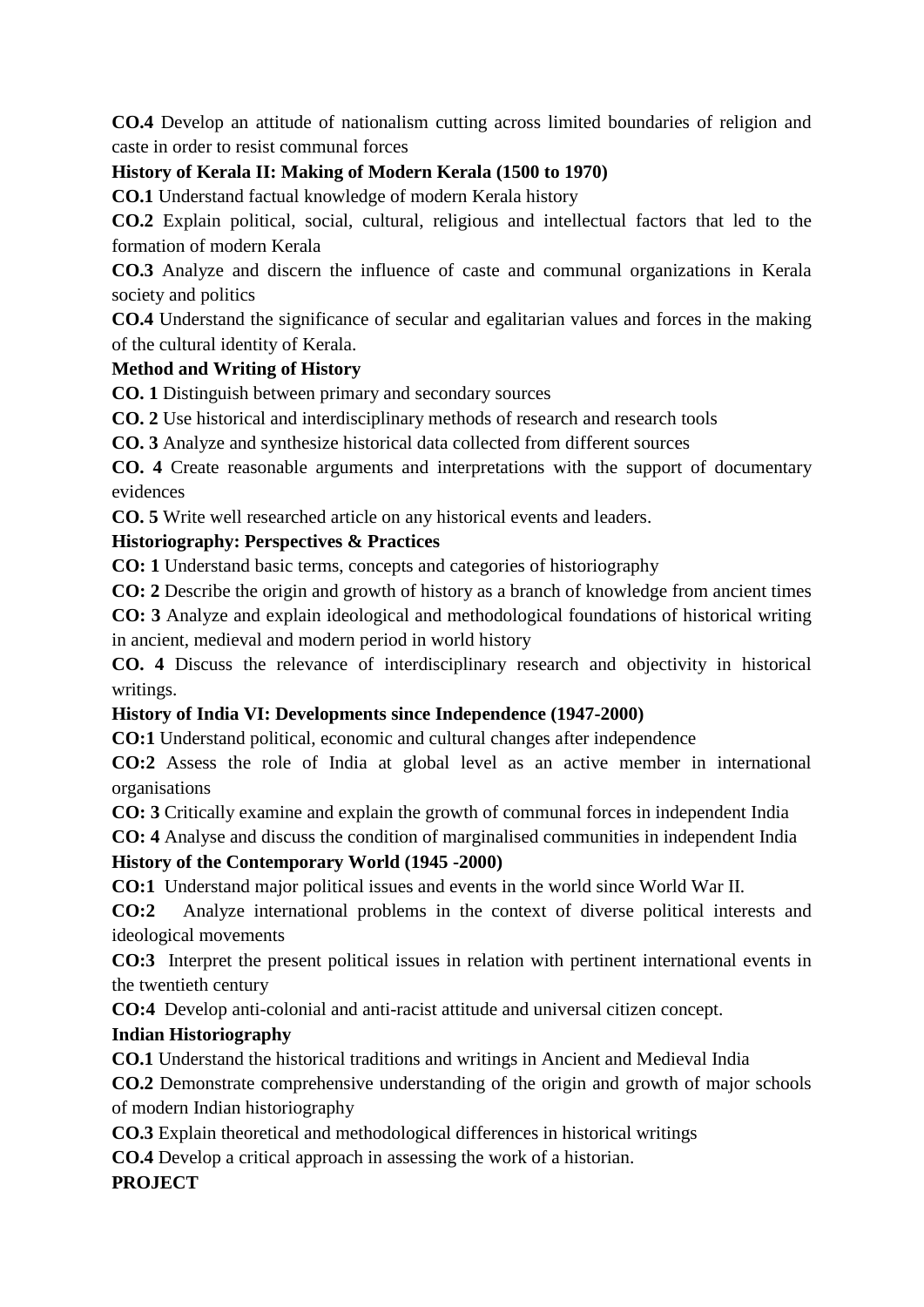**CO.1** Learn how to select a research topic and prepare research plan/proposal

**CO.2** Understand processes of data collection and research methods

**CO.3** Undertake critical analysis of data and make interpretations

**CO.4** Prepare a well written and authentic research work with proper references and select bibliography.

# **DISCIPLINE SPECIFIC ELECTIVE CORE 03, History of Contemporary Kerala (1956-2000)**

**CO.1** Understand political formations, educational progress and economic development of Kerala after 1956

**CO.2** Analyze and explain the concept of Kerala model development

**CO.3** Infer and interpret the nature and background of resistance movements

**CO.4** Critically examine impact of globalization on the people of Kerala.

# **COMPLEMENTARY ELECTIVE 01, History of England I: Earliest Times to c.1600 CE**

**CO.1** Identify geographical features and early settlements

**CO.2** Understand the evolution of social and political life in England

**CO.3** Describe the origin and growth of English language and literature

**CO.4** Analyze and explain historical background of social and cultural transitions.

# **COMPLEMENTARY ELECTIVE 02, History of England II: From 1600 to 2000 CE**

# **CO.1** Understand the growth of English literature in different stages

**CO.2** Explain the political and social history of modern England

**CO.3** Analyze how history of England and English literature are intertwined

**CO.4** Assess new features of new literary trends in English.

# **COMPLEMENTARY ELECTIVE 05, Political Revolutions in the Modern World**

CO.1 Demonstrate clear understanding of major events in selected revolutions

CO.2 Identify and explain the central principles of revolutions

CO.3 Analyze and interpret major causes and impacts of revolutions

CO.4 Relate the results of the revolutions to contemporary political systems.

# **COMPLEMENTARY ELECTIVE 06, History of Twentieth Century World**

CO.1 Understand major events and issues in twentieth century world

CO.2 Analyze and explain how ideological and political differences divided the world

CO.3 Relate present day political problems to pertinent historical context

CO.4 Develop an analytical construct to discuss global political issues.

# **COMPLEMENTARY ELECTIVE 07, Economic History of Modern India (1793-1947)**

CO.1. Demonstrate comprehensive understanding of colonialism and economic changes that took place under colonial rule

CO.2. Explain the nature of industrialization in India and how it acted as impetus to national movement

CO.3. Analyze the impact of British colonialism on Indian economy

CO.4. Develop a critical approach to discuss the exploitative nature of colonial and capitalist economic policies.

# **COMPLEMENTARY ELECTIVE 08, Indian National Movement**

CO.1. To understand the background of Indian national movement

CO.2. To create awareness on different stages and streams of Indian national Movement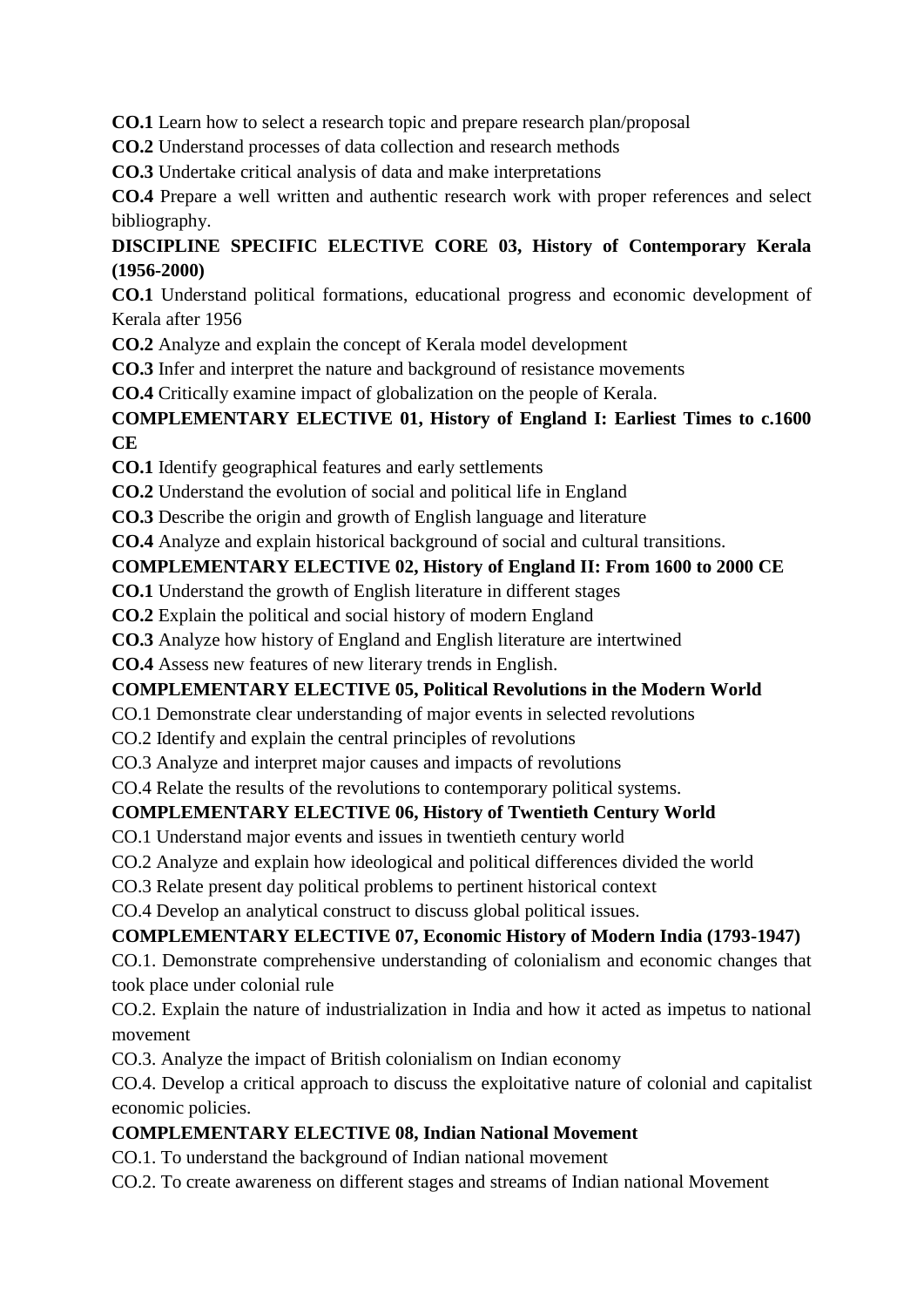CO.3. To analyze the role of Indian National Movement in the making of modern India

CO.4. To develop a sense of pride in India's past and to mould an ideal citizen

CO.5. To develop a secular and national outlook among the students.

#### **GENERIC ELECTIVE COURSE 01, Social Reform Movements in Kerala**

CO.1. Understand the role of Western education, missionary activities and indigenous reform movements in the making of modern Kerala

CO.2. Evaluate the ideas, programmes and tactics of social reformers

CO.3. Promote critical thinking about various social and religious issues in Kerala

CO.4. Analyze and explain secular foundations of Kerala society

## **BA MALAYALAM PROGRAMME**

#### **Course Outcomes**

### **Course Title:Common Course-I 1A07MAL Kadha Mathrakakal**

CO1:Cherukadha Novel ennu Ee Sahithya Roopangale Samanyamayi Parichayapeduka,Vayana Abhiruchiyum Aswadhanasheshiyum Valarthiyedukkuka

CO2:Cherukadhayudeyum Novelinteyum Udhayavikasangale Kurichulla Avabodhamundakkuka

CO3:Khadana,Premeyam,Akhyanam Thudangiyava Vilayiruthukayum Rachanakalude Rashtriyam Abhakrithikkukayum Cheyuka

CO4:Jeevithavasthakalude Sangeernathakalum Anubuthukalaum Bodhyapeduthukayum Vodhyarthikalku Maulikarachanakal Nadathunnathinu Vazhiyorukkukayum Cheyuka

### **Course Title:Common Course-II 2A08MAL Kavitha Mathrakakal**

CO1:Jeevithavasthakal Sangeernathakal Anubhuthikala Enniva Avishkarikkunna Bashayude Samdhreekritha Roopamaya Kavitha enna Sahithyaroopathe Samanyamayiparichaya pedukayum Kavya Aswadhanasheshi Roopapeduthiyedukkukayum Cheyukka.

CO2:Malayalakavithayude Valarchayilum Vikasathilum Nirnayaka Swadhinam Cheluthuya Kavikaleyum Kavya Mathrakakaleyum Kurichu Abhabodhamundakkuka.

CO3:Prachinam,Madhyakalam,Navodhanam,Adhunikam, Adhunikanantharam,Ennee Kalakattangalil Malayalakavithayilundaya Roopapa Bhava Parinathikale Parichayapeduka.

CO4:Bashayude Savishesha Prayokathilude Kavitha Sadhyamakkunna Samoohya Samskarika Parithivasthakalude Avishkaranavum avayude Rashtriyavum Thiricharinju Neeroopana Budhya Vilayiruthanulla Parisheelanam Nalkuka.

## **Cource Title:Common Course-III3A09MAL Gadhyasahithyam**

CO1: Athmakadha/Smarana,Jeevacharithram/Kettezhuthu,Sanchara Sahithyam Neerupanam Thudangiya Gahyaroopangalude Udhbavam Valarcha Parinamam Ennivayepatti Samanya Abhavodhamundakkuka.

CO2: Gadhyassahithya Krithikal Vayikkunnathinum Neeroopana Manobhavathode Aswadhikunnathinum Prerippikkuka.

CO3: Gauravapoornamaya oru Cinema Aswadhana Samskaram Valathiyedukkuka.

CO4: Vividhangalaya Gadhyarachana Shayilikal Parichayapeduka.

CO5: Gadhya Bashayude Prayogasheshi vikasippikkuka.

## **Cource Title:Common Course-IV 4A10MAL Drishyakalasahithyam**

CO1: Keralathinte Thanathaya Drishyakala Parambaryathekurichum Sambanathayekurichum Vidhyarthikalku Arivupakaruka.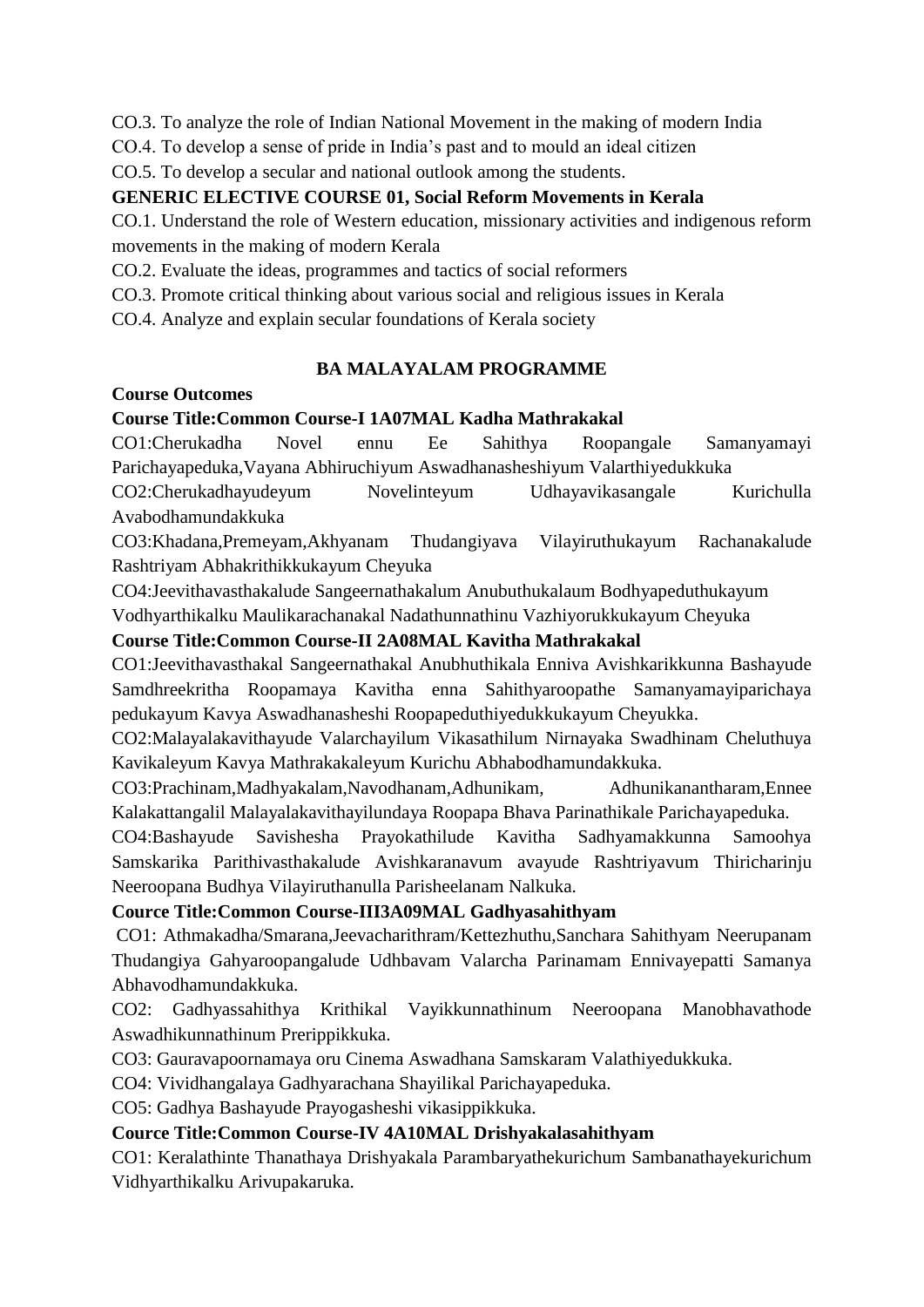CO2: Kadhakali,Tullal,Nadakam,Cinema polulla Drishyakalakaleyum Avayekuadharamaya Sahithya Padangaleyum Parichayapeduthuka.

CO3: Kalaparavum Sahithyaparavumaya Puthiya Anubhavangale Ulkollall,Kavya Anubuthikalkopam Jeevitha Abhavothathinte Swamshikaranam enniva Lakshyam.

CO4: Samuhuka Parishkaranathinteyum Manasamskaranathinteyum Chalakashakthikalayi Nadakam poleyulla Kalasrishti Vardhikkunnathine Vishakalanam Cheyyuka.

CO5: Cinema enna Janakiya Kalayude Kevelaswadhanathinappuramulla Sayithandhika Thalangallilekum Samuhika Samskarika Vayanakallilekum Vidhyarthikale Sacharakkuka.

## **1A07-1MAL Sahithyaroopangal**

CO1: Malayalabashayudeyum Sahithyathinteyum Vikasaparinamathil Vividha sahithyajanasukal Cheluthiya Swadhinathekurichulla Abhavodam Roopapeduthuka.

CO2: Sahithyaswadhanathinum Sahithyapadangalude Vishakalanathinum Vidhyarthikale Praptharakkuka.

CO3: Nadakam/Cinema thudangiya Kalaroopangalude Aswadhanathodoppam Avayude Bhavathalathe Vimarshanathmakamayi Swadhinikkanulla Prapthineduka.

CO4: Vidhyarthikalakidayil Vayanayum Kalaroopangalude Aswadhanavum Thudarprakriyeyayimattanulla Prerana Nalkuka.

### **2A08-1MAL Gadhyaroopangal**

CO1: Vividha Gadhyaroopangalude Gadana Prameyam Akyanam enniva Samanyamayi Parichayapedukayum Asewadanasheshi Valarthukayum Cheyuka.

CO2: Jeevitham Legislated Ezhuthuroopangalaya Athmakatha,Jeevacharithram,Smarana,Thudangiyavayude Vayananopavamtoopapeduthuka.

CO3: Sancharasahithyam Mathrukakal Parichayapedukayum Yathrayude Anoopavam,Akhyanam,Vipananam,Rashtriyam,enniva Vimarshana Budhiya Vilayiruthukayum Cheyuka.

CO4: Anupoothikalude Avishkritha Roopangalude Aduthariyukayum Uparivayanayil Thalparyam Undakiyedukkukayum Cheyuka.

CO5: Yathrakal Sankadippikkukayum Ythra Anubhavikkukayum Aswadana Kurippukal Theyyarakkukayam Cheyyuka.

**CORE COURSE-I MALAYALAKAVITHA ADHUNIKAM ADHUNIKANANTHARAM 1B01MAL**

CO1: Malayalathile Ahinikanantharakavithayekurichu Azhathilulla Abhavothamundakkuka CO2: Kavithayum Samskaracharithravum Thamilulla Vinimayangalekurichu Bodhyamundakkuka

CO3: Bashayude Adhisanthraroopamaya Kavithayil Aswadhanasheshi Vardhuppikkuka.

CO4: Sargathmakasheshi Paribooshippikkuka.

# **CORE COURSE-II CHERUKADHA SAHITYAM 2B02MAL**

CO1: Samanyamaya Sahithyaparichayavum Vayanaabhiruchiyum Aswadhana sheshiyum Valarthiyedukkuka.

CO2: Cherukatha sahithyathile Bavukathaparinamangal Thirichariyuka Klakattathinte pothupravanathakalum Uthathajeevitha veeshanavum Ezhuthil Prakadamavunnathu Anubhavikkukka.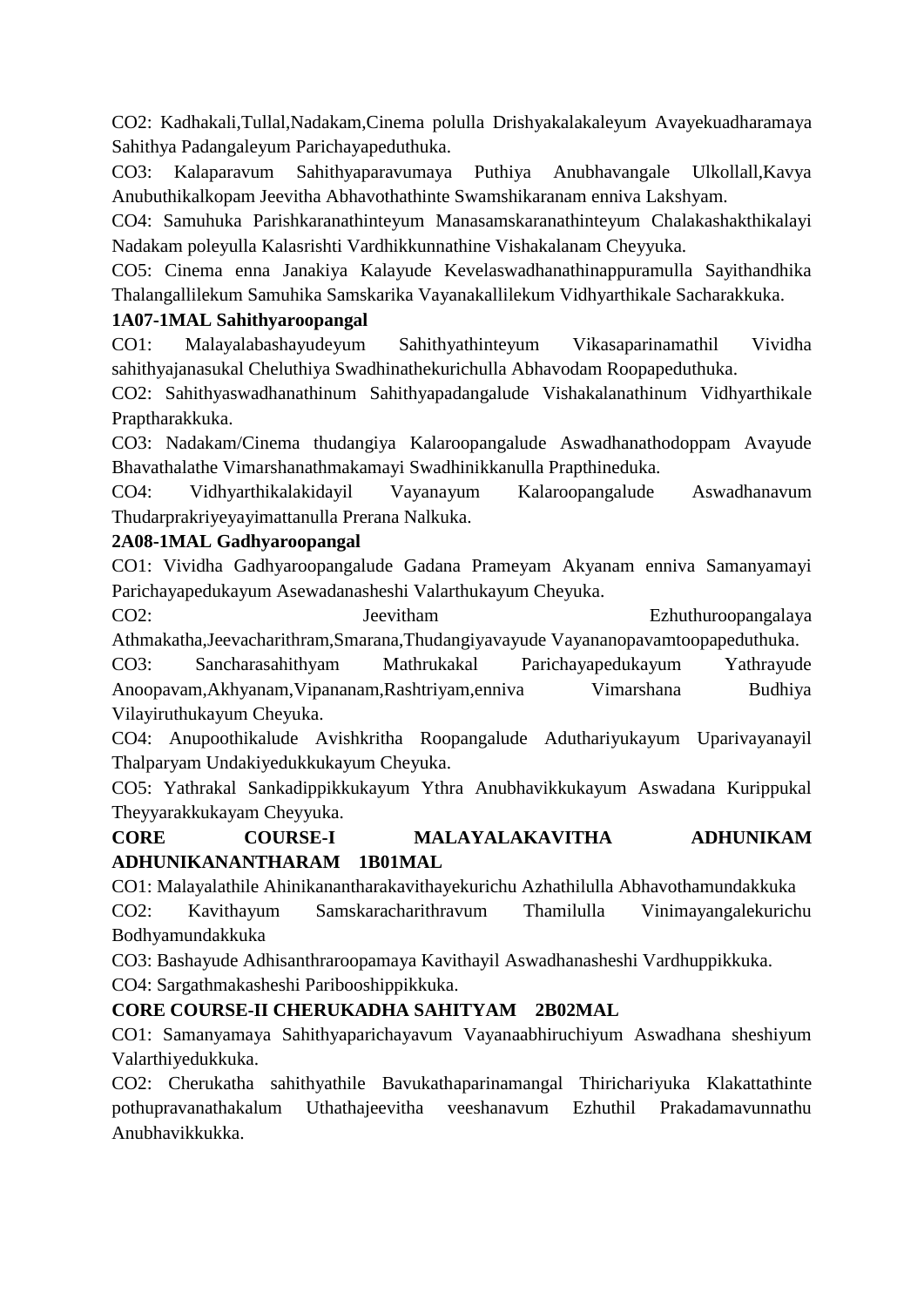CO3: Prameyathilum avatharanathilum Akyanathilumulla Chalanangal Kathayude Rashtriyam Samakalakathayile Palama,Utharadunika ezhuthu,ev=niva vilayiruthukayum abhakeerthikkukayumcheyyukka.

CO4: Adhunika Jeevithathile Kalushathakal Swathwasangarshangal Avatharanathile Parishanangal Thidangiyava Manasilakkuka.

## **CORE COURSE-III MALAYALASAHITHYA VIMARASHANA 3B03MAL**

CO1: Vimarashnam enna Sahithyaganathepatti Sathanthikavum Prayokikamaya Avabodhamundakkuka.

CO2: Malayalavimarshanathinte Udhbavam,Valarcha,Vikasaparinamangal,enniva Charithrathmakamayi Manasilakkuka.

CO3: Malayalathile Pradhana Vimarshakar Vimarshana Samipanangal Samakalina Vimarshanam ennivayepatti Dharanayundakkuka.

CO4: Vimarshanacharithrangalude Punarvayanakalkkum Avayude Vimarshanathmakamaya Abhakrithanangalkum Prerananalkuka.

CO5: Sahithyakrithikale Niroopanam Cheyyunnathinu Prachodhanavum Parishulanavum Nalkuka.

# **CORE COURSE-IV INDIAN KAVYASITHANTHANGAL 3B04MAL**

CO1: Indiayil thane Undayittulla Vyathyashtamaya Lavanya Sashtra Sidhandhangalepatti Manasilakkanum Vimarshanathmakamayi Vilayiruthanullasheshi Nalkunnu.

CO2: Sahithyapadanavum Sidhanthapadanavum Thamilulla Parasparyam Thirichariyunnu.

CO3: Kavyasauntharya Kadakangale Kandethunnu.

CO4: Sargathmaka Prakriyepattityulla Sukshmamaya Chintha Lokathepatti Arivunedunnu.

# **CORE COURSE-V PASCHATHYA SAHITHYA SITHANTHANGAL 4B05MAL**

CO1: Paschathya Kavya Chintakale Samanymayi Parichayapedunnu.

CO2: Paschathya Sidhanthangalude Charithraparamaya Valarchayum Vikasavum Tirichariyunnu.

CO3: Kalasidhanthangalepattiyulla Vipinnamaya Chinthatharakale Apathrathikkanullasheshi Nedunnu.

CO4: Sahithya Niroopanathil Prasthutha Sindhanthangal Cheluthunna Swathinathepatti Manasillakanulla Thalparyam Roopapedunnu

## **CORE COURSE-VI PRACHINA-MADHYAKALA SAHITHYAM 4B06MAL**

CO1: Pattu,Manipravalam,Sandheshakavyangal,Chembukal,enni Prachina Madhyakala Sahithya Roopangalude Aswadhanavum Vishakalanavum.

CO2: Prachinagadyathekurichulla Samanyadarana Neduka.

CO3: Krishnagadha Kilippattu,Thullal,Vanchippattu,Paana,Attakadha. Thudangiya Sahithya Roopanhalude Parichayavum Aswadanavum.

CO4: Madhyakala Gadhyasahithyathekurichu Samanya Darana Neduka.

CO5: Venmani,Pachamalayalaprashthanangal,Vilapakavyam,Vadakkan,ThekkanPattukal enniva Malayalakavithayude Bavukathwaparinamathil Cheluthiya Swathinathekurichu Abavodamundakkuka.

CO6: Adhunika Malayala Gadhya Roopikaranathekurichu Samanya Darana Neduka.

CO7: Prachina Madhyakalakrithikalude Prathipathya-Prathipathana Savisheshathakalekurichu Vidhyarthikalil Samanya Darana Undakkuka.

**CORE COURSE –VII VYAKARANAPADANANGAL 5B07MAL**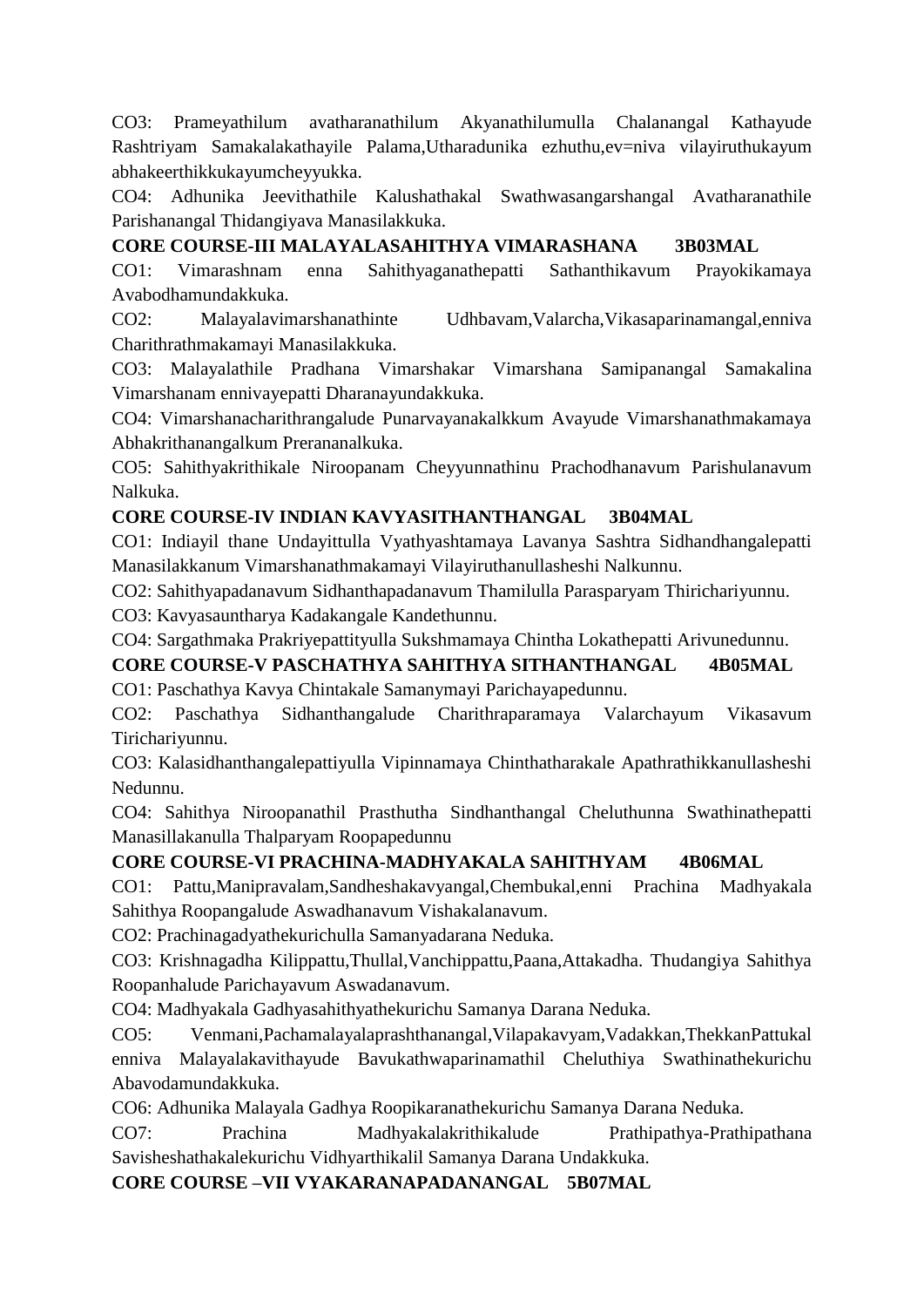CO1: Parambarakatha Vyakaranathe Parichayapedukayum Avayude Adistana Daranakal Grahikkukayum Cheyuka.

CO2: Basha Niyamangalepattiyulla Nirikshanangalum Sidhanthangaalum Charithraparmayum Vimarshanathmakamayum Manasilakkuka.

CO3: Gadhyabashaye Vyakaranathinte Vishakalanopathikal Upayogichu Ukthisahavum Sasthriyavumayi Abhakrithikkanullasheshi Vikasippikkkuka.

CO4: Bashaprayoga Vyavidhyangalku Pinnilulla Yukthikal Vishakalanam Cheyyuka.

CO5: Sukshmamaya Bashaprayogasheshi Vikasippikkuka.

# **CORE COURSE-VIII NOVEL SAHITHYAM 5B08MAL**

CO1: Malayalanovel Sahithyathekurichu Abhavodhamundakkuka.

CO2: Novel Sahithyacharithrathile Vividhakattangal Manasilakkukayum Oro Kattathileyum Novelukalude Akhyanam Prameyam Pradinithana Savisheshathakal Ennivayekurichu Vyakthamaya Daranayundakkukayum Parichayapeduthukayum Cheyyuka.

CO3: Malayalanovel Vikasacharithram Vidhyarthikal Ghrahikkukayum Novelukal Samuhya Charithrapadangalayimarunnathinte Sathutha Anweshikukayum Vilayiruthukayum Cheyyuka.

CO4: Aswadanathodoppam Sargathmaka Rachanakkulla Prachodanam Nalkuka.

# **CORE COURSE-IX SAMSKARAPADANAVUM SAHITHYAVUM 5B09MAL**

CO1: Samskarapadanam Enna Anther Vayithnjanika Padanamegaleye Parichayapeduka.

CO2: Sahithyapadangalude Samskarika Vishakalanthinu Vidhyarthiye Praptharakkuka.

CO3. Samskarathe Vyathyasthamaya Samoohika Prakriyakalayi Manasilakkanum Avayudeparinamatheyum Avakullille Adhikara Bendhangale Manasillakkunnathinu Sahithyapadangale Prayochanapeduthunnathinulla Parishilanam Nalkuka.

CO4: Sahithyapadanathe Vishayanthara Samipanamayi punarkrimikarikkan Sahayikkuka.

CO5: Sahithyagaveshanathinte Reethisasthra Mathrikakale Pradhmikamayi Parichayapeduka.

CO6: Anubhoothikalum Samoohika Sandarbangalum Thamilulla Bandhathe Thirichariyunnathimu Vidhyarthikku Preranayakuka.

## **CORE COURSE-X KERALASAMSKARAM 5B10MAL**

CO1: Vidyarthikalil Samskarika Abavodam Valarthuka.

CO2: Samoohikamayulla Idapedalukal Nadathuka.

CO3: Pradeshikacharithrathinte Veendeduppinte Avishyakathaye Sambanthichu Bodhavanmarakkuka.

CO4: Badhayudeyum Samskarathinteyum Bahuswarathayekurichulla Abhavodham Pakaruka.

CO5: Charithra Sambanthavum Samskara Sambanthavumaya Mundharanakale Thiruthan Prerippikkuka.

CO6: Vyakthamayarashtriya Samoohika Ahavodhamulla Yuvathalamuraye Roopappeduthuka.

# **CORE COURSE-XI NADODI VIJNJANIYAM 5B11MAL**

CO1: Samoohika Jevithathinte Arambam Muthalulla Manushya Jeevithathinte Vivitha Vashangale Adayalpeduthunna Nadodi Virthnjaniyam Enna Padanashakaye Parichayapeduthuka.

CO2: Folklorinte Prasakthiye Kurichum Ee Njan Mathruka Nirvahikkunna Samoohika Darmathekuruchulla Avabodham Roopapeduthuka.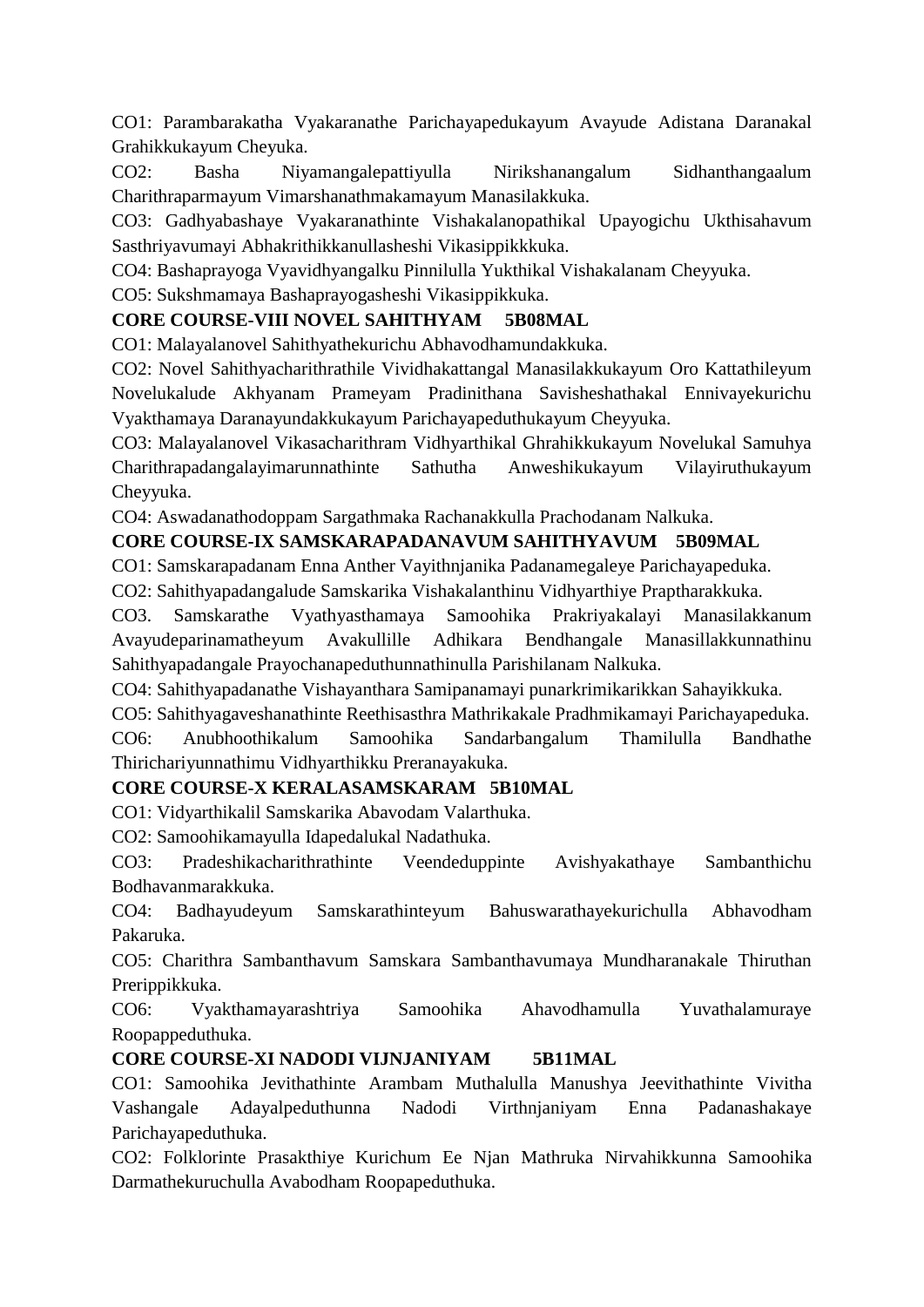CO3: Folklore Padanarangathe Nuthana Pravanathakal Parichaya Peduka.

CO4: Sahithyakrithikalude Aswadhanathinu Folklorinte Sahityakrithikalude Aswadhanthinu Folklirinte Sathyathakale Upayogapeduthunnathinulla Samanyaparichayam Neduka.

# **CORE COURSE-XII BASHASHASTHRAM 6B12MAL**

CO1: Bashashasthram enna vishayamegalaye Parichayapedukayum Bashashastraparamaya Adithara Roopapeduthukayum Cheyuka.

CO2: Bashayeyum Bashanatheyum Yukthisahavum Sasthriyavumayi Samipikkanulla sheshi Vardhippikkuka.

CO3: Vythyastangalaya Basha Abhakrithana Reethikal Manasillakkuka.

CO4: Bashaprayoga Vyvidyangal Kandethukayum Bashashastrathinte Vishakalana Upadhikal Upayogichu Avaye Apakrathikkukayum Cheyyuka.

CO5: Basha Prayogangalilninnu Bashaniyamangal Kandethunnathilekum Adhuvazi Sidhantharoopikaranathilekkum Vidhyarthikale Praptharakkunnathinulla Prathamika Padavukal Srishtikkuka.

# **CORE COURSE-XIII MADHYAMA PADANAM 6B13MAL**

CO1: Madhyamalokathinte Vipillavum Viplavakarangalumaya Sadhyathakalekurichu Arivu Pakaruka.

CO2: Vivarasankethika Vidhyayude Lokathu Swathanthravum Yukthibadhravumaya Vikshanangal Roopikarikkan Prapatharakkuka.

CO3: Vithnjanaspodanathilekku Mansukale Anayikkunna Srothasukale Parichayikkuka.Madhyamangalude Sanidhyathilude Samoohathinu Labikkunna Samskarikaunnamanathe Kurichu Arivu Pakaruka Madyamangalile Vayividhya Poornamaya Paripadikalude Aswadanathinum Vilayiruthalinum Sachamakkuka.

CO4: Prathipasampannarayittulla Vidhyarthikalaku Madhyama Lokathekku Praveshikkanullan Prachodanam Nalkukka.

CO5: Madhyama Samskirathe VimarshanathmakamayI Vilayiruthan Vidhyarthikale Praptharakkuka.

# **CORE COURSE-XIV VIVARASANKETHIKA VIDHYAYUM MALAYALAVUM 6B14MAL**

CO1: Vivarasankethika Rangathe Vikasam Basha Sahithya Padananathil Prayojanapeduthuka.

CO2: Computerile Malayalam Mechapeduthunnathinu Vibavangal Pradhanam Cheyyuka.

CO3: Unatha Vidhyabhyasathile Vivarangalude Kayikarya Kathruthwam Elippamakkuka.

CO4: Computerilude Bahujana Vidhyabhyasa Samrabhangal Prolsahippikkuka.

CO5: Internetil Malayalasahityavumayi Bendhappetta Vivarangal Vardhippikkan Parisramikkuka.

## **CORE COURSE-XV VIVARTHANA SAHITHYAM 6B15MAL**

CO1: Vivarthana Sahithyamegalaye Parichayapeduka

CO2: Vivarthanathile Prashnangal Samskarika Vinimayangal Ennivayepatti Avabodhamundakkuka.

CO3: Malayalathile Vivarthana Sahithya Shakayepatti Ariyuka.

CO4: Ithara Bashakalilninnulla Sahithyakrithikal Malayala Sahityathil Cheluthiya Swathinam Thirichariyuka.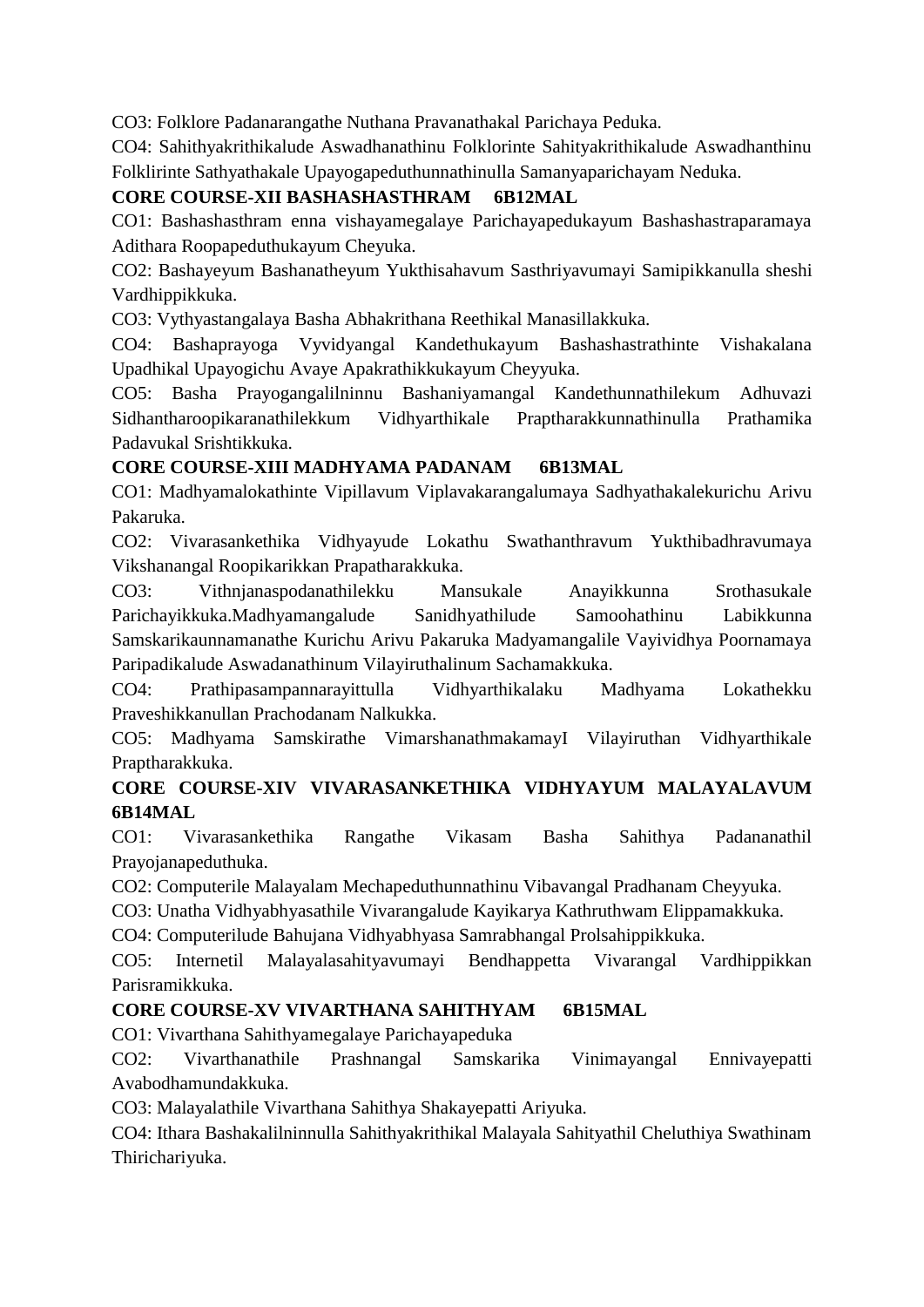# **Complimentry Elective Course-I PARISTITHI-DHALITH-LINGA PADAVI PADANAGAL 1C01MAL**

CO1: Paristhithi Dhalith Linga Padhavi Padana Megaleye Samanyamayi Parichayapeduka.

CO2: Ee Sayidanthika Samipanangale Vayanayilum Ezhuthilum Prayojanappeduthuka.

CO3: Iva Munnotu Vekkunna Rashtriyathe Thirichariyuka.

CO4: Ee Vayithnjanika Megalakalude Adistanathil Malayalathile Sahithya Rachanakale Vishakalanam Cheyyuka.

# **COMPLEMETRY ILLECTIVE COURSE-II MALABAR PADANANGAL 4C04MAL**

CO1: Vadakke Malabarinte Palamaye Manasilakkukayum Padana Anweshana Mathrikakal Theliyichedukkukayum Cheyyuka.

CO2: Vadakke Malabarinte Bhoomi Shasthratheyum Prakrithiyeyum Samskaravumayi Bandhippuchu padikkuka.

CO3: Vadakke Malabarile Charithra Paravum Samakalikavumaya Samskarika Roopikaranangale Padikkuka.

CO4: Kalayum Sahithyavum Jeevitha Roopangalodu Bandhapedunnathum Kannicherunnathu Enganeyenna Daranakal Roopappeduthuka.

CO5: Jeevikkunna Chuttupadukale Padiya Vasthuvumayi Bandhippikkanulla Sheshikal Vikasikkan Udavum Vitham Ethangilum Nishchita Boovibhakangalile/Samskarika Meghalakalile/Pradeshangalile (Kannur,Kasargod,Wayand).Janajeevithathe Prayokika Padanathinu Vidhayamakkuka.

# **GENERIC ELECTIVE COURSE-I JANPRIYA CINEMA PADANAM 5D01MAL**

CO1: Cinema enna Kalaroopathinte Samoohya Pradhanyam Ulkondu Athine Samipikkan Padithakkale Praptharakkuka.

CO2: Janapriyacinemakale Vimarshana Budhiaya Veekshikkanulla Sheshi Undakkuka.

CO3: Uru Hriswachitramo Campus Filmo Documentriyyo Nirmikkanulla Thalparyavum Sheshiyum Padithakkalil Undakkuka.

CO4: Chalachithra Niroopanam Nadathanulla Sheshi Padithakkalil Undakkuka.

CO5: Cinemayude Rashtriyam Thirichariyanum Charcha Cheyanum Padithakkalil Sheshiyundakkuka.

## **GENERIC ELECTIVE COURSE-II CYBER SAHITYAM 5D02MAL**

CO1: Marunna Sankethika Samskaratheyum Ava Sahityathilum Samskarathilum Undakkiya Mattangaleyum Parichappeduka.

CO2: Navasamoohika Madhyamangale Jeevithathil Gumaparamayi Prayochana peduthan Prerana Nalkuka.

CO3: Sankethika Vikasam Sahithya Samskara Padanarangathe Mithavu Vardhippikanayi Sangethika Vidhya Prayojanapeduthan Shilippikkuka.

CO4: Sargathmakathayil Sangethika Vidhya Prayojanpeduthan Sheelippikkuka.

CO5: Onlinekala Sahitya Mathrikakal Parichayapedukayum Padanavidhayamakukkayum Cheyuka.

## **GENERIC ELECTIVE COURSE-III NOVEL VAYANA 5D03MAL**

CO1: Oru Sahityaganamennanilayilum Akyana Roopamennanilayilum Novel Enna Sahitya Vibhagathe Samagramayi Ulkollanum Vishakalanam Cheyyanumulla Sheshi Vikasippikkuka.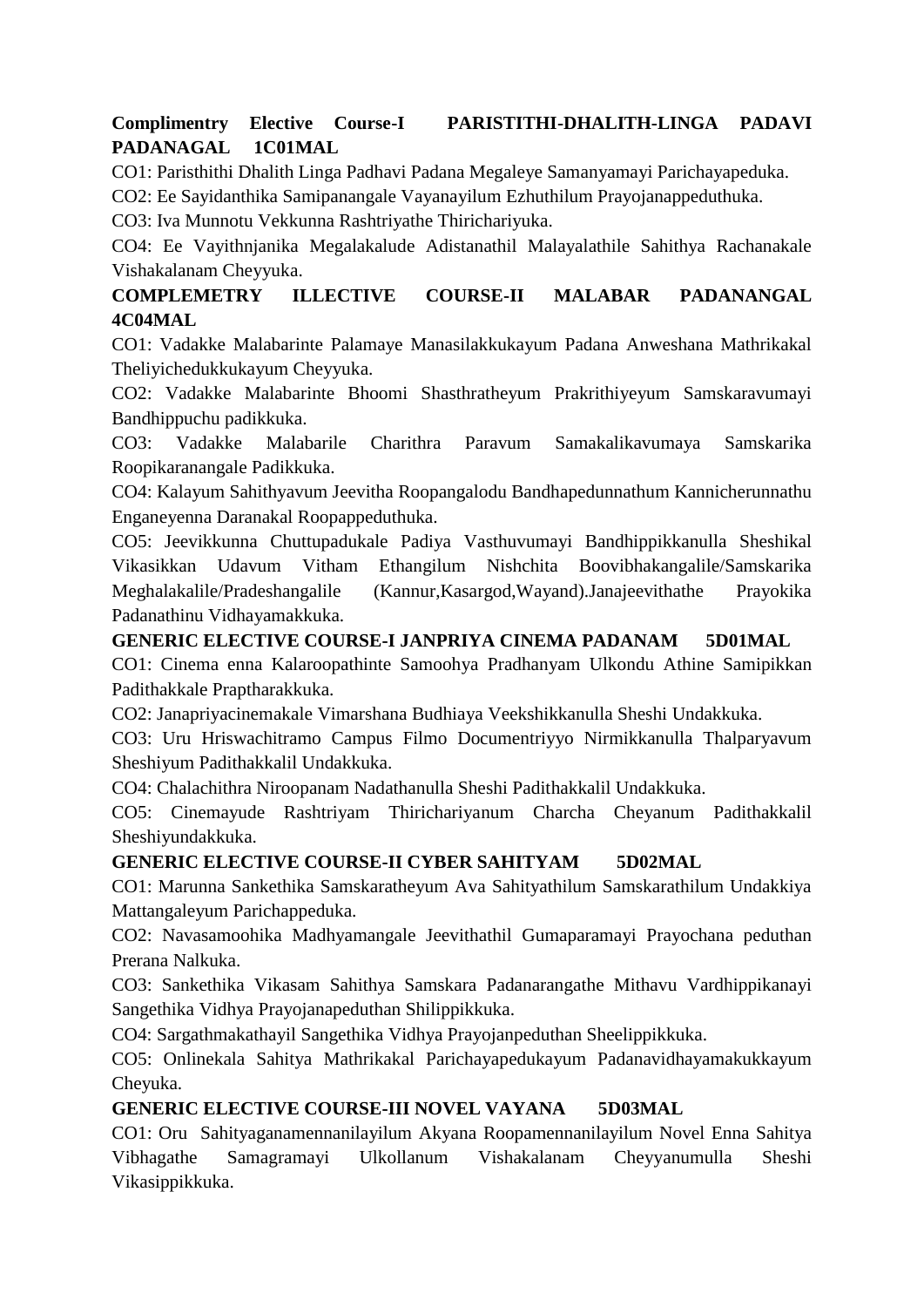CO2: Novel Enna jenusu Roopam Kodutha Pusthaka Samskarathinte Vayanasamkarathinte Swabavam Parishidichu Ariyuka.

CO3: Samoohathinteyum Adhunika Yukthikale Novelukal Swamshikarichathu Engane Ennu Vishakalanam Cheyyuka.

CO4: Novel Vayanakalumayi Bandhaetta Sidhandhangaleyum Sameepanagaleyumpatti Avabodham Undakkuka.

CO5: Novel Ulpadeyulla Sahitya Krithikalude Aswadhanathinum Vimarshanathmakamaya Vishakalanangalkum Pariyapthamaya Sidhandhangalum Sameepana Reethikalum Vikasippikkuka.

# **GENERIC ELECTIVE COURSE-IV 5D04MAL VAIKKAM BUHAMMED BASHEER PADAVUM PADANAVUM**

CO1: Malayalathile Prathibathanaraya Ezhuthukarepatti Arivundakkuka.

CO2: Basheerinte Samagramaya Sahitya Sambavanakale Thirichariyuka.

CO3: Ezhuthu Enna Prakriyyude Samskarika Swadinangalepatti Manasilakkuka.

CO4: Basheerinte Krithikalile Basha,Manvikatha,Sahajeevisneham,Parasthithiks Bodham EnnivayePatti Bodhyamundakkuka.

# **GENERIC ELECTIVE COURSE-V MALAYALA BASHAYUM PRAYOGAVUM 5D05MAL**

CO1: Mathribasha Enna Sankalppathinte Pradhanyam Manasillakkunnu.

CO2: Malayalathinte Bahshaparamaya Prayoga Visheshangal Thirichariyunnu.

CO3: Malyalathinte Vyakarana Karyangal Samanyamayi Manasillkunnu,

CO4: Bashayude Swandharyathmakathayum Thanimayum Vishakalanam.

CO5: Ashaya Vinimayam Durgraham Ellatha Reethiyill Bashaprayogikkanulla Sheshi Neduka.

## **BA HINDI PROGRAMME**

## **Programme Specific Outcomes**

PSO 1: Development of language skills.

PSO 2: Development of aesthetic perception.

PSO 3: Development of functional nature of language.

PSO 4: Developing the skill of linguistic analysis.

PSO 5: Development of translation skill.

## **Course Outcomes**

# **Course Title: 1BO1 HIN NATYASAHITHYA**

CO 1: Analise Dramatical Elements in Literature.

CO2: Understand the distinct features of Hindi Drama.

CO3: Understand the difference between Drama and one act play.

CO4: Enrich the knowledge of Art of Drama.

# **Course Title: 2BO2HIN HINDI SAHITHYA KA ITIHAS**

## **REETHIKAL THAK**

CO 1: Trace the development of Ancient Hindi Literature from its beginning.

CO2: Demonstrate knowledge of Literary terms, major periods, authors genres and theories.

CO3: Apply critical thinking independent judgment, inter cultural sensitivity and regional, national and global perspectives to identify and solve problems in Ancient Hindi Literature.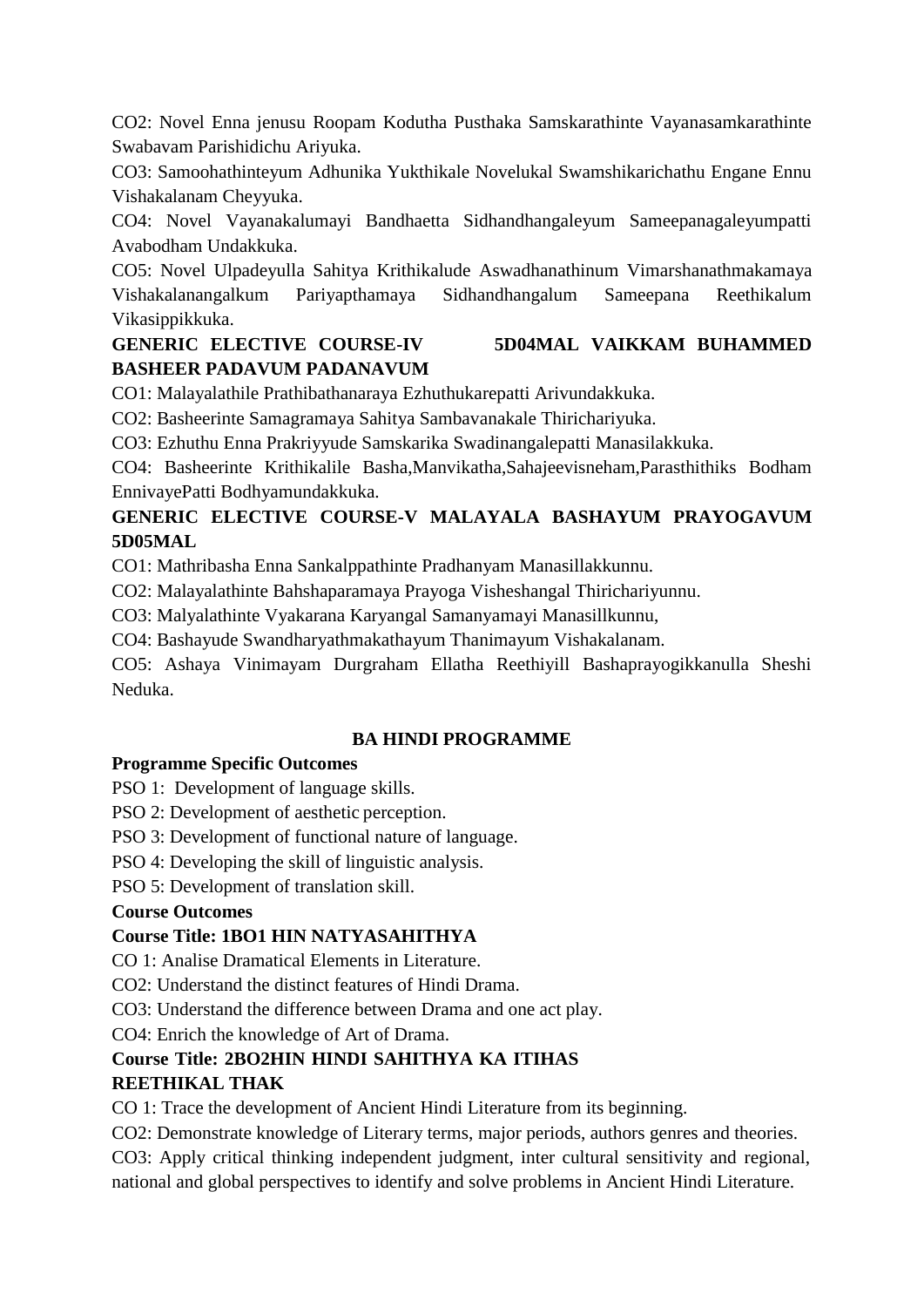CO4: Develop complex reading, writing and research skills.

# **Course Title: 3BO3 HIN VYAKARAN**

CO 1: Understand the correct usage of Hindi grammar in writing and speaking.

CO2: Understand the differences between spoken and written Hindi.

CO3: Understand the factors that influence use of grammar and vocabulary in speech and writing.

CO4: Understand the different ways in which grammar has been described.

# **Course Title: 3 BO4 HIN HINDI SAHITHYA KA ITIHAS GADHYA**

CO 1: Trace the development of modern Hindi Prose from its beginning to the present day.

CO2: Interpret the works of great literary personalities in the modern Hindi prose.

CO3: Demonstrate significant cultural and social issues presented in Modern Hindi prose.

CO4: Understand theoretical approaches to critical reading of literary texts.

# **Course Title: 4 B05 HIN HINDI SAHITHYA KA ITIHAS PADYA**

CO 1: Trace the development of modern Hindi literature poetry form its beginning to the present day.

CO2: Demonstrate knowledge of literary terms, major periods, authors, genres and theories.

CO3: Develop complex reading writing and research skills.

CO4: Demonstrate through discussion and writings an understanding of significant cultural and social issues presented in modern Hindi Literature poetry.

# **Course Title: 4 B06 HIN HINDI BHASHA KA UDBHAV AUR VIKAS**

CO 1: Trace the process of beginning and growth of Hindi language.

CO2: Basic knowledge on the nature of language and place of language study in society.

CO3: Get integrated view about origin and development of script. CO4: Identifying the dialects of Hindi language family.

## **Course Title: 5 B07 HIN ANCIENT AND MEDIEVAL HINDI POETRY**

CO1: Understanding the socio cultural background of Adikaleen Hindi poetry.

CO2: Understanding the socio cultural background of Madyakaleen Hindi poetry.

CO3: Analyse the poetries of all Pracheen poets.

CO4: Understanding the relevance of Pracheen and Madyakaleen poetry.

# **Course Title: 5 B08 HIN ANUVAD SIDHANTH AUR PRAYOG**

CO1: Develop the art of translation.

CO2: Understand the importance of translation in present world with its various theories.

CO3: Understand the idea of basic principles in translation, issues faced by translators.

CO4: Understand the cultural aspects of translation.

## **Course Title: 5 B09 HIN BHARATHEEYA SAHITHYA SASTRA**

CO 1: Understand the critical practices from the past to present.

CO2: Develop a critical perspective on the historical over view of Indian literary theory.

CO3: Understand these theories and its application

CO4: Analyse literary texts from different points of view.

## **Course Title: 5 B10 HIN HINDI KATHA SAHITHYA**

CO1: Analyse variety of short stories in the cultural and historical context.

CO2: Analyse novel in the modern context.

CO3: Understand the story content and structure in depth.

CO4: Develop the skill of analytical reading of fiction.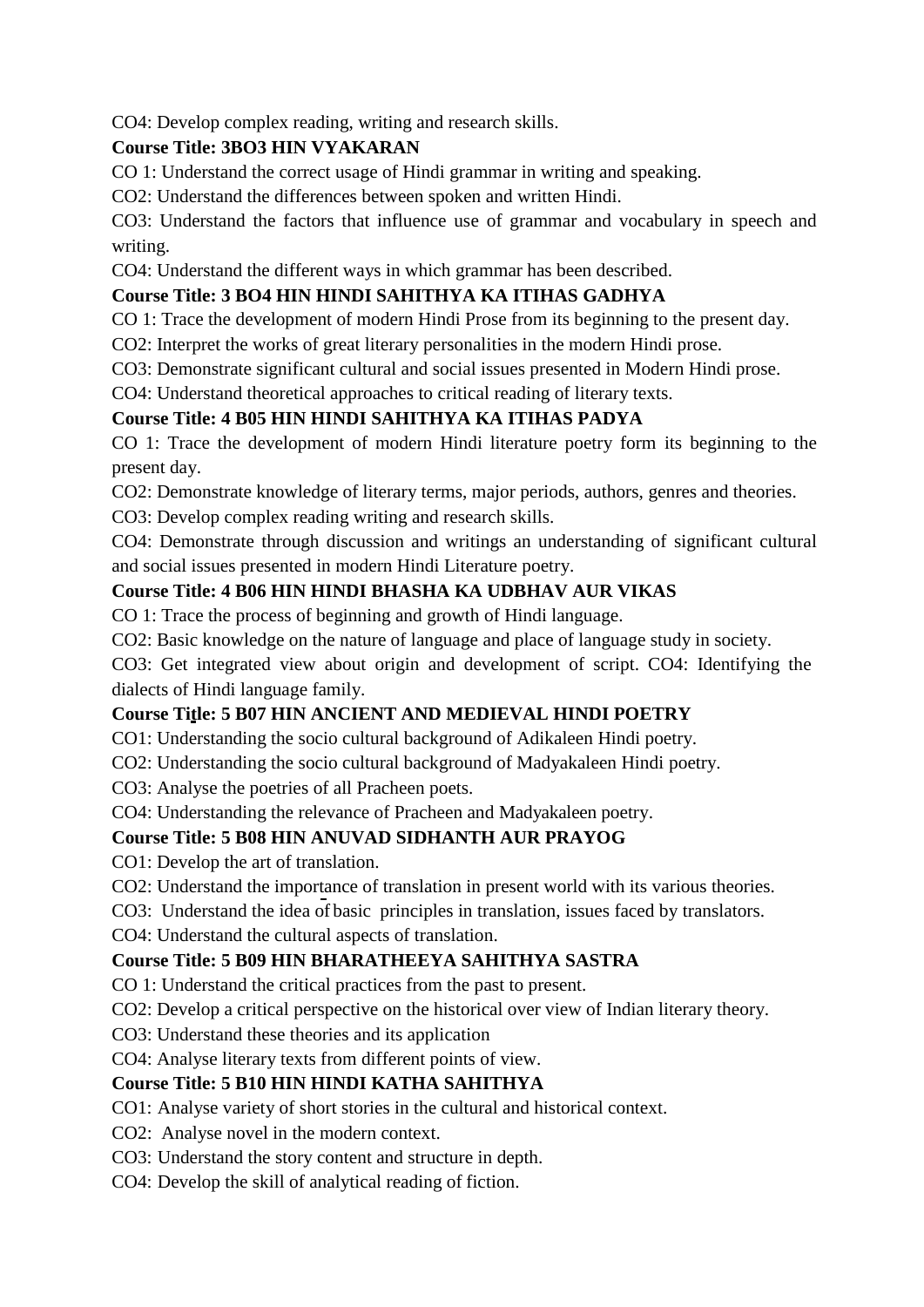# **Course Title: 5 B11 HIN GADHYA KE VIVIDH AYAM**

CO 1: Understand about the modern prose forms

CO2: Understand the literariness of Hindi prose

CO3: Understand the values of life.

CO4: Develop skill of creative writing.

# **Course Title: 6 B12 HIN BHASHA VIGYAN**

CO 1: Understand the history of general Linguistics.

CO2: Understand core areas of language analysis including its

phonology, morphology, syntax and semantics.

CO3: Develop Linguistic competence and communicative skills.

CO4: Understand the nature of language and the place of language study in society.

# **Course Title: 6 B13 HIN ADHUNIK EVAM SAMAKALEEN HINDIKAVITHA**

CO 1: Understanding the concepts of Romantic Hindi poetry.

CO2: Understanding the socio cultural background of modern Hindi poetry and the concept of modernity.

CO3: Understanding the literariness and the aesthetic aspect of contemporary Hindi poetry.

## CO4: Developing critical and analytic approach to poetry

# **Course Title: 6 B14 HIN HINDI SAHITHYALOCHANA**

CO 1: Understanding the development of Hindi criticism in the modern era.

CO2: Understanding the Romantic theory of Hindi criticism.

CO3: Understanding the theory of psycho analysis and Marxian theory of Hindi literature.

CO4: Demonstrating the contemporary Hindi criticism and critics.

# **Course Title: 6 B15 HIN PASHCHATHYA SAHITHYA SASTRA**

CO 1: Understand the issues and questions raised by literary theorists.

CO2: Understand the terms and concepts employed in the discussion of literary theories.

CO3: Understand the history and evolution of western literary theory.

CO4: Develop the ability to apply different literary theories and interpretive approaches to the analysis and interpretation of specific literary works.

## **Course Title: 6 B16 HIN PARIYOJANA KARYA**

CO 1: Demonstrate a depth of knowledge of Hindi Language and literature.

CO2: Demonstrate knowledge of contemporary issues in their chosen field of research.

CO3: Developing the research skill and language skill.

CO4: Demonstrate an ability to present and defend their research work to scholars.

## **COMPLEMENTARY ELECTIVE COURSES**

## **Course Title: 1C01HIN HINDI MEDIA LEKHAN**

CO 1: Understanding the history of Indian Cinema.

CO2: Develop script writing skill.

CO3: Understand about the different types of medias and its writing skill.

CO4: Develop skill in film criticism.

## **Course Title: 2C02HIN HINDI JOURNALISM/ SANSKRIT**

CO 1: Understand the basic theory of journalism

CO2: Understand the history of journalism in Hindi.

CO3: Demonstrate the various newspapers in Hindi.

CO4: Develop writing skill in Hindi media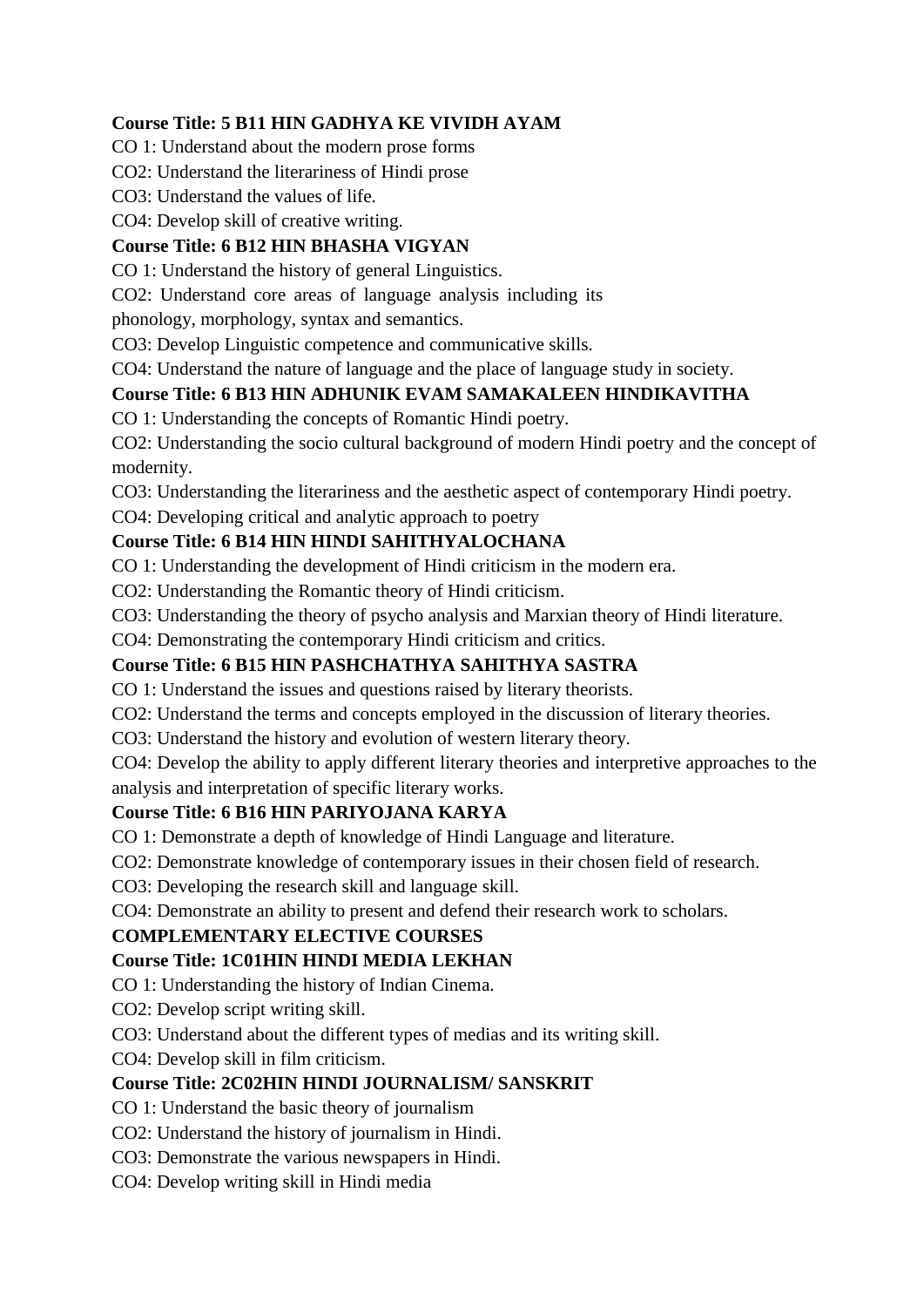# **Course Title: 3C03HIN CULTURAL HISTORY OF INDIA/SANSKRIT**

CO 1: Understand cultural set up in India.

CO2: To get a basic knowledge about Indian cultural diversity.

CO3: To know about Indian cultural civilizations.

CO4: To know about cultural renaissance of India.

# **Course Title: 4C04HIN FUNCTIONAL HINDI**

CO 1: Understand the meaning concept and importance of functional Hindi.

CO2: Understanding various forms of functional Hindi and official language acts.

CO3: Understanding various forms of official letter drafting.

CO4: Develop official word knowledge

# **BA FUNCTIONAL HINDI PROGRAMME**

## **Programme Specific Outcomes**

PSO 1: Development of language skills.

PSO 2: Development of aesthetic perception.

PSO 3: Development of functional nature of language.

PSO 4: Developing the skill of linguistic analysis.

PSO 5 : Development of translation skill.

# **COURSE OUTCOME**

# **1BO1FHI- Hindi drama and one act play**

CO1 : Analyze Dramatical Elements in Literature.

CO2 : Understand the distinct features of Hindi Drama.

CO3 : Understand the difference between Drama and one act play.

CO4 : Enrich the knowledge of Art of Drama.

## **2B02FHI- HINDI UPANYAS**

CO 1:Understanding the literariness of Hindi Novels

CO2:Understanding socio cultural background of Hindi Novels.

CO3:Developing the skill of creative analysis

CO4: Development of humanity

# **3BO3FHI- UPAYOGI HINDI VYAKARAN**

CO 1 : Understand the correct usage of Hindi grammar in writing and speaking.

CO2 : Understand the differences between spoken and written Hindi.

CO3 : Understand the factors that influence use of grammar and vocabulary in speech and writing.

CO4 : Understand the different ways in which grammar has been described

# **3B04FHI- HINDI SAHITHYA KA ITIHAS (RITHIKAL THAK**

CO1 : Trace the development of Ancient Hindi Literature from its beginning.

CO2 : Demonstrate knowledge of Literary terms , major periods, authors genres and theories.

CO3 : Apply critical thinking independent judgment, inter cultural sensitivity and regional, national and global perspectives to identify and solve problems in Ancient Hindi Literature.

CO4 : Develop complex reading, writing and research skills.

# **4B05FHI- HINDI SAHITHYA KA ITIHAS GADYA**

CO 1 : Trace the development of modern Hindi Prose from its beginning to the present day.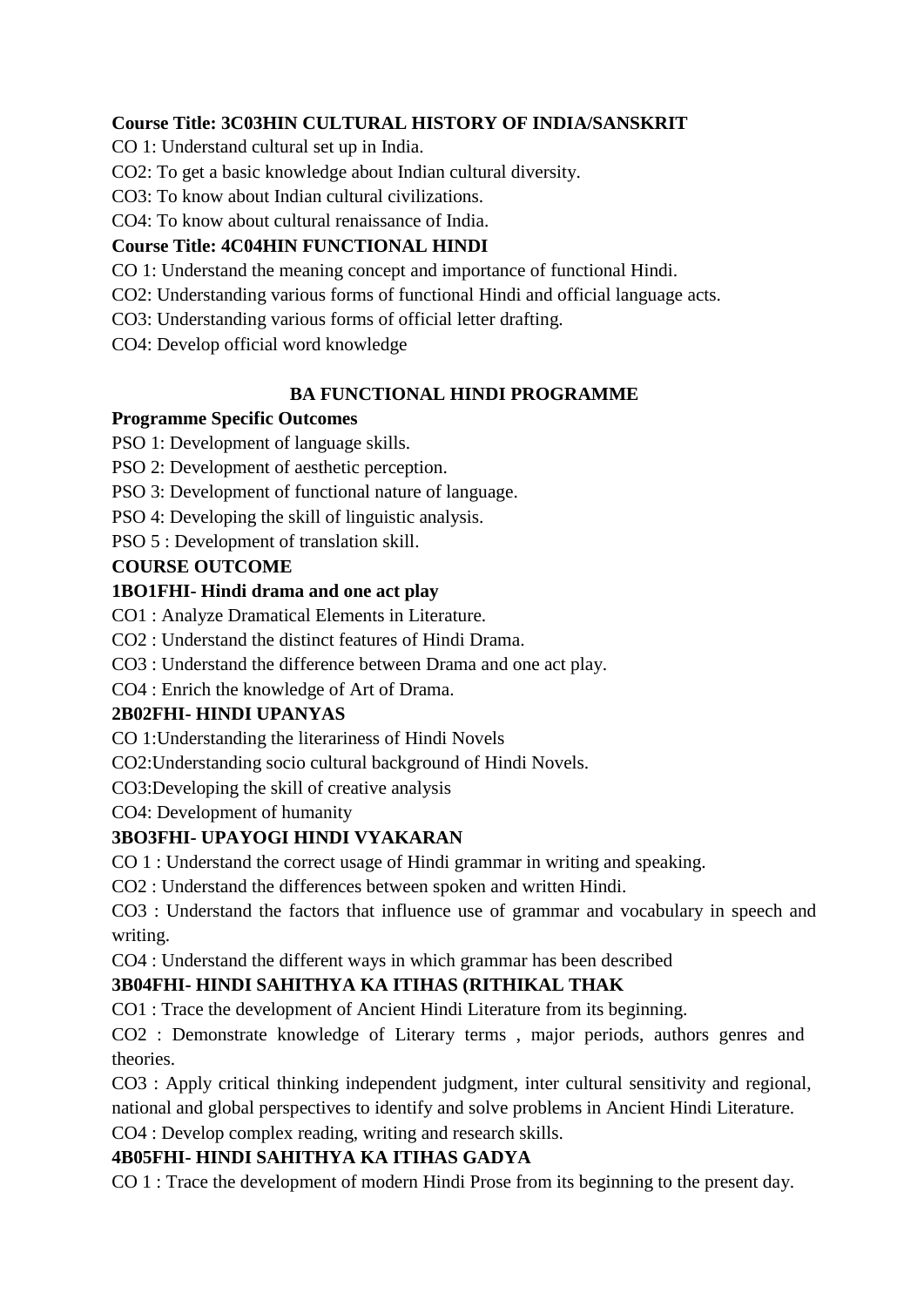CO2 :Interpret the works of great literary personalities in the modern hindi prose.

CO3 : Demonstrate significant cultural and social issues presented in Modern Hindi prose.

CO4 : Understand theoretical approaches to critical reading of literary texts.

# **4B06FHI- PRAYOJAN MOOLAK HINDI**

CO 1: Understand the meaning concept and importance of functional hindi.

CO2: Understanding various forms of functional hindi.

CO3: Understanding official language policy.

CO4: Develop official word knowledge.

# **5B07FHI- HINDI SAHITHYA KA ITIHAS –PADYA**

CO 1: Trace the development of modern Hindi literature poetry form its beginning to the present day.

CO2: Demonstrate knowledge of literary terms, major periods, authors, genres and theories.

CO3: Develop complex reading writing and research skills.

CO4: Demonstrate through discussion and writings an understanding of significant cultural and social issues presented in mo dern Hindi Literature poetry.

## **5B08FHI- HINDI COMPUTING**

CO1: Develop computer literacy, their basic understanding of operative systems and working knowledge of software commonly used in academic and professional environments.

CO2 : Develop knowledge on Microsoft word, power point & excel

CO3: Develop practical knowledge about Hindi typing& PDF file etc.

## **5B09FHI- ADHUNIK HINDI KAVITHA**

CO 1:Understanding the concepts of Romantic Hindi poetry.

CO2:Understanding the socio cultural background of modern hindi poetry and the concept of modernity.

CO3:Understanding the literariness and the aesthetic aspect of contemporary hindi poetry.

CO4:Developing critical and analytical approach to poetry.

# **5B10FHI- BHARATHEEYA KAVYA SHASTRA**

CO 1: Understand the critical practices from the past to present.

CO2: Develop a critical perspective on the historical over view of Indian literary theory.

CO3: Understand the theory and its application

CO4: Analyze literary texts from different points of view

## **5B11FHI- ANUVAD VIGYAN**

CO 1: develop the art of translation.

CO2: Understand the importance of translation in present world with its various theories.

CO3: Understand the idea of basic principles in translation, issues faced by translators.

CO4: Understand the cultural aspects of translation.

# **6B12FHI- PASHCHATHYA KAVYA SHASTRA**

CO 1:Understand the issues and questions raised by literary theorists.

CO2:Understand the terms and concepts employed in the discussion of literary theories.

CO3:Understand the history and evolution of western literary theory.

CO4:Develop the ability to apply different literary theories and interpretive approaches to the analisis and interpretation of specific literary works.

## **6B13FHI- BHASHA VIGYAN**

CO 1: Understand the history of general Linguistics.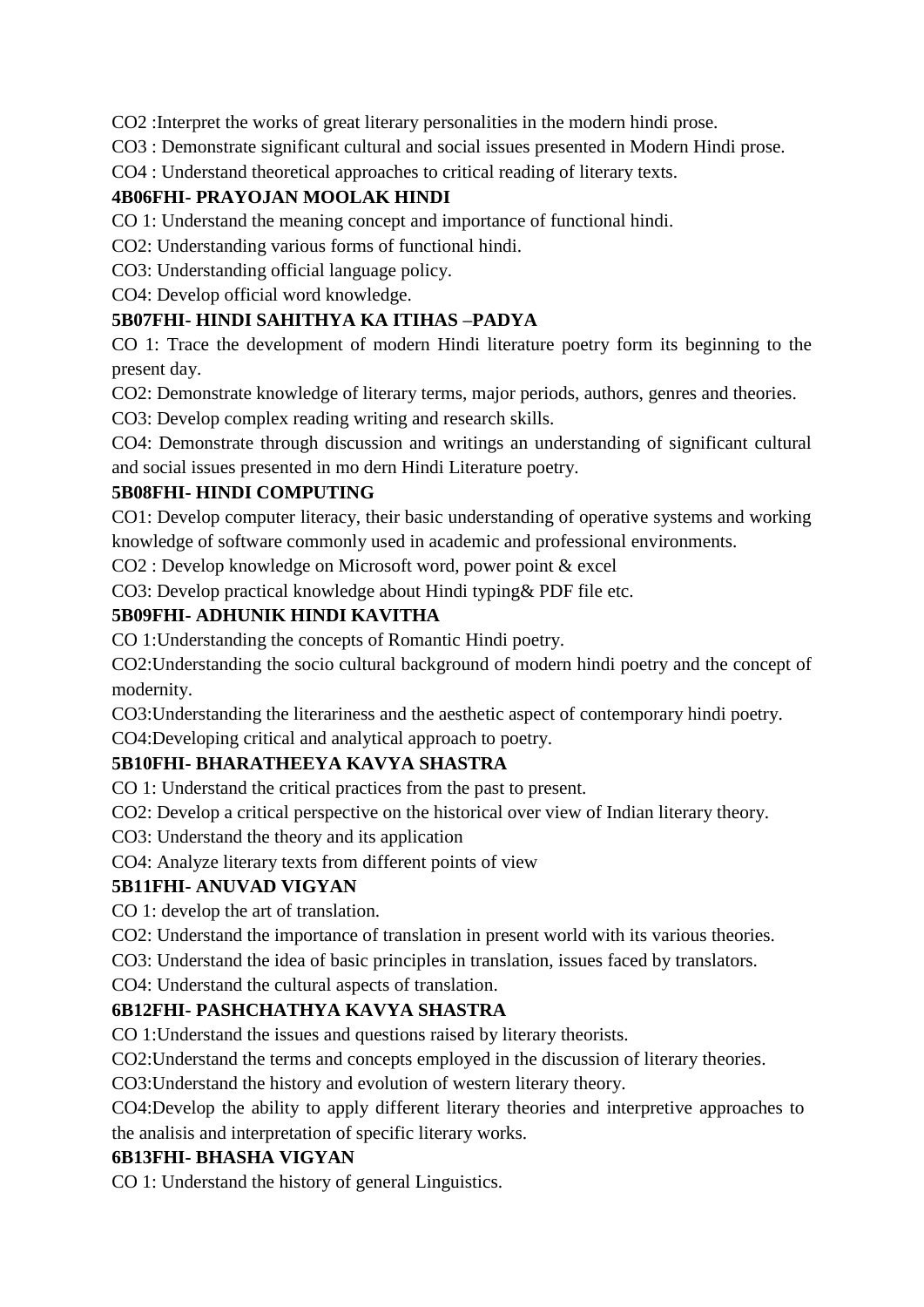CO2: Understand core areas of language analysis including its phonology, morphology, syntax and semantics.

CO3:Develop Linguistic competence and communicative skills.

CO4: Understand the nature of language and the place of language study in society.

# **6B14FHI- HINDI BHASHA KI UTHPATHI AUR VIKAS**

CO 1: Trace the process of beginning and growth of Hindi language.

CO2: Basic knowledge on the nature of language and place of language study in society

CO3: Get integrated view about origin and development of script.

CO4: Identifying the dialects of Hindi language family.

# **6B15FHI- SAMAKALEEN HINDI KAHANI**

CO 1: Understanding contemporary Hindi short stories.

CO2: Understanding the techniques ofcontemporary hindi short stories.

CO3 :Analyising contemporary short stories.

CO4: Demonstrate aesthetic aspects of short stories.

# **6B16FHI- PARIYOJANA KARYA**

CO 1: Demonstrate a depth of knowledge of Hindi Language and literature.

CO2: Demonstrate knowledge of contemporary issues in their chosen field of research.

CO3: Developing the research skill and language skill.

CO4: Demonstrate an ability to present and defend their research work to scholars

# **COMPLEMENTARY ELECTIVE COURSE :**

# 1C01FHI- – HINDI PATRAKARITHA

CO 1:Understand the basic theory of journalism CO2:Understand the history of journalism in Hindi. CO3:Demonstrate the various news papers in Hindi.. CO4: Develop writing skill in Hindi media.

# **2C02FHI- HINDI MEDIA LEKHAN**

CO 1:Understanding the history of Indian Cinema.

CO2:Develop script writing skill.

CO3:Understand about the different types of medias and its writing skill.

CO4: Develop skill in film criticism

# **3C03FHI- - HINDI MEIM DAFTHARI KAMKAJ**

CO 1:Understand the meaning concept and importance of functional Hindi.

CO2:Understanding various forms of functional hindi and official language acts.

CO3:Understanding various forms of official letter drafting.

CO4:Develop official word knowledge

# **4C04FHI- HINDI MEIM COMPUTER SHIKSHA**

CO 1: Understanding the development of computer.

CO2: Understanding the techniques of computer in hindi.

CO3: Demonstrate the use of computer in day today life.

CO4: Developing computer terminology in hindi.

# **D 01FHI -DESKTOP PUBLISHING**

CO 1: Develop computer literacy, their basic understanding of operative systems and working knowledge of software commonly used in academic and professional environments.

CO2 : Develop knowledge on Microsoft word, power point & excel.

CO3: Develop practical knowledge about Hindi typing& PDF file etc.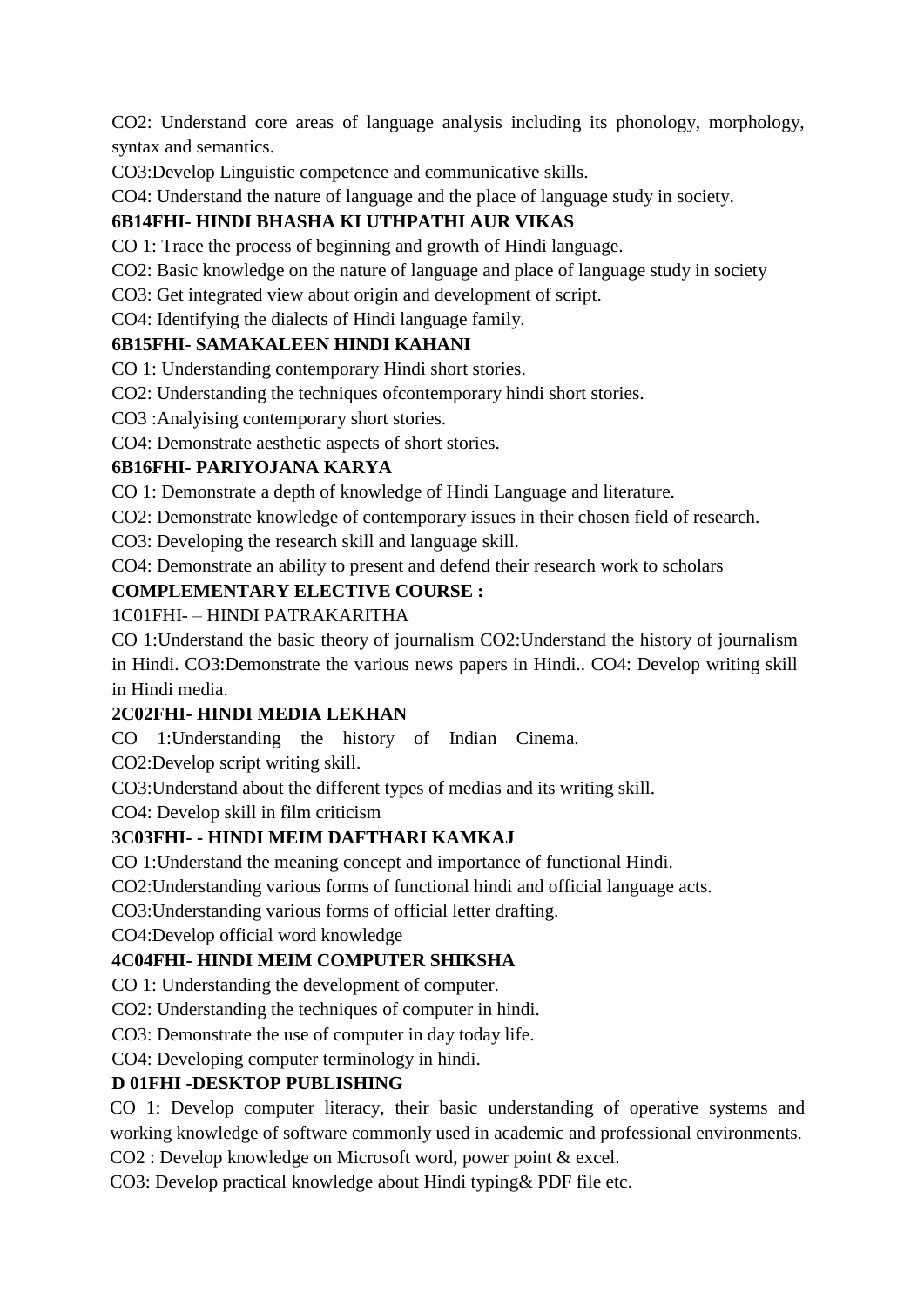#### **BA ENGLISH PROGRAMME**

#### **Programme Specific Outcome**

PSO 1. Understand the historical contexts behind the origin and development of English literature with a special focus on various movements and the important works belonging to such movements.

PSO 2. Understand the current methodological issues in the study of literature and apply the various reading strategies employed to selected literary as well as cultural texts.

PSO 3. Understand and apply the extended meaning of "English Literature" to various postcolonial and other writings in English.

PSO 4. Understand the basics of related disciplines like film studies, cultural studies, fine arts, women's writing, post-colonial writing, Indian writing in English, Malayalam literature and literature in other Indian languages.

PSO 4. Understand and appreciate the interdisciplinary links that literary studies have with disciplines like philosophy, history, political science, sociology, anthropology and the sciences.

# **COURSE OUTCOMES FOR COMMON COURSES**

## **1A01ENG: Communicative English**

1. Understand and apply the rubrics of English grammar

- 2. Recognize and apply the basic patterns in English vocabulary
- 3. Read and elicit data, information, inferences and interpretations based on a given material in English
- 4. Develop the ability to speak in English in real life situations
- 5. Elicit necessary information after listening to an audio material in English
- 6. Compose academic and non-academic writings including letters, paragraphs and essays on a given topic and CV's for specific purposes

# **1A02ENG: Readings on Kerala**

1. Understand the basic facts and patterns regarding the cultural evolution of Kerala through articles, poems, stories, life writings and historical narratives.

2. Acquaint with the life and works of the illustrious leaders of Kerala Renaissance and the major events.

3. Assimilate the notion of Kerala as an emerging society and critically examine the salient features of its evolution.

4. Understand the evolution and contemporary state of the concept of "gender" with reference to Kerala

5. Understand the form and content of Kerala's struggle against "casteism" and for "secularism"

6. Develop an awareness about the ecological problems and issues in Kerala

# **2A03ENG: Readings on Life and Nature**

1. Understand the basic themes and issues related to ecology through articles, poems, stories, life writings and historical narratives.

- 2. Assume ecologically friendly attitudes in events related to everyday life.
- 3. Identify the specific ecological problems related to Kerala.

4. Identify the major ecological movements around the world and within the country.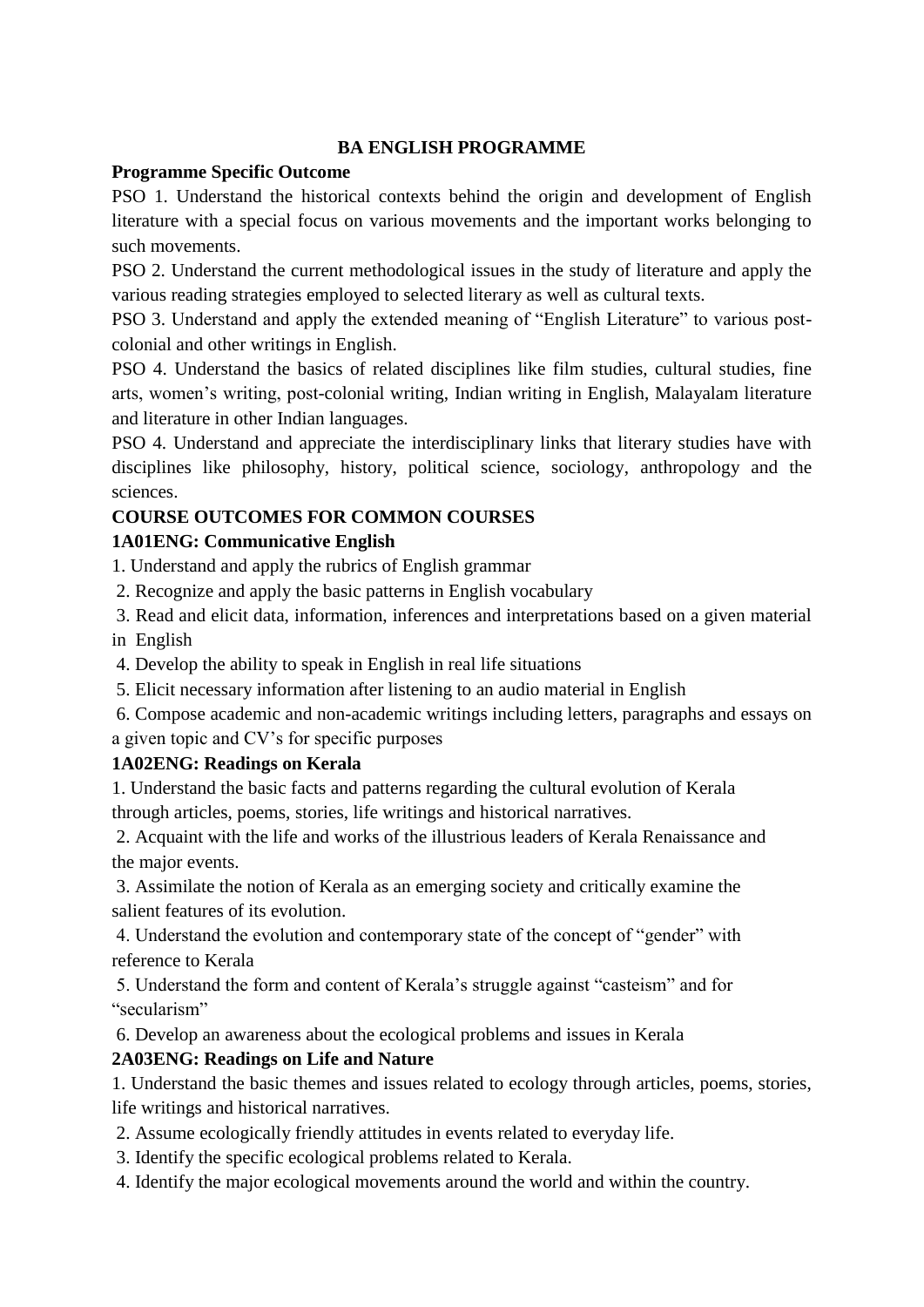5. Ability to express specific opinions when confronted with ecology/development binary.

6. Identify the major or minor ecological issues happening around the student's native place.

#### **2A04ENG: Readings on Gender**

1. Understand the basic themes and issues related to gender through articles, poems, stories, life writings and historical narratives.

2 Understand the basic topics related to gender studies.

3. Understand gender as a social construct and also as a site of struggle.

4. Critically engage with certain seminal topics that have become a part of gender studies.

5. Understand the basic gender issues faced by Kerala.

6. Appreciate and use gender sensitive and politically right terms and usages in everyday life.

### **3A05ENG: Readings on Democracy and Secularism**

1. Understand the relationship between higher education and nation building.

2.Understand the basic Constitutional values and themes through articles, poems, stories, life writings and historical narratives.

3. Evolve a deeper understanding and appreciation of the meaning of the words sovereignty, socialism, secularism and democracy in the Indian context.

4. Appreciate the relationship between higher education and the Constitutional directives regarding "scientific temper" and "the spirit of enquiry".

5. Appreciate the prevalence of "human rights" as a prerequisite for democratic living.

### **4A06ENG: Readings on Philosophy of Knowledge**

1. Understand the basic issues related to construction and acquisition of knowledge through articles, poems, stories, life writings and historical narratives.

2. Understand the relationship between higher education and nation building.

3. Evolve a deeper understanding of disciplines, multi-disciplinary approaches, interdisciplinary approaches and the various systems of knowledge.

4. Understand knowledge as a social construct and the dynamics of paradigm shifts.

5. Understand the epistemological and ontological factors within higher education.

6.Understand logical fallacies and apply critical thinking.

## **COURSE OUTCOMEFOR ENGLISH CORE COURSES**

## **1B01 ENG: Malayalam Literature in English Translation**

1. Understand the word 'literature' and 'literary' in a broad and inclusive perspective by reading select literary pieces and by applying critical reading strategies.

2. Recognise and describe literary genres and its subclasses.

3. Describe with examples select literary terms and concepts.

4. Understand the basic issues related to translation and in that process develop a sensibility for native and local literatures.

5. Use English to translate and describe everyday activities, regional themes and personal narratives by reading Malayalam literature in translation.

6. Learn to read, enjoy, analyse and critically engage with select literary pieces on their own with minimum guidance.

## **2B02ENG: Academic Writing, Methodology and Research Project**

1. Understand and apply the nuances of academic writing.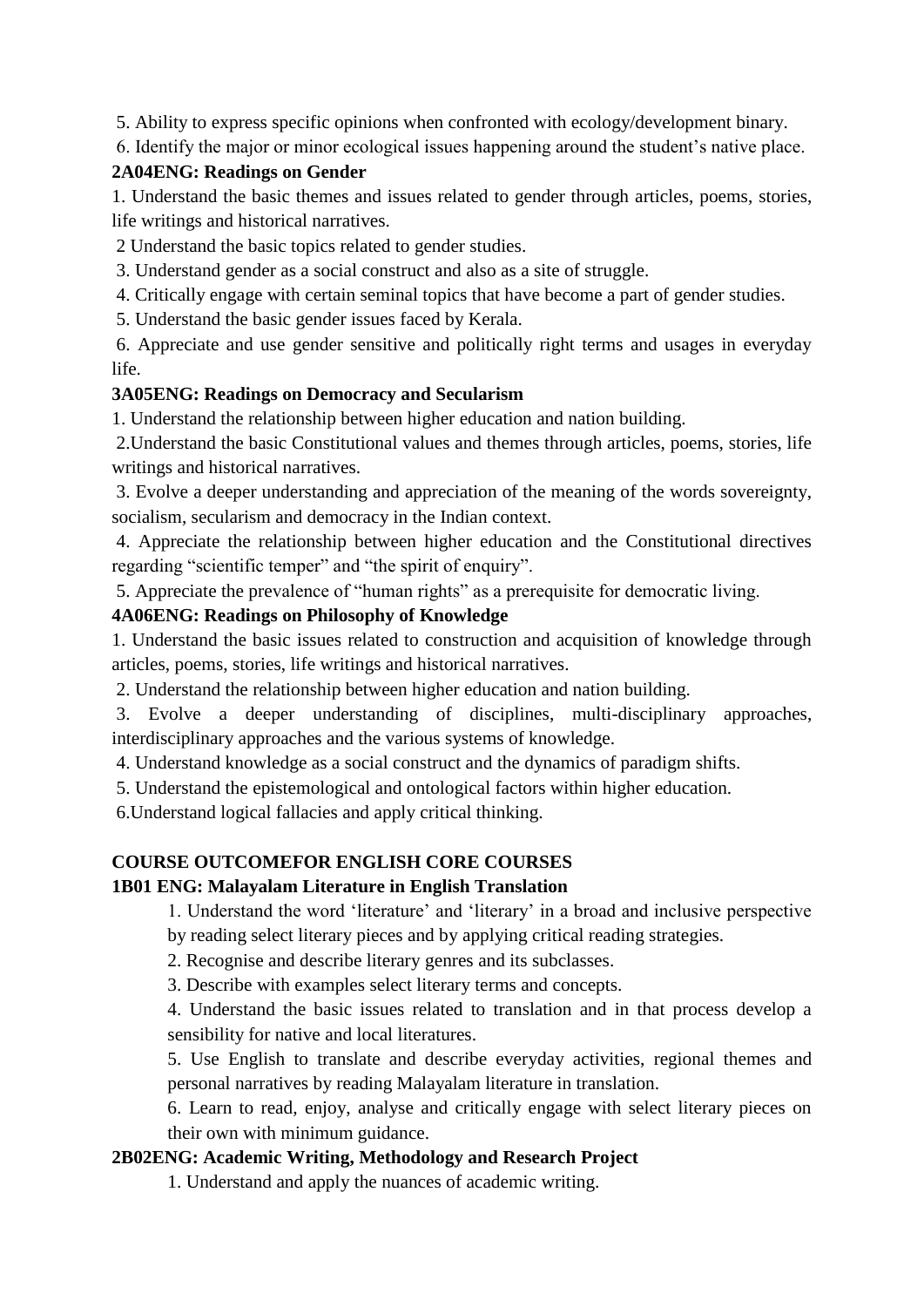2. Understand the various methodological as well as epistemological aspects of literary studies.

3. Familiarise with the approaches to literature.

4. Choose a tentative topic for the research project to be submitted in semester six.

#### **3B03 ENG: Old English to Medieval English Literature (500-1500)**

1. Have an understanding of the contexts which produced Old English literature.

2. Read translation extracts from key texts of the Old English period.

3. Understand the key aspects of Old English language.

4. Understand the key genres, authors, texts, styles and themes of the Medieval English Period.

5. Read excerpts from the variety of writings produced during this period.

6. Understand the key aspects of Medieval English dialects.

#### **3B04ENG: Renaissance and Restoration Literatures (1485-1780)**

1. Define Renaissance literature/ Problems of definition

2. Trace the relationship between political economy, cultural history and production of arts and literature during the early modern period

3. Read specimens of major works belonging to the Renaissance period.

4. Understand the problematics of "modernisation" of Britain including the development of political parties and parliamentary democracy through the cultural productions of Restoration period

5. Identify literary narratives that deal with slave trade and colonial aspirations.

6. Understand the development of literary criticism as a meta-narrative to literature.

7. Read specimens of major works belonging to the Restoration period.

#### **4B05ENG: The Romantic Period (1780-1832):**

1. Understand the cultural history of the period and recognise the features of literary romanticism.

2. Trace the relationship between political economy, cultural history and production of arts and literature with reference to the romantic period.

3. Read specimens of major works belonging to the period.

#### **4B06ENG: The Victorian Age (1832-1901):**

1. Understand a range of Victorian literature in relation to a range of contexts including Victorian anxieties about modernity, madness, sexual transgression and disease.

2. Analyze the work of a range of Victorian writers, both canonical and less wellknown, and with a range of genres including the novel, short story and poetry.

3. Identify and discuss theoretical discourses concerning class, sexuality, gender and colonialism as these illuminate a range of Victorian texts.

4. Understand and deploy a range of terms and concepts integral to Victorian literature.

#### **5B07ENG: The Early Twentieth Century ((1901-1939)**

1. Understand the cultural, political, and stylistic protocols of modernism and its various literary manifestations.

2. Trace the relationship between political economy, cultural history and production of arts and literature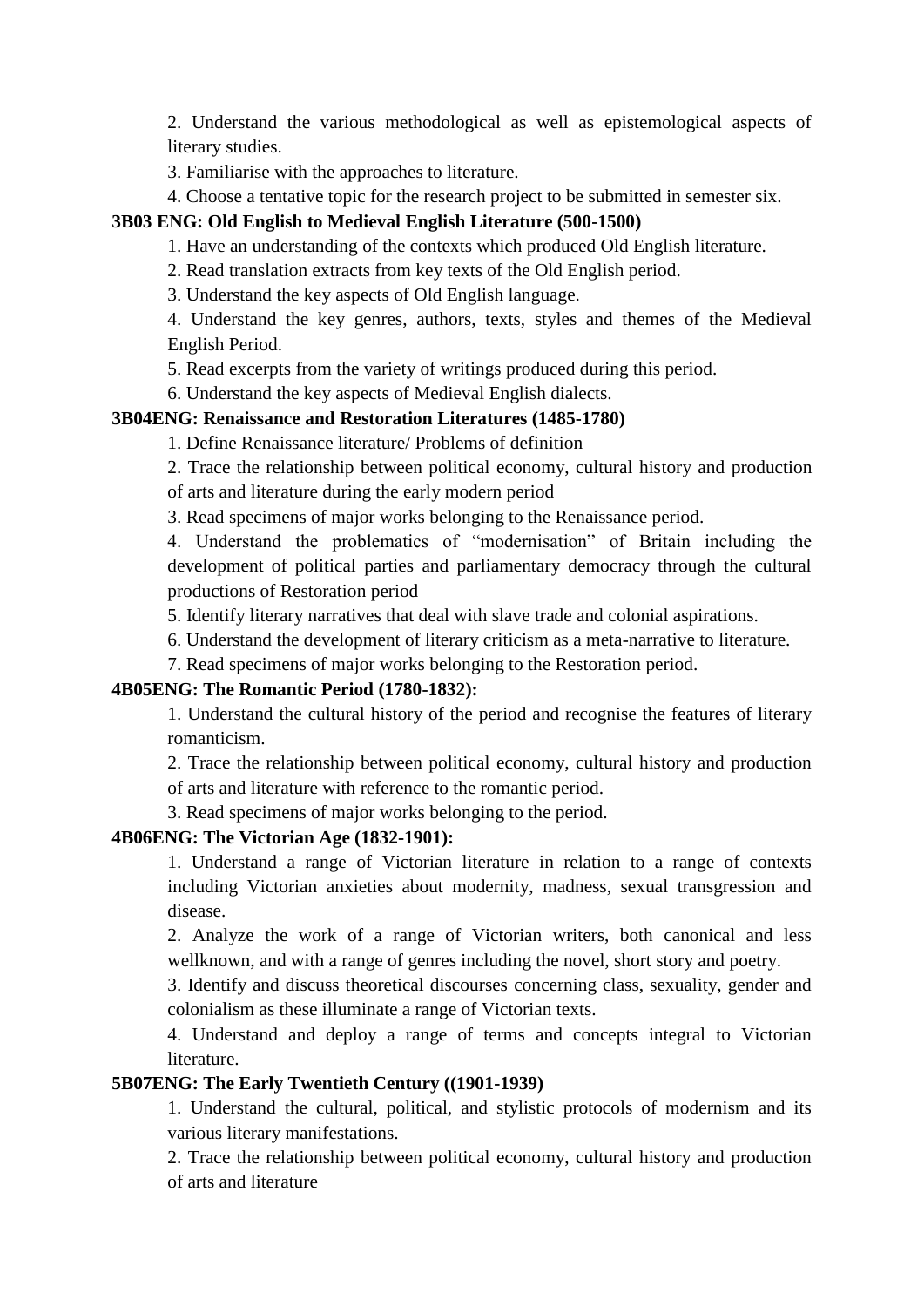3. Read specimens of major works belonging to the period.

#### **5B08ENG: The Late Twentieth and Twenty-First Centuries (1939- 2018)**

1. Understand the cultural, political, and stylistic protocols of post-modernism and the various literary movements

2. Understand and apply the basics of the various reading strategies that emerged during the period

3. Read specimens of major works belonging to the period.

### **5B09ENG: Postcolonial Literatures in English**

1. Understand the cultural, political, and stylistic protocols of post-modernism and the various literary movements

2. Understand and apply the basics of the various reading strategies that emerged during the period

3. Read specimens of major works belonging to the period.

## **5B10 ENG: Linguistics**

1. Learn the theories Regarding origin, development and history of Languages.

2 Learn the cardinal concepts related to Linguistics.

3. Understand the modern directions In Linguistic Studies.

4. Understand the basic concepts of Linguistics.

5. Understand the various Levels of Linguistic Analysis (Phonology, Morphology Etc.)

6. Apply Linguistics to Different areas of activities like ELT , Translation etc.

### **6B11ENG: Project**

1. Learn and apply prescribed documentation styles and methodological formalities.

2. Understand and apply the mechanics of writing.

3. Critically engage with a literary theme or topic and generate ideas while gathering, evaluating and organising existing materials.

4. Understand the basic formalities regarding research in humanities.

## **6B12ENG: Literary Theory**

1. Understand the basics of various theoretical positions in literary and culture studies.

2. Apply specific theoretical insights into the study of specific works of art as well as other cultural articulations.

3. Understand the ideological assumptions underlying common-sense notions and canon formation.

## **6B13ENG: Women's Writing**

1. Understand women's writing as a specific genre.

- 2. Appreciate the variety in women's literature and the correlation between such variety and specific socio-political contexts.
- 3. Understand the various dialogic positions within women's writing

## **6B14ENG: Indian Writing in English**

1. Understand Indian Writing in English as a specific genre based on certain common sociopolitical contexts

2. Understand the various dialogic positions within Indian Writing in English.

3. Read specimens of major works belonging to the genre of Indian Writing in English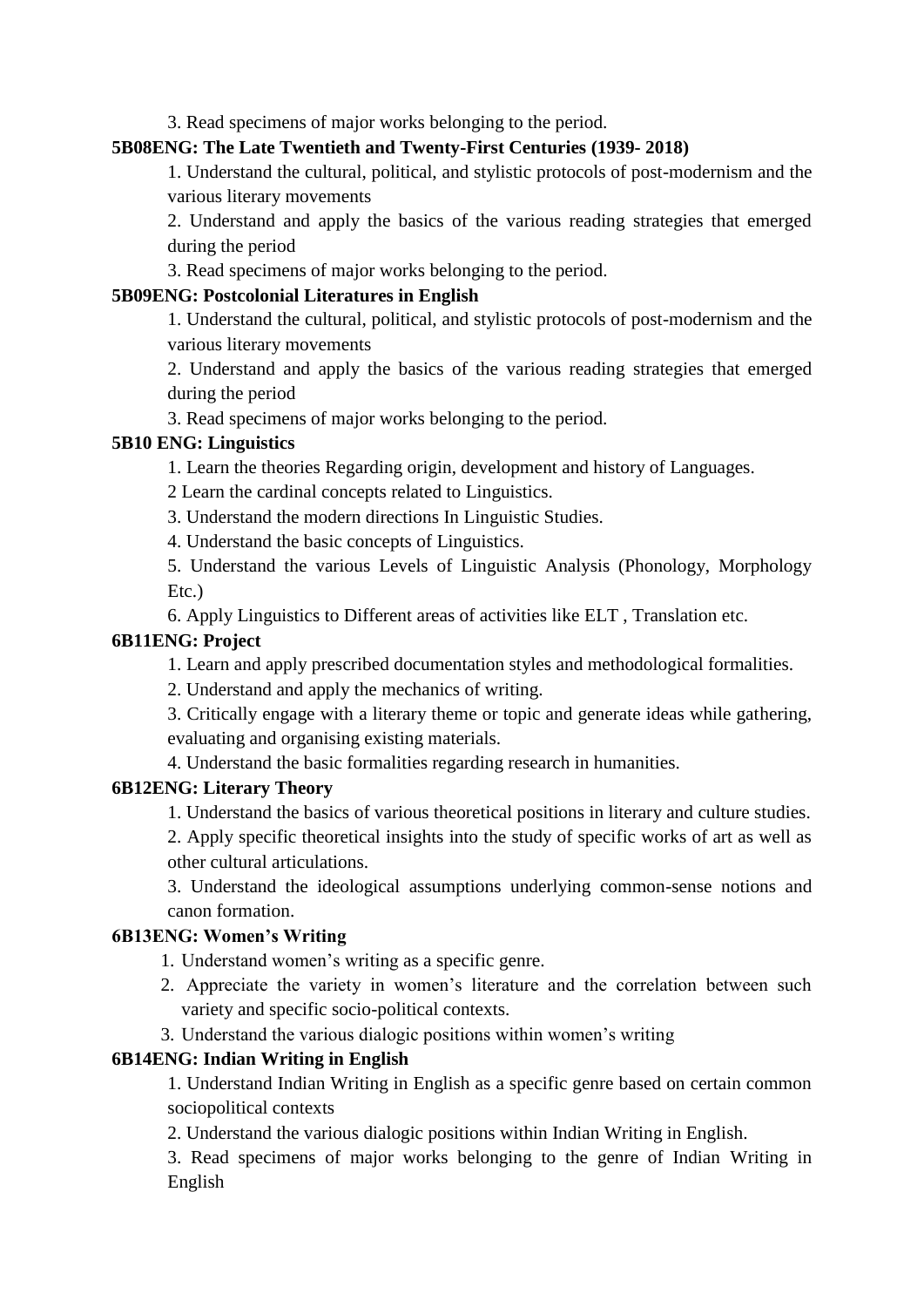4. Understand the regional diversities and thematic plurality of IWE

## **6B15ENG: Film Studies**

- 1. Understand the major Movements, Genres and Masters in the history of Cinema and how cinema connects with history, politics, technology, psychology and performance.
- 2. Understand the nature of representation on screen and how class, race, caste, ethnicity and gender are represented.
- 3. Analyze and appreciate film as art form thorough close readings of films.

## **5D01 (1)ENG: English for Competitive Examinations**

- To familiarise students with the language items required to take competitive examinations at various levels
- To acquaint the students with the basics of English grammar
- To enable the students to enrich their vocabulary

• To provide opportunities for the students to improve their listening and reading comprehension skills • To familiarise the students with the questions that are commonly asked in various interviews and to help them frame the desirable responses

#### **BCom PROGRAMME**

#### **Programme Specific Outcome**

- 1. Understand the concepts and techniques of Commerce and its application in business environment.
- 2. Conceive the ideas on entrepreneurship and develop the skill for setting up and management of business organizations
- 3. Develop skills and abilities to become competent and competitive in the business world.
- 4. Develop the competency to take wise decisions at personal and professional level.
- 5. Appraise the impact of other disciplines on the working business.

#### **Course Outcome**

## **COURSE TITLE: CORE COURSE I MANAGEMENT CONCEPTS AND PRINCIPLES**

CO1:- Understand the evolution of management thoughts, concept of management, scope and its functions

.CO2:- Familiarize with current management practices.

CO3:- Understand the importance of ethics in business.

CO4:- Acquire knowledge and capability to develop ethical practices for effective

management.

CO5:- Describe the emerging trends in management.

## **COURSE TITLE: CORE COURSE II : FUNCTIONAL APPLICATIONS OF MANAGEMENT**

CO 1: Describe nature and scope of financial management and the elements in the management of finance

CO 2: Enumerate marketing management and its different aspects

- CO 3: Explain Human Resources Management and the activities involved in it
- CO 4: Understand the modern global marketing trends and its challenges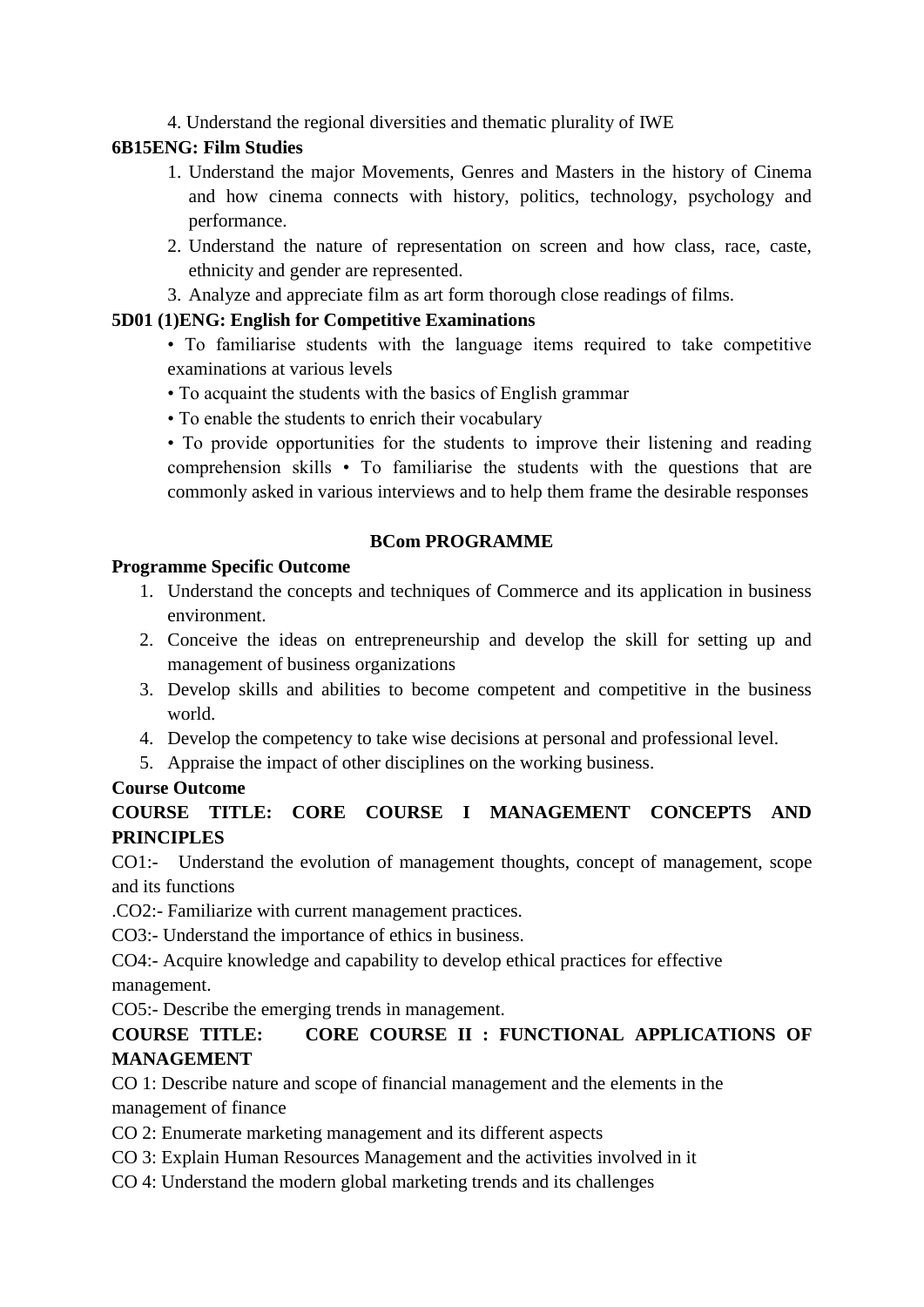# **COURSE TITLE: CORE COURSE III : ADVANCED ACCOUNTING**

CO 1. Understand the theoretical and practical knowledge of the basics of accounting.

CO 2. Acquire the knowledge of accounting for royalty, Consignment and Hire Purchase

CO 3. Imbibe the accounting concepts of Inland Branch Business.

CO 4. Comprehend the procedure for determining profit and financial position from incomplete records

# **COURSE TITLE: CORE COURSE IV : FINANCE I – FINANCIAL MANAGEMENT**

CO 1: understand the concept, importance and techniques of capital budgeting.

CO 2: gain knowledge about sources and uses of working capital and significance of working capital management.

CO 3**:** explain optimum capital structure, theories of capital structure, distinguish between financial and operating leverage.

CO 4: describe the concept of cost of capital and compute the component cost of capital and weighted average cost of capital.

CO 5**:** differentiate the types of dividend, explain dividend policy and factors affecting dividend policy

# **COURSE TITLE: CORE COURSE V : CORPORATE ACCOUNTING**

CO 1: Understand the mode of presentation and understanding of financial reporting .

CO 2: Learn the accounting procedure for recording transaction relating to the issue and redemption of shares and debentures.

CO 3: Imbibe the techniques of recording transactions in respect of amalgamation, reconstruction and liquidation of companies..

CO 4: Understand the concept of IFRS and Ind AS

# **COURSE TITLE: CORE COURSE VI : FINANCE II – INVESTMENT MANAGEMENT**

CO 1: understand the concept of investment and risk

CO2: explain the different types of securities and their schemes

CO 3: develop a thorough knowledge about security market, its participants and factors affecting security market

CO 4: conduct fundamental and technical analysis of investments in the security market

CO 5: discuss the application of Portfolio Theory, process of portfolio management and measurement of portfolio performance.

## **COURSE TITLE: CORE COURSE VI1: BUSINESS RESEARCH METHODOLOGY**

CO 1: Understand the fundamental aspects of research in business

CO2: identify and define research problem

CO 3: formulate research plan

CO 4: understand various methods of collecting data

CO 5: prepare research report themselves

# **COURSE TITLE: CORE COURSE VIII : INCOME TAX LAW AND PRACTICE**

CO 1 Define the basic concepts in Income tax, explain its evolution

CO 2 Determine the residence and incidence of Tax

CO 3 Understand the incomes exempt from tax of an individual

CO 4 Compute income under different heads of income

## **COURSE TITLE: CORE COURSE IX: COST ACCOUNTING**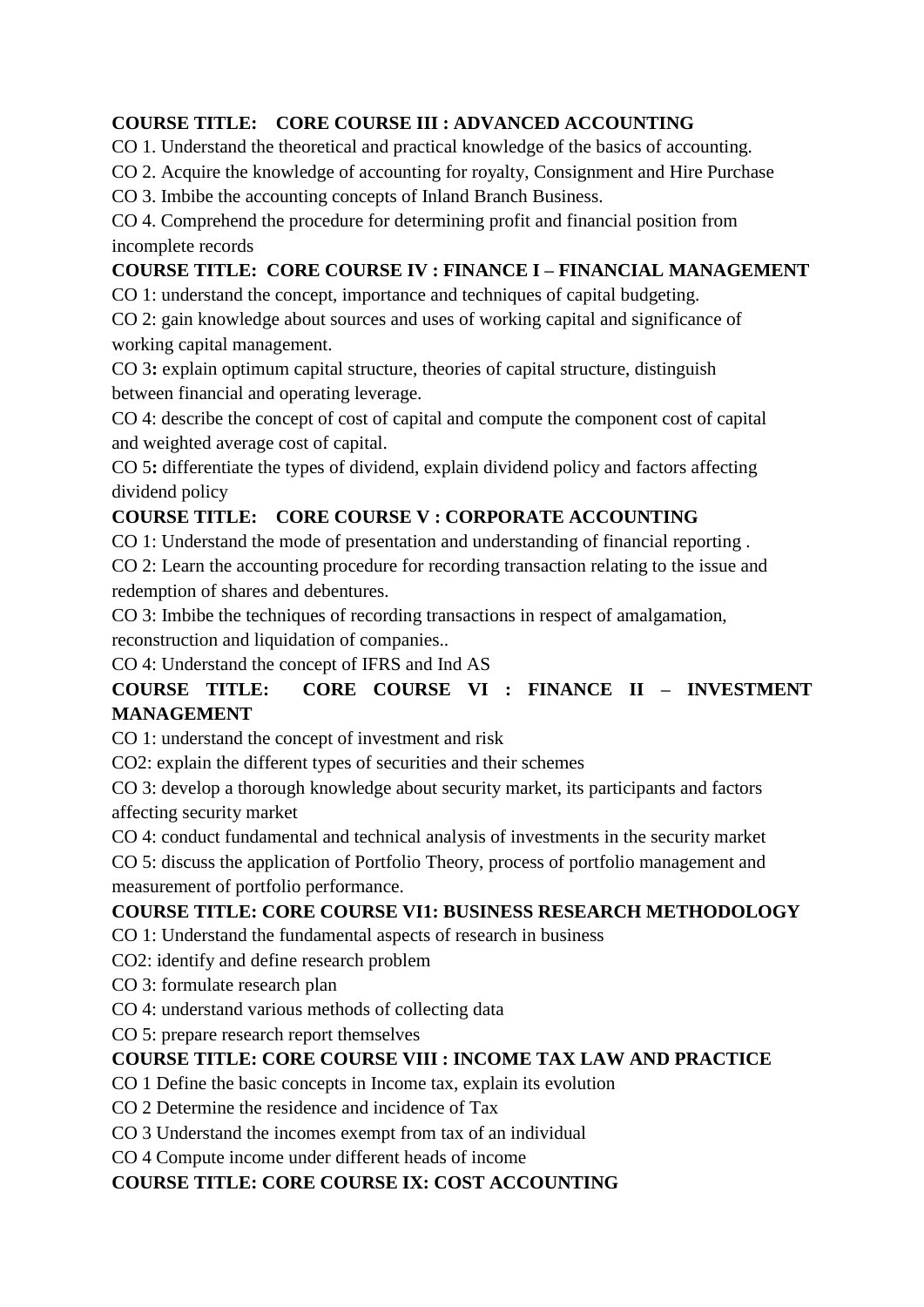CO 1: Explain the nature, scope, objectives and limitations of costing

CO 2: Identify the elements of cost and describe the methods of their ascertainment and control

CO 3: Explain the various methods of costing and their suitability for different industries

CO 4: Ascertain the cost of production of products and jobs

# **COURSE TITLE: CORE COURSE X : BANKING PRINCIPLES AND OPERATIONS**

CO 1: Explain banking and describe the different types of banks and the functions of commercial bank

CO 2: Narrate the role of RBI in the credit control, promotion and regulation of monitory system

CO 3: Describe the relations ship between banker and customer and the procedure for opening and operating the account

CO 4 : Understand the modern trends and technology used in banking

# **Course Title: CORE COURSE XI : FINANCE III – GOODS AND SERVICE TAX**

CO 1: understand the basic concept of GST.

CO 2: Explain how GST is levied and collected.

CO 3: describe IGST, its levy and collection

CO 4: femiliarise with the preparation of invoice and filing of return under GST

# **Course title:CORE COURSE XII : FINANCIAL MARKETS AND SERVICES**

CO 1: understand the financial system and its constituents

CO2: familiarise with the activities taking place in the financial markets

CO 3: Appraise the various financial services available in the financial markets

CO 4: acquire knowledge about financial derivatives and their features

# **Course Title: CORE COURSE XIII : MANAGEMENT ACCOUNTING**

CO 1. understand the fundamental concepts of management accounting.

CO 2. acquire analytical skills associated with the interpretation of accounting reports

CO 3. apply management accounting concepts in real life situations.

CO 4. develop judgmental skills associated with the use of accounting information in decision making.

CO 5. understand the use of marginal costing and budgetary control to plan and control cost and profit.

# **Course Title: CORE COURSE XIV: AUDITING AND CORPORATE GOVERNANCE**

CO 1: understand the term auditing, its concept, principles, procedures and requirements needed for Auditing in accordance with current legal requirements and professional standards.

CO 2: familiarize with the various aspects of audit consisting of internal check, vouching, verification and valuation of assets and liabilities

CO 3: understand the appointment, rights, duties and the liabilities of an auditor.

CO 4: explain the concept of Corporate Governance and its aspects

# **Course Title: CORE COURSE XV: INCOME TAX AND GST**

CO 1: Compute total income and determine the tax liability of an individual and partnership firm, company and cooperative society

CO 2: Describe the income tax authorities, their powers and assessment procedure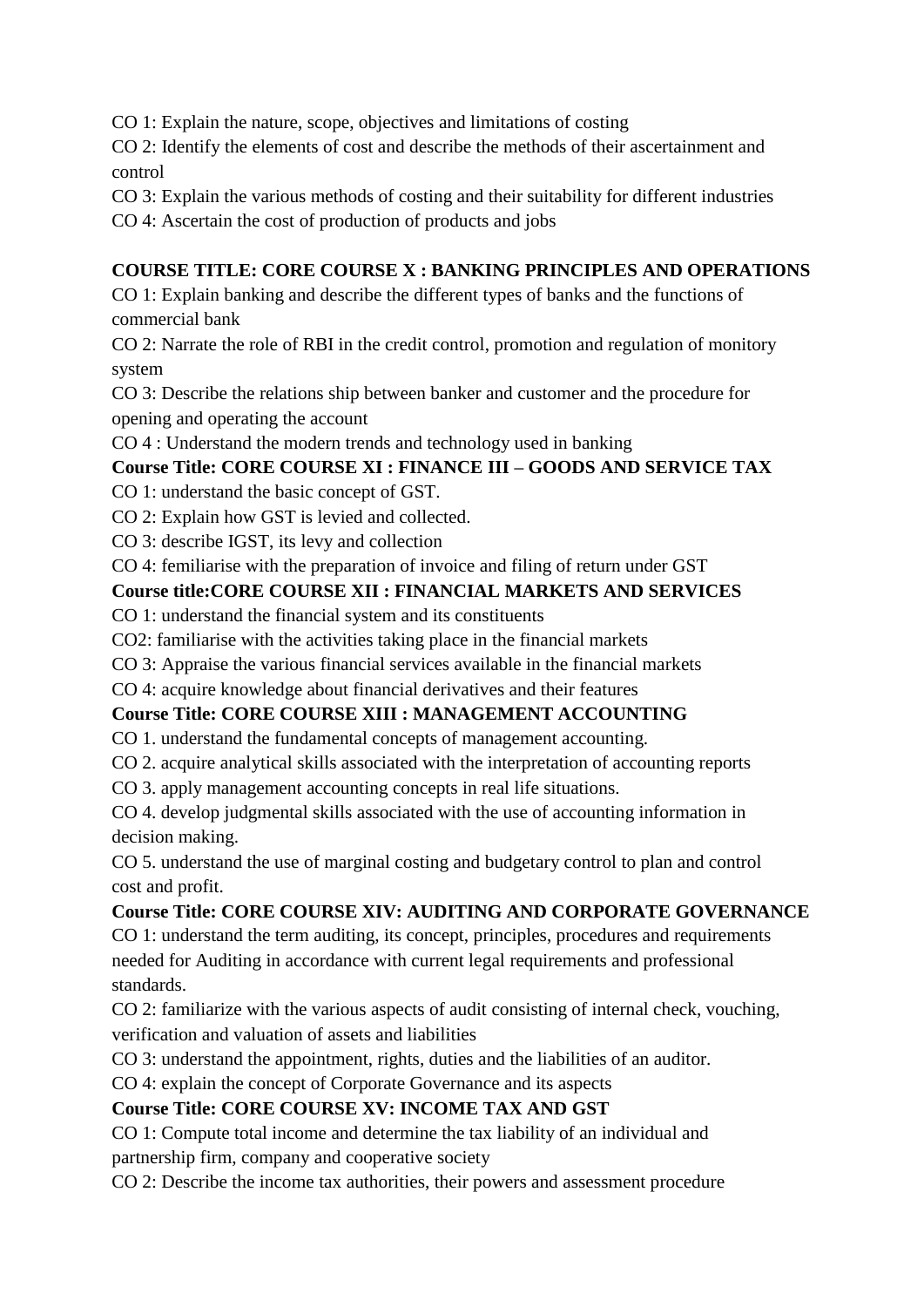CO 3: Explain the procedure regarding deduction of tax at source, advance tax, refund, penalties and prosecution

CO 4: Describe Goods and Service Tax, its levy and collection

# **Course Title: CORE COURSE XVI : FINANCE IV – CORPORATE TAX PLANNING**

CO 1: understand the concept of tax planning and determine the tax liability of companies

CO 2: understand the methods of reducing tax liability through proper tax planning

CO 3: take financial and managerial decisions after considering the impact of direct tax laws

# **Course Title: CORE COURSE XVII: PROJECT**

**CO 1: understand the method of carrying out a project**

# **CO2: undertake project work independently**

# **Course Title: GENERAL AWARENESS COURSE I : BUSINESS STATISTICS AND BASIC NUMERICAL SKILLS**

CO 1: Define statistics and explain its importance, scope, applications and limitations CO 2: Understand the basic knowledge of statistical techniques, which are applicable to business.

CO 3: understand basic concepts in mathematics, which are applied in the managerial decision making.

CO 4: Develop the basic mathematical skill needed for analyzing numeric problems related to business

# **Course Title: GENERAL AWARENESS COURSE II : ENTREPRENEURSHIP DEVELOPMENT**

CO 1**:** Identify the characteristics of an entrepreneur

CO 2: describe the importance of entrepreneurs in the economic developmet of a nation

CO 3: identify the different types of entrepreneurs

CO 4: to strengthen their skill and quality as an entrepreneur

# **Course Title: GENERAL AWARENESS COURSE III : GENERAL INFORMATICS SKILLS**

CO 1: Explain the Fundamentals of Computers the use of computers in day to day application

CO 2: Up to date and expand the basic informatics skills necessary in the emerging knowledge society

CO 3: Effectively utilize the digital knowledge resources for their studies

CO 4: State the areas where IT can be used effectively

CO 5: Perform accounting by using the appropriate accounting packages

# **Course Title: GENERAL AWARENESS COURSE IV : ENVIRONMENTAL STUDIES AND DISASTER MANAGEMENT**

CO 1: Understand the components of environment and need for the protection of environment

CO 2: Understand the effect of pollution on environment and the ways of protecting the environment

CO 3: Explain the social issues relating to environmental pollution

CO 4: Clearly understand the various environmental hazards and the ways of managing disaster.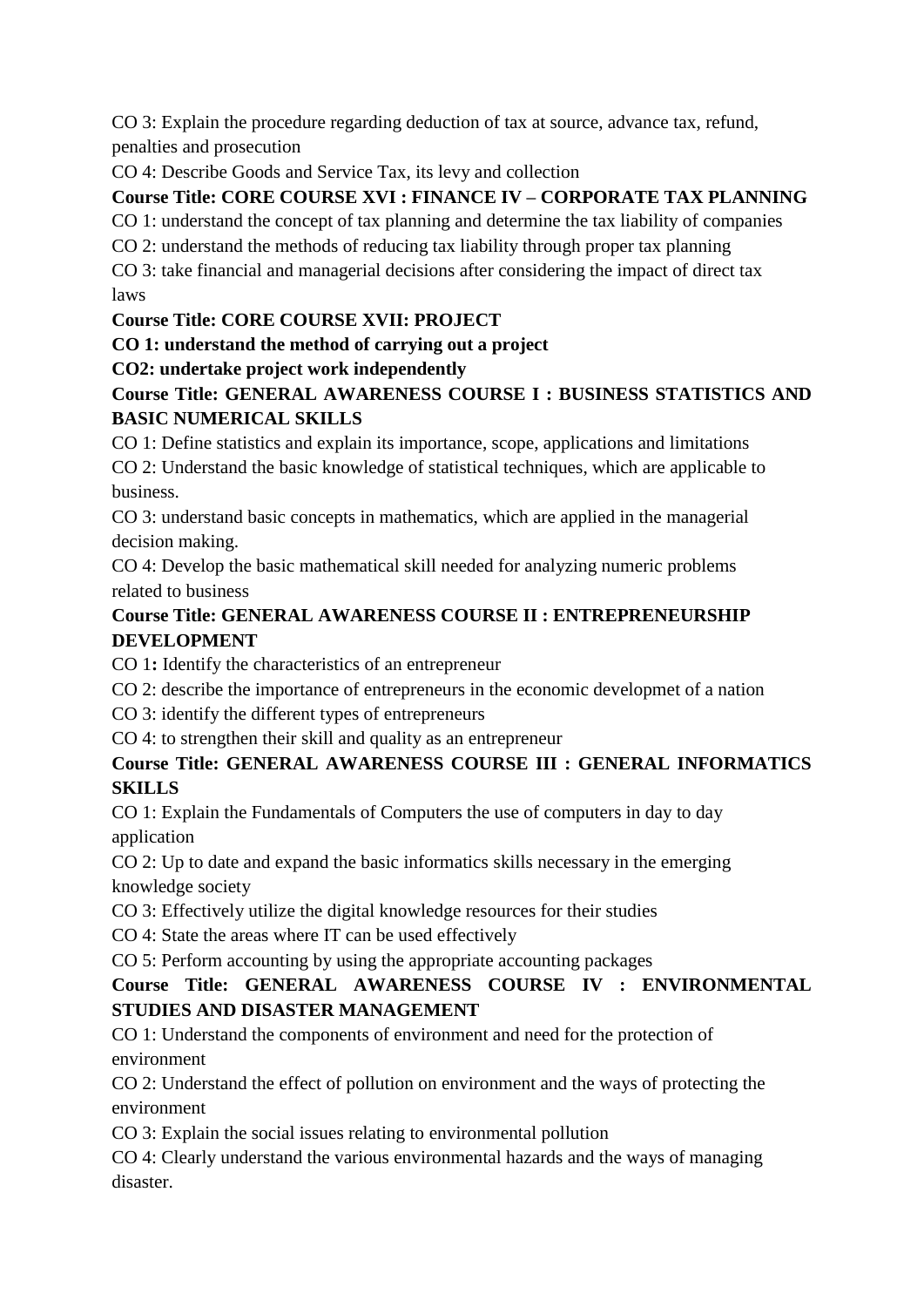## **Course Title: COMPLEMENTARY COURSE I: QUANTITATIVE TECHNIQUE FOR BUSINESS DECISIONS**

CO 1:- Acquaint with the basic statistical tools, which can be applied in business and economic situations.

CO 2:- Develop knowledge in quantitative techniques, which help in tackling various problems for modern business.

CO 3:- Understand and solve problems in probability, correlation and regression.

CO 4:- Understand the effect of trend and seasonal variations on business.

CO 5:- Familiarize with the testing of hypothesis.

# **Course Title: COMPLEMENTARY COURSE II: BUSINESS REGULATORY FRAMEWORK**

CO 1: Understand the nature of contracts and the essential elements of a valid contract

CO 2: Explain the difference between a valid contract and a void contract

CO 3: Understand the breach of contract and remedies available for a breach of contract

CO 4: Understand various kinds of special contracts like indemnity, guarantee, bailment and agency contract

# **Course Title: COMPLEMENTARY COURSE III: BUSINESS ECONOMICS**

CO 1**:** Understand the concept of economics and its use in business

CO 2: Understand the concept of demand, elasticity and demand forecasting

CO 3: Understand production function and law of production

CO 4: Understand the methods of determining price of a product

CO 5: Explain the methods of computing national income.

CO 6: Conceive the developmental issues of Indian economy and Kerala economy

# **Course Title: COMPLEMENTARY COURSE IV: CORPORATE LAW AND BUSINESS REGULATIONS**

CO 1: Understand the provisions of Companies Act 2013

CO2: Describe the procedure for the formation, registration and winding up of the company

CO 3: Explain various kinds of companies and the authorities of companies in India

CO 4: Understand the management and administration of Companies

# **Course Title: GENERIC ELECTIVE COURSE I: BASIC ACCOUNTING**

CO 1: describe the basic accounting concepts

CO 2: record the business transactions in the proper books of accounts

CO 3: prepare financial statements of a sole trading concern

# **BBA PROGRAMME**

The goal of the Bachelor of Business Administration (BBA) program is to prepare students for successful business careers in a global economy. This is achieved by providing students with the knowledge, skills and experiences needed to meet the challenges and opportunities of a global business market characterized by complexity, uncertainty, and diversity.

Specifically, the BBA Program strives the following:

*General Learning Outcomes* are not discipline specific but relate to generic skills that allow for professional and personal growth outside of a formal educational setting. The BBA program will: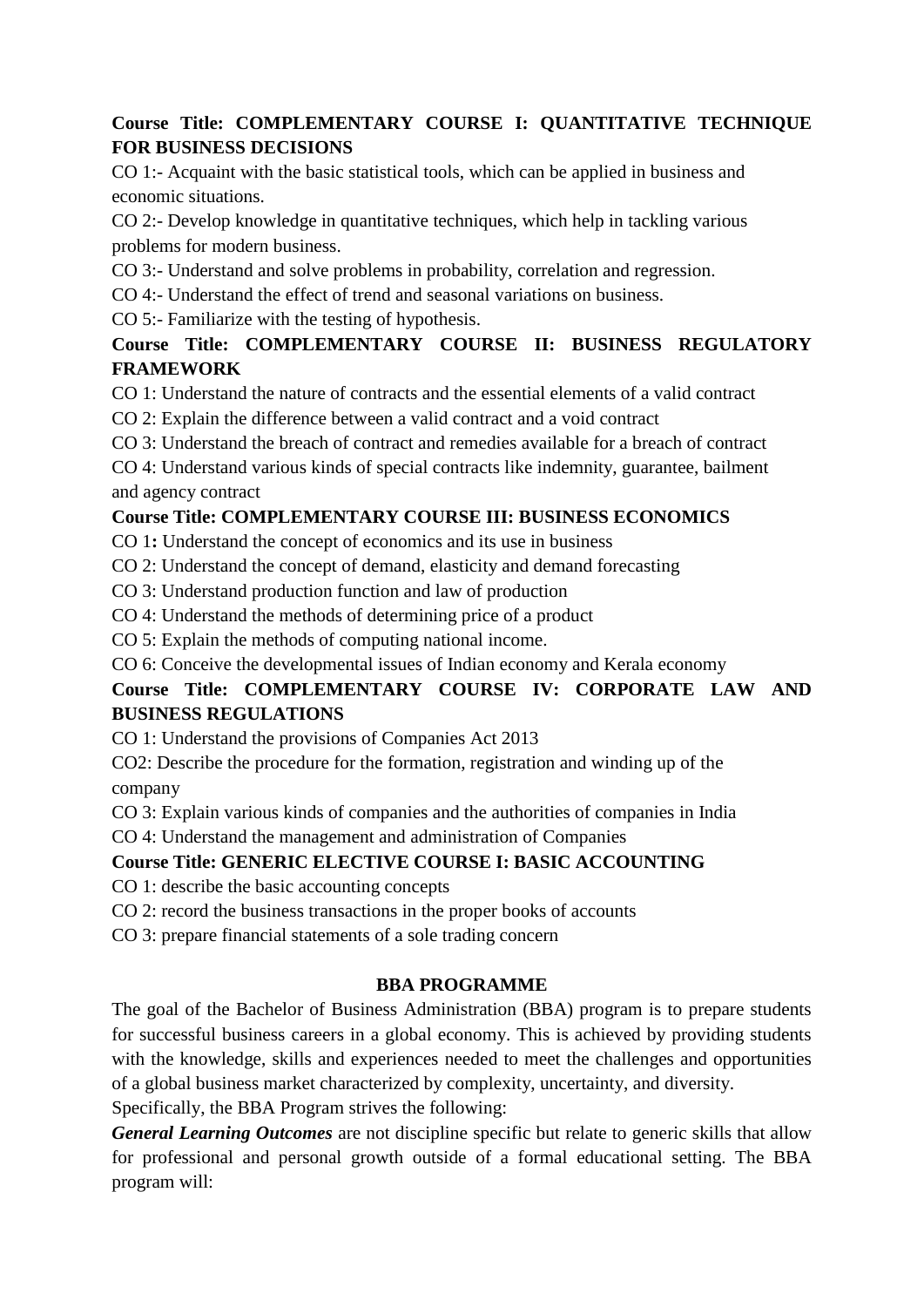- provide students with a broad range of managerial capabilities, the capacity for critical thinking, communication and problem‐solving skills, legal and ethical behaviour
- prepare graduates for diverse careers in global management, administration and entrepreneurship through a well ‐rounded business education with a focus on global business operations, emerging markets and technology ‐enabled organizations
- expose students to both general and specialized curriculum content through core courses and complementary courses

*Interpersonal Competence*-the knowledge, skills and attributes required to effectively manage one-self and relationships with others within organizations. Upon completion of the program, the individual should:

- have self-knowledge and the ability to apply this knowledge to enhance effectiveness;
- understand and apply communication models and effective communication skills, at the individual and group levels
- understand and apply leadership skills at the individual and group levels
- understand and apply team‐based knowledge and skills
- understand and apply conflict management and negotiation skills required to achieve individual and institutional objectives.

*Self directed and lifelong learning* -the knowledge, skills and attributes needed to live and work in a diverse world. Upon completion of the program, an individual should possess:

- the ability to identify, analyze and recommend appropriate actions given international influences, issues, and situations at the industry, business and individual levels
- an understanding of multicultural business environments, protocols, ethics and management practices required within the global context
- understanding of cultural knowledge including cultural self-knowledge
- ability to apply the skills of critical thinking, conflict resolution, teamwork, leadership and cross cultural communication (verbal and nonverbal).

*Critical Thinking and Analytical Competence*-the knowledge, skills, and attributes required to conceptualize, apply, analyze, synthesize, evaluate information from a variety of sources, and form substantive recommendations. Upon completion of the program, the individual should possess:

- the capacity to analyze, evaluate and interpret data;
- the ability to select and/or develop appropriate decision making models and generate outcome scenarios
- the skills to apply both rational and creative problem solving techniques at the individual and group levels
- the ability to find, gather and source pertinent data, including the ability to discriminate between and select from various sources using the criteria of authority, currency, and fitness for purpose
- the ability to recognize and appreciate arguments and logic as flawed or sound
- the ability to create viable recommendations based on the analyses, and devise practical implementation strategies
- the capacity to identify the worth of one's own experience.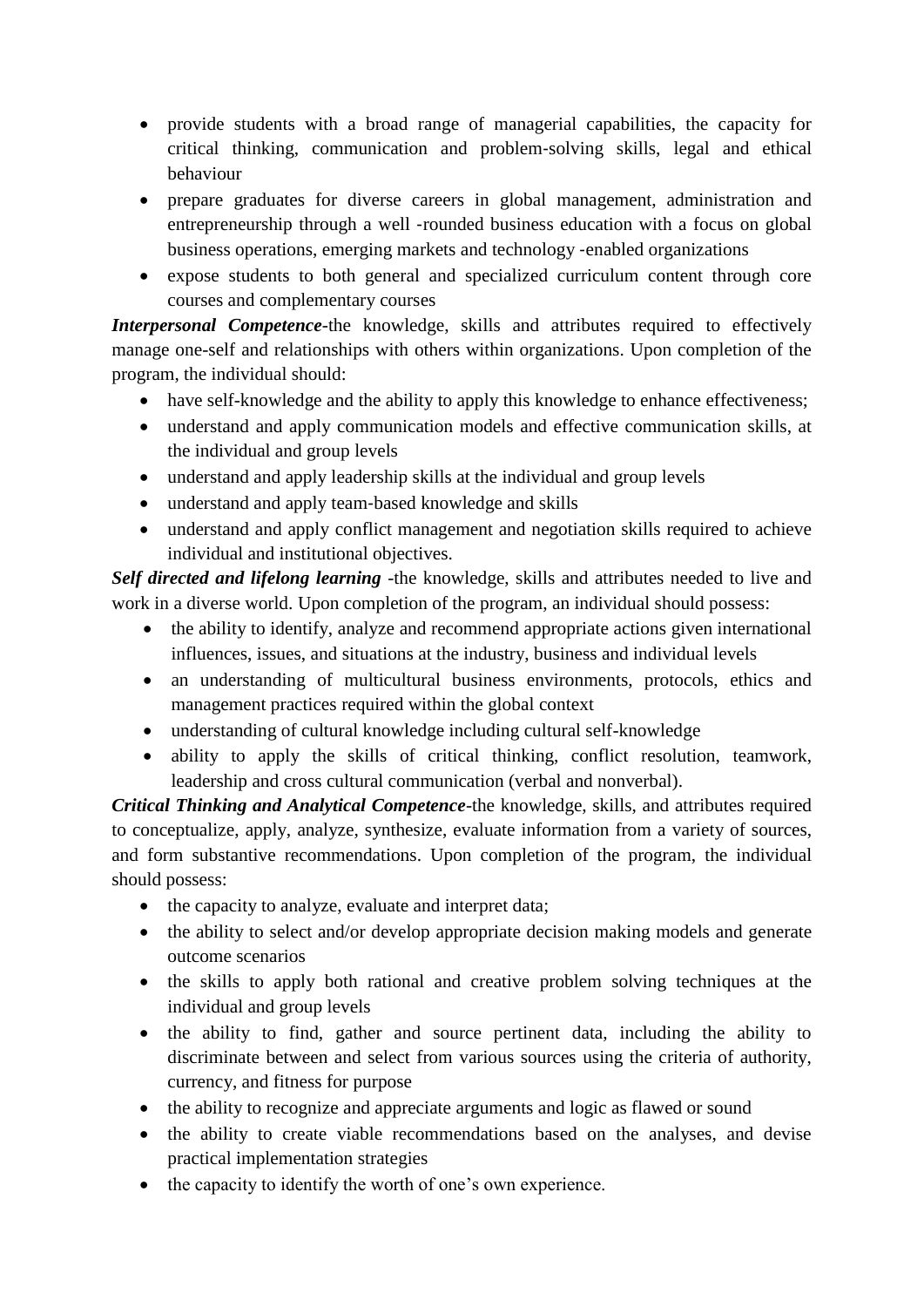*Communication Competence*-the knowledge, skills, and attributes needed to convey meaning effectively using verbal, written or other means of expression. Upon completion of the program, the individual should possess:

- proficiency in, and appreciation of the importance of, grammar, spelling, and syntax;
- appreciation of and the ability to apply the appropriate choice of format and communications medium
- the ability to recognize and use the linguistic register most appropriate to the audience of a communication
- $\bullet$  the ability to edit and rewrite
- the ability both to introduce and to summarize
- the ability to communicate orally in a variety of settings; to moderate, and to chair a discussion or meeting and
- the ability to create communication that adheres to both academic and business standards.

*Professional Integrity and Ethics*- means being honest and forthright in all professional dealings. It means always acting in accordance with the core values of your chosen profession. Professional integrity means always setting the highest ethical and legal standards for all of your actions. Upon completion of the program, an individual should possess:

- an appreciation of the diversity of behaviour in professional practice situations
- knowledge of appropriate codes of ethics, standards, practices and the related consequences associated with transgression
- knowledge of, and disposition to display, social responsibilities, environmental stewardship, and corporate citizenship

Therefore after completing the program, students will be able to appreciate and critically evaluate consequences of key decisions made within a profitability and ethical perspective.

#### **Programme Specific Outcomes**

- **PSO1:** To enable students to understand the general principles and practices of Management and familiarize the students with the current management practices.
- **PSO2:** To analyze business priorities in the changing economic and environmental conditions.
- **PSO3:** To acquaint the students with the basic theories of entrepreneurship
- **PSO4:** To give an overview of the ethical aspects of business and corporate social responsibility
- **PSO5:** To enable the students for acquiring basic knowledge in business research methods and to develop basic skills in them to conduct survey research and case studies
- **PSO6:** To enlighten the students on International Business Environment for studying the impact of globalization on Indian Industry.
- **PSO7:** To provide the students an understanding about the managerial use of data for planning, control and decision making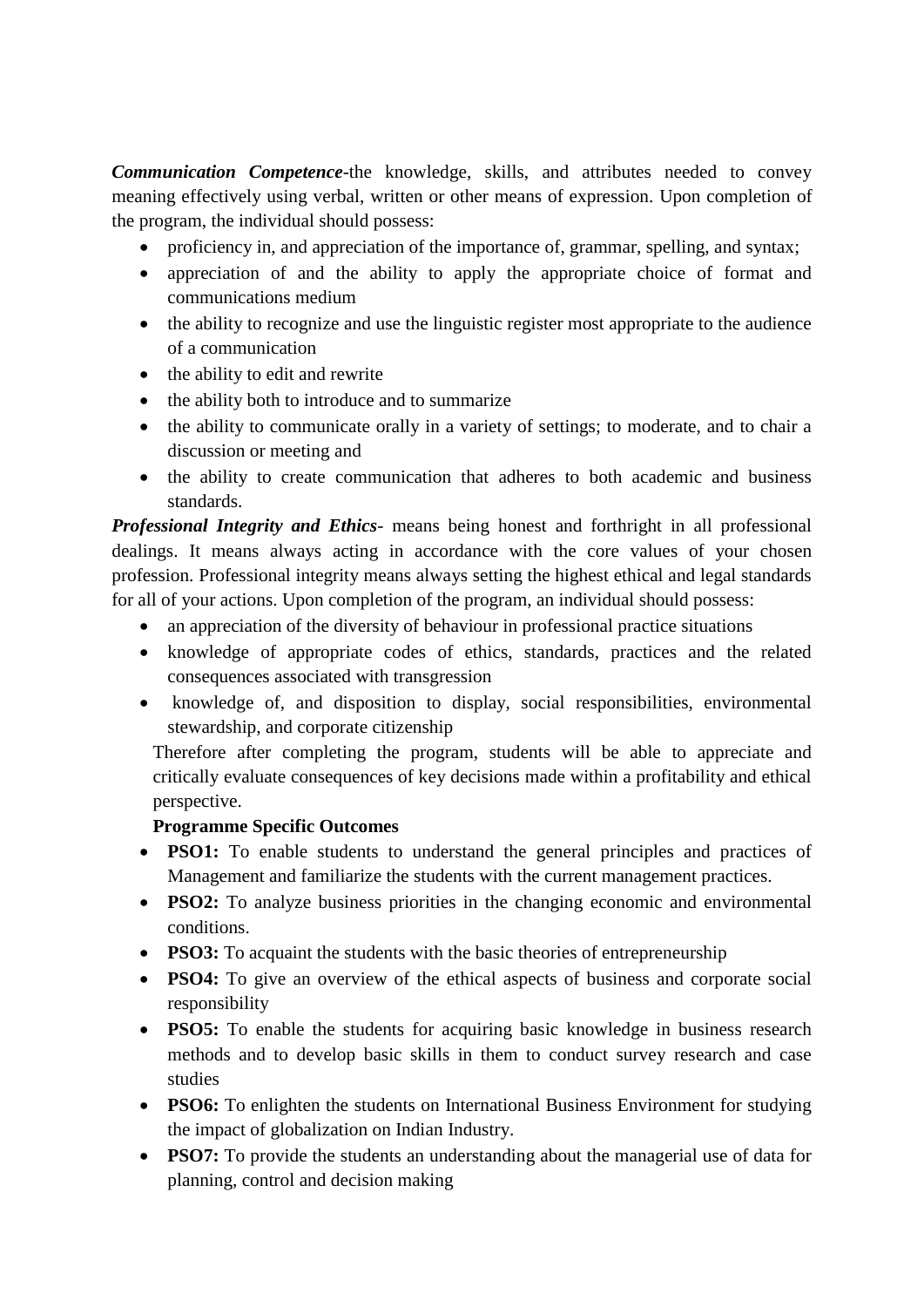- **PS08:** To give a conceptual understanding of Marketing Management, Operations Management, Financial Management, Human Resource Management and Disaster Management in organizations.
- **PS09:** To apply the skills of critical thinking, conflict resolution, team work, leadership, communication and entrepreneurship in shaping their career.

#### **Course Outcomes**

- **CO1:** To understand the process of Business Management
- **CO2:** To use economic reasoning to problems of business
- **CO3:** To acquaint the applications of communication skills in the business world
- **CO4:** To understand the scope and key issues involved in managing e-commerce initiatives
- **CO5:** To increase students ability to apply proper mathematical tools to specific business situations
- **CO6:** To provide knowledge about Accounting principles and their applications in different business situations
- **CO7:** To get students acquainted to the design aspects of operations and materials management
- **CO8:** To acquaint students with various laws, forces and regulatory measures governing business operations in India.
- **CO9:** To familiarize the students with the basic statistical tools used to summarize and analyze quantitative information for decision making
- **CO10:** To familiarize the students with the use of quantitative techniques in managerial decision making.
- **CO11:** To acquaint students with Marketing principles and practices and to understand the process of Marketing in a business firm
- **CO12:** To help the students to acquire conceptual knowledge of the fundamentals of the Corporate Accounting and the techniques of preparing the Financial Statements.
- **CO13:** To familiarize the students with the fundamental principles of financial management and to equip them with the tools of effectively managing the finance of an enterprise.
- **CO14:** To enable the students for acquiring basic knowledge in business research methods and to develop basic skills in them to conduct survey research and case studies
- **CO15:** To acquaint students with methods and techniques of cost and management accounting at an advanced field for managerial decision making.
- **CO16:** To give a conceptual understanding of Human Resource practices in organisations
- **CO17:** To give the students an exposure to the dynamics of banking business environment and enable them to analyze business priorities in the changing banking industry.
- **CO18:** To familiarize the students with basic concepts of OB and to enhance their understanding of the interaction between individuals and the organisation